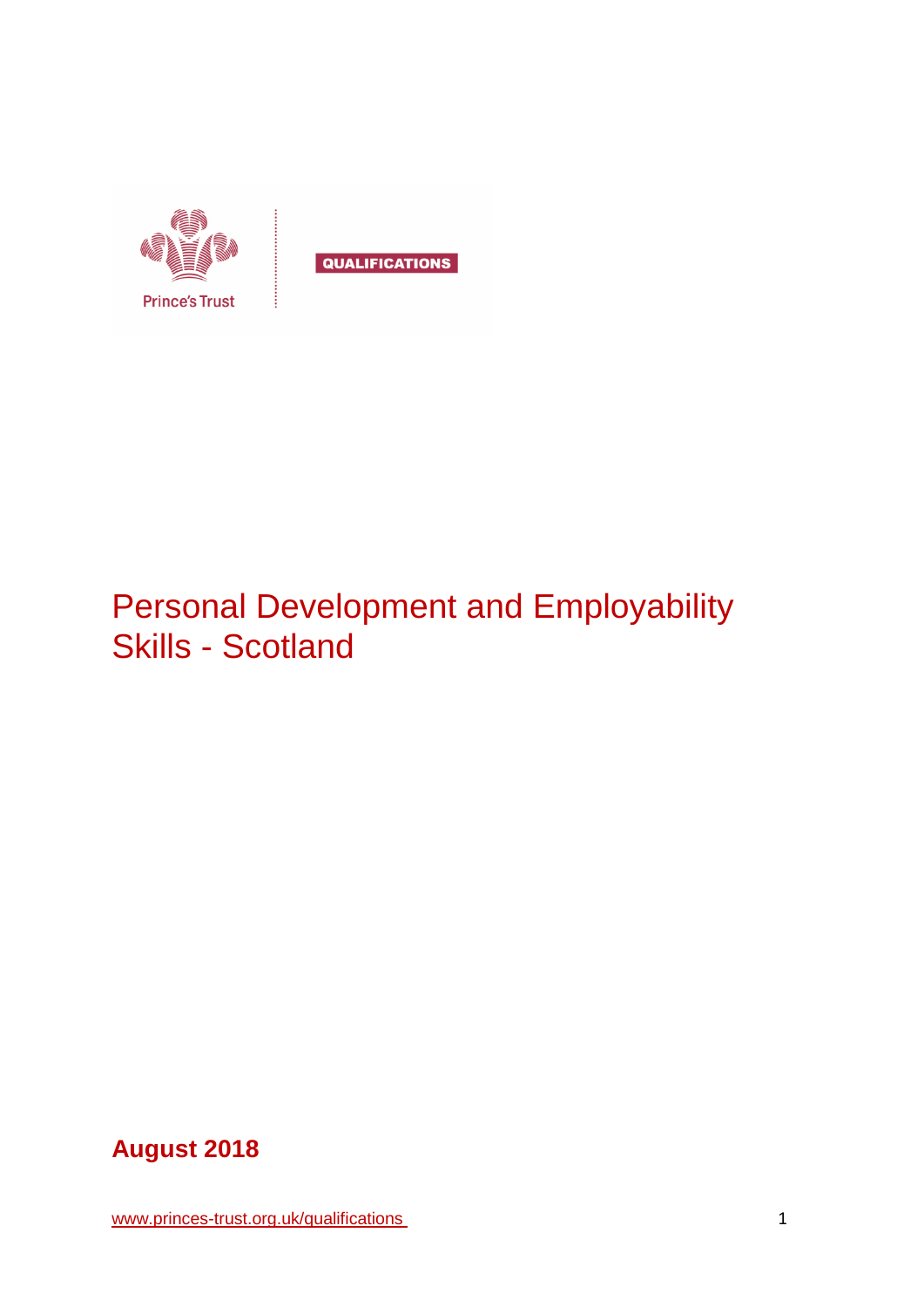# <span id="page-1-0"></span>Purpose of this document

The Qualification Specification is designed to give centres information so that they can offer the Personal Development and Employability Skills qualifications to their learners. It contains the information to ensure learners complete the correct number of units and in the correct combination to meet the qualification structures and the rules of combination required.

This document must be read in conjunction with the following documents to ensure centres and learners have all the information about how to achieve these qualifications.

#### Qualification Support Pack 00 – Centre Handbook

This handbook explains the administration processes that support qualification delivery, for example how to become an Approved Centre, what access arrangements Prince's Trust Qualifications (PTQ) has for learners with special requirements, what level of service you can expect from ourselves and what systems and sanctions PTQ uses should malpractice or maladministration be suspected.

This handbook also outlines the roles and responsibilities expected of an Assessor and Internal Quality Assurer within a centre, and provides competency profiles for each role.

#### Qualification Support Pack 01 – Building a Portfolio

This handbook is a good practice guide to building a portfolio and is intended to support centres when designing assessment activities and supporting portfolio evidence formats. It gives examples of common issues and practical steps to overcome them.

The examples used are not all specific to the Personal Development and Employability Skills qualification but the principles explained still apply.

#### Qualification Support Pack 02 – Internal Quality Assurance

This handbook describes the different internal quality assurance activities that may be undertaken within centres and gives good practice examples which centres can use to support their own practice.

#### Qualification Support Pack 03 – Making Claims and Results

This handbook explains the administration processes when making a claim for units or qualifications, issuing of certificates, the resubmission process as well as the Appeals Procedure. PTQ's assessment strategy can also be found in this handbook as well as information outlining the retention of evidence requirements.

All these handbooks can be found on our Qualifications webpage [\(www.princes](http://www.princes-trust.org.uk/qualifications)[trust.org.uk/qualifications\)](http://www.princes-trust.org.uk/qualifications) by clicking on the country where the qualification will be delivered and then following the link to ['Guidance for Centres'](https://www.princes-trust.org.uk/about-the-trust/qualifications/guidance-for-centres) or by following the hyperlink above.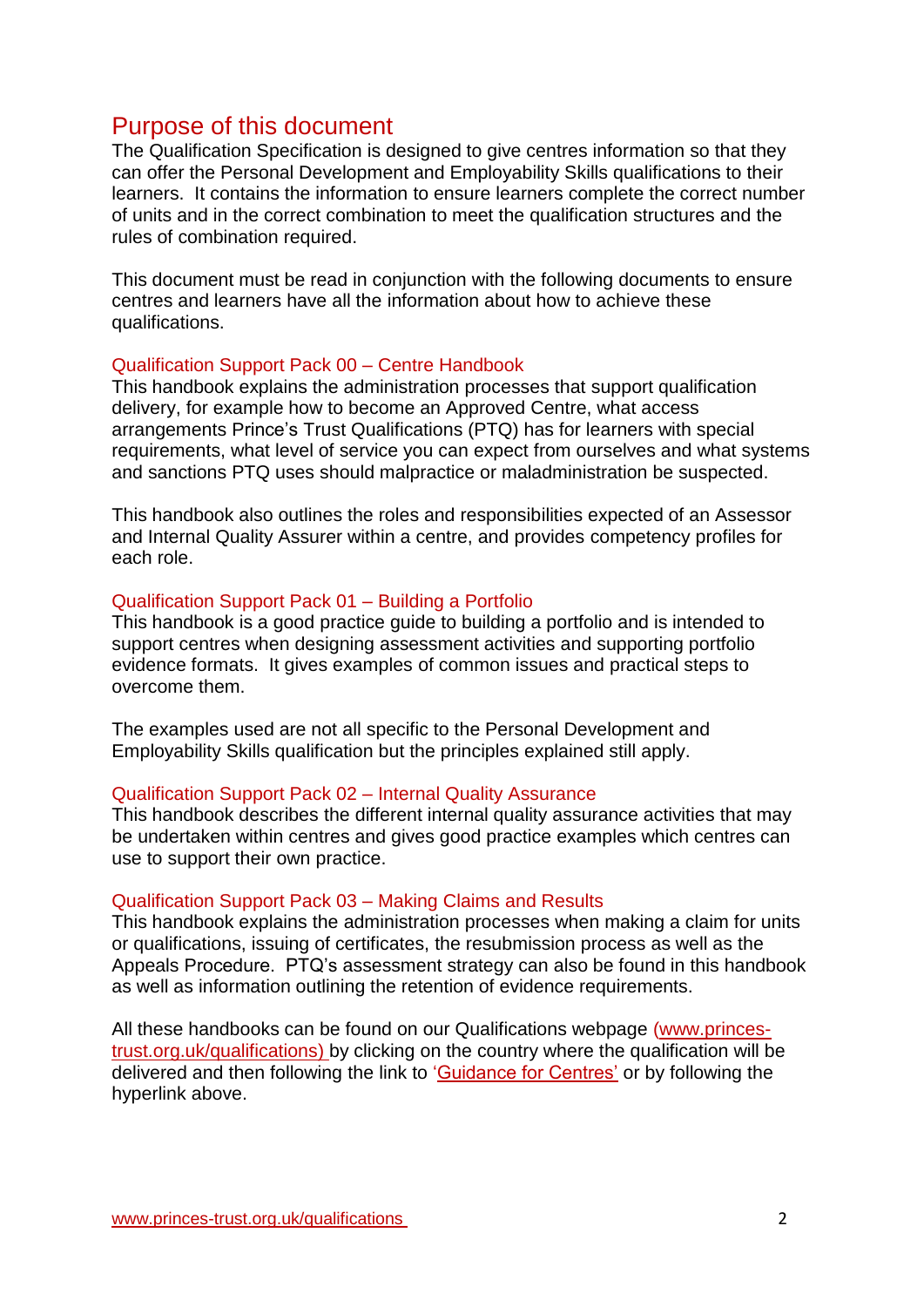# **Contents**

| <b>Units</b>      | 22 |
|-------------------|----|
|                   |    |
|                   |    |
|                   |    |
|                   |    |
|                   |    |
|                   |    |
|                   |    |
|                   |    |
|                   |    |
|                   |    |
|                   |    |
|                   | 28 |
| <b>Appendix 2</b> | 58 |
|                   | 62 |
|                   | 64 |
|                   |    |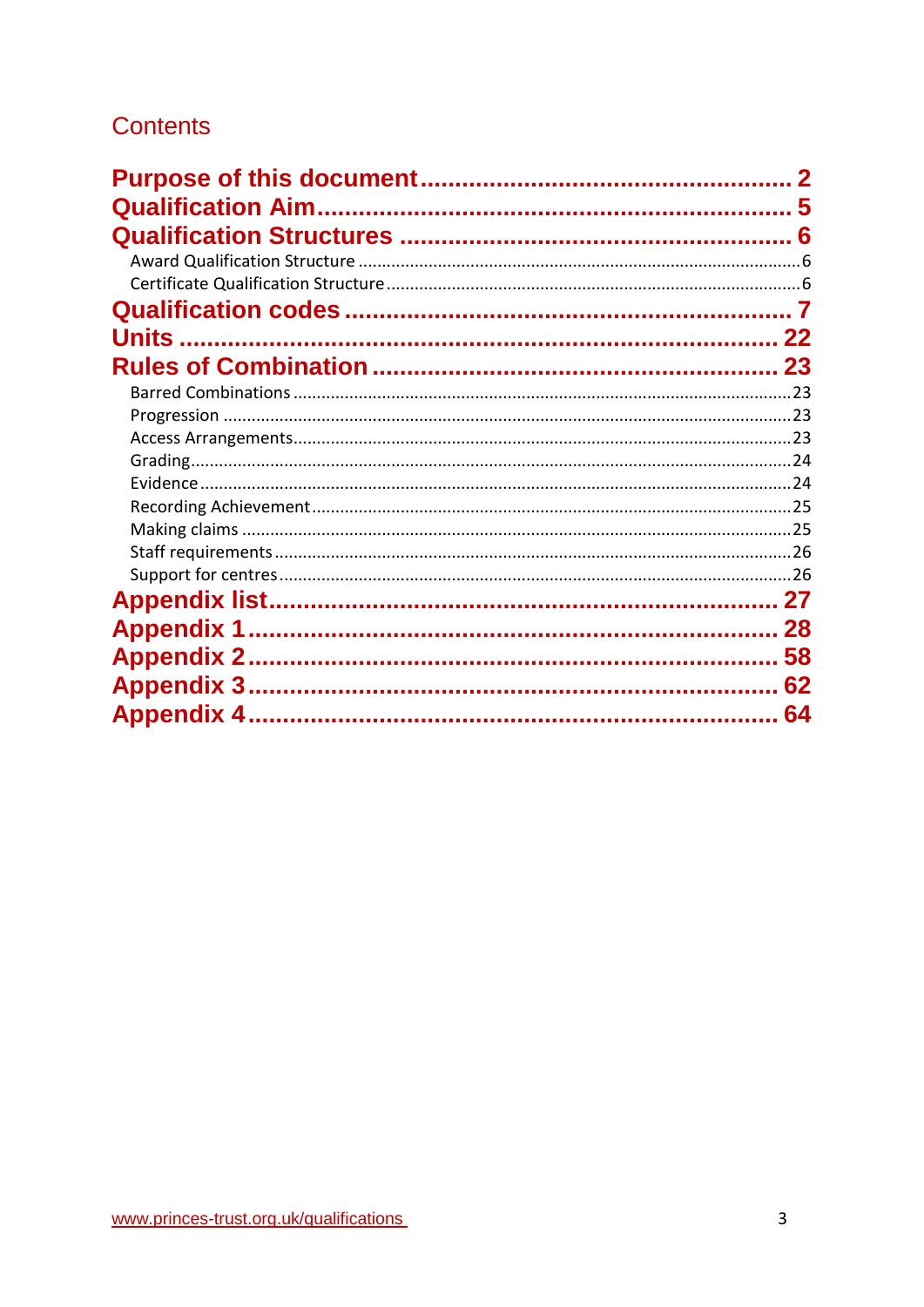In 40 years The Prince's Trust has worked with over 825,000 young people giving practical and financial support to develop key work skills helping them move into employment, education and training.

The Prince's Trust is recognised by the qualification regulators in England, Wales, Northern Ireland and Scotland to develop, offer and award qualifications.

### Prince's Trust Qualifications seek to:

- $\rightarrow$  Ensure young people have every opportunity to gain formal recognition of their skills and achievements
- $\rightarrow$  Develop qualifications that offer flexibility, choice and pathways to progression
- $\rightarrow$  Provide excellent support and service to our partners to ensure they are best placed to support young people

Recognising that many young people lack formal qualifications we actively promote our qualifications to those who need them most; young people who have struggled at school or are long term unemployed, those who have poor mental health, are addicted to drugs or alcohol, have been in care, are homeless or have been in trouble with the law, single parents, asylum seekers and refugees.

#### Quality of Service:

Prince's Trust Qualifications believes that all young people should have the chance to succeed. We want you to have a positive experience when you work with us, so we are committed to ensuring that:

- $\rightarrow$  You will be treated equally and with respect
- → Your information will only be used in a way we've agreed with you, unless you tell us something that places you or others at risk of harm
- $\rightarrow$  You can expect to be treated by staff in a professional manner
- $\rightarrow$  You can also expect our staff to be approachable, inspiring, empowering, passionate and non-judgemental

### Regulatory requirements

Prince's Trust Qualifications is regulated by all UK qualification regulators and as such our regulatory responsibilities are:

- $\rightarrow$  Maintaining the integrity of nationally recognised qualifications
- $\rightarrow$  Issuing formal qualification and unit certificates
- → Ensuring qualifications are accessible to all and free from barriers and discrimination
- → Continuous self-assessment to ensure units and qualifications are robust and fit for purpose
- $\rightarrow$  Meeting regulatory criteria and principles

### Contact details:

Prince's Trust Qualifications 9 Eldon Street, London EC2M 7LS 020 7543 1391 [qualifications@princes-trust.org.uk](mailto:qualifications@princes-trust.org.uk)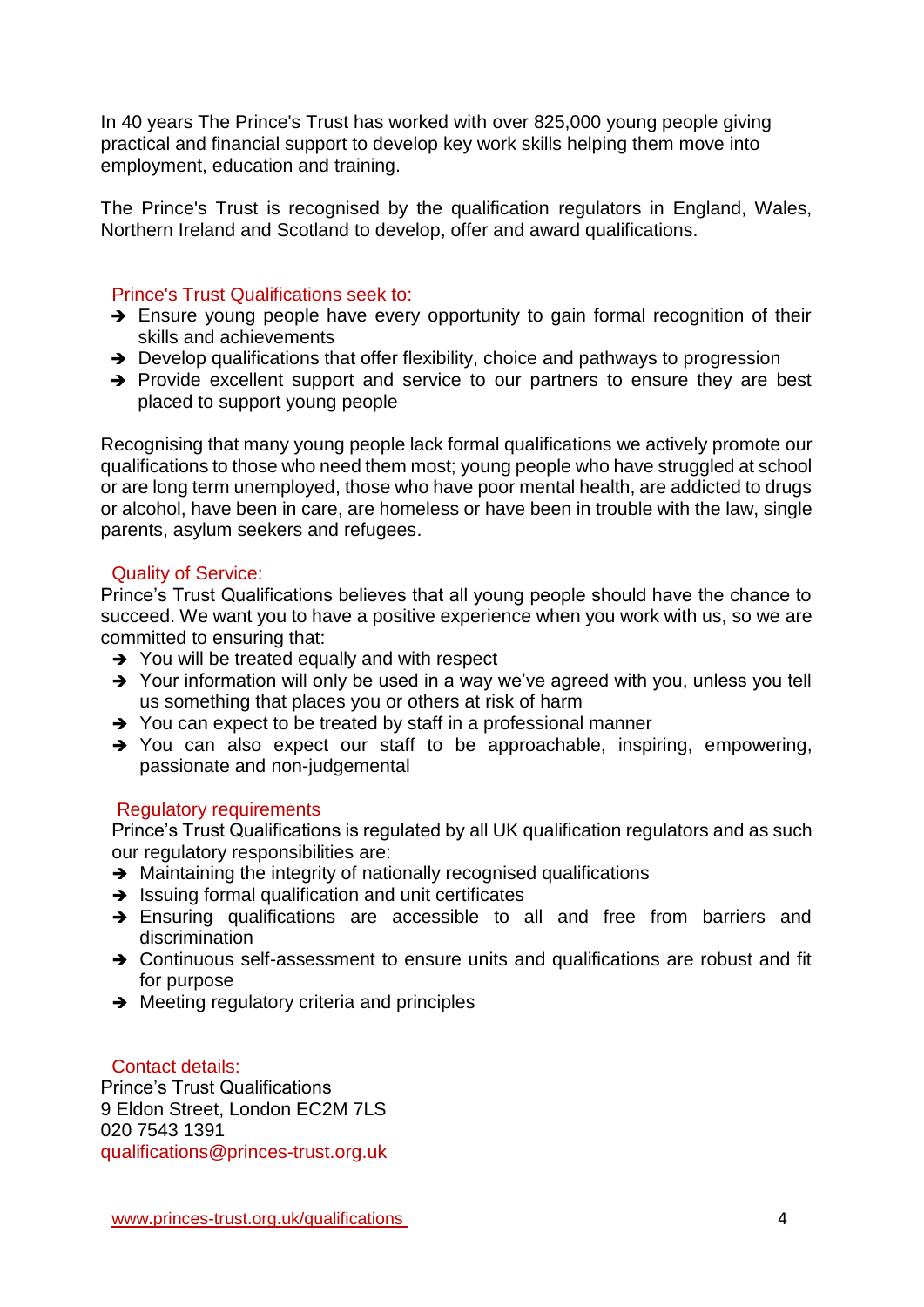# <span id="page-4-0"></span>Qualification Aim

The Prince's Trust qualifications in Personal Development and Employability Skills recognise a breadth of personal skills, qualities and attitudes required by employers across a range of sectors. They have been developed with the aim of progressing learners into further education and/or employment and are available for use with pre and post 16 learners:

They give learners the opportunity to:

- $\rightarrow$  Develop their own personal growth and engagement in, and through, learning
- $\rightarrow$  Engage in learning that is relevant to them and support their development of personal skills and attributes that are essential for working life and employment
- $\rightarrow$  Prepare themselves for progression into further education programmes, apprenticeships or other work based learning
- $\rightarrow$  Develop their English and mathematics skills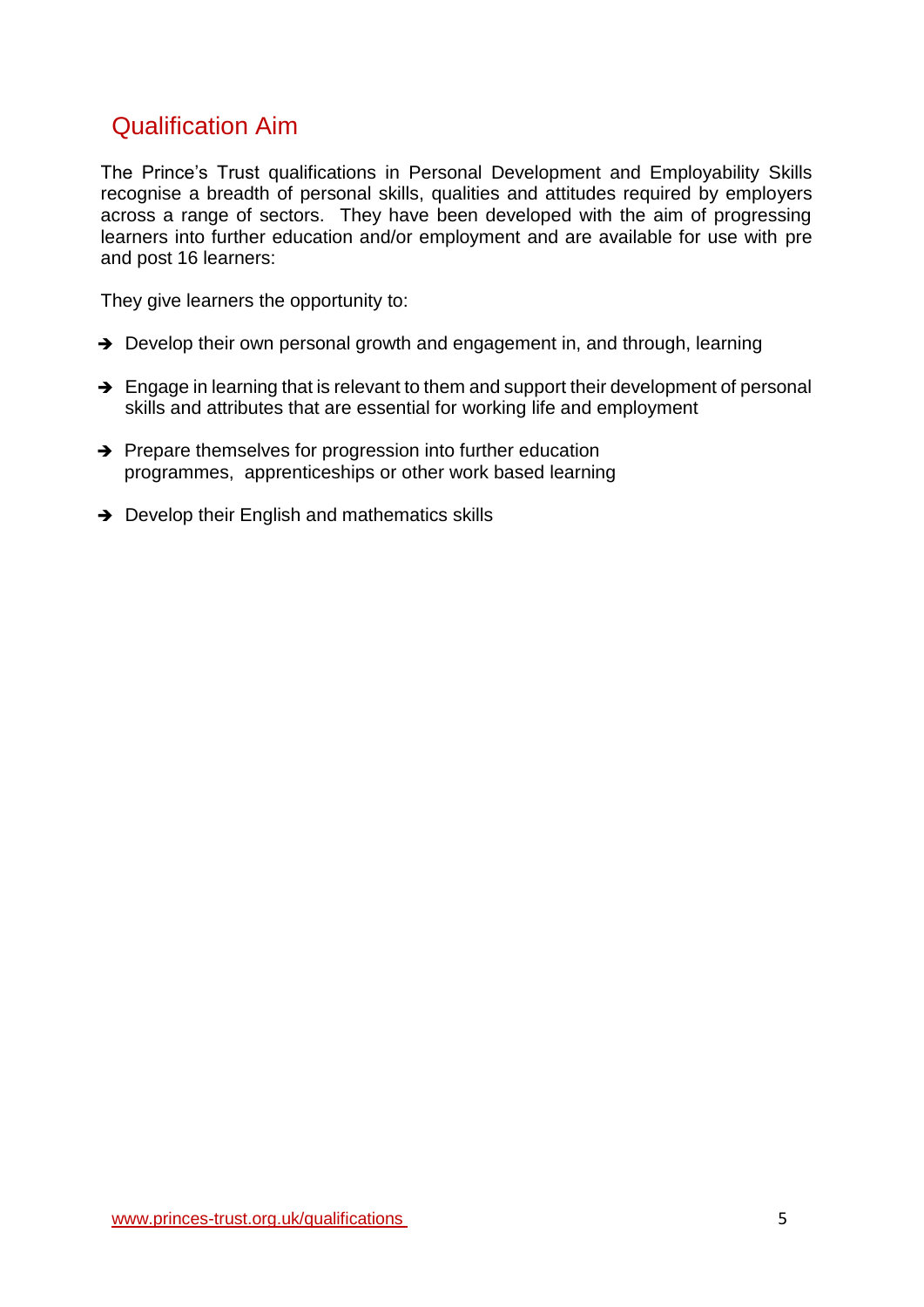# <span id="page-5-0"></span>Qualification Structures

In recognition of the fact that some learners can achieve different levels for different units, PTQ operate on the basis that learners can achieve units within the same qualification at one level above or one level below the level of the overall qualification claimed. For further guidance please see Appendix 4.

Learners undertaking the same or similar titled units at different levels will have the higher level unit awarded for a qualification. Units with the same or similar titles cannot both be counted towards the same qualification.

#### <span id="page-5-1"></span>Award Qualification Structure

The rules of combination detailed below need to be met before Prince's Trust Qualifications can award any of the Award sized qualifications.

| Minimum number of units to be achieved   |    |
|------------------------------------------|----|
| Minimum number of credits to be achieved |    |
| Maximum number of credits to be achieved | 18 |

The qualification will be awarded at the level at which the majority of credits have been achieved.

Barred combinations – 'Participating in Exercise' and 'Preparing for a Healthy Lifestyle' units cannot be claimed as the only two units for an Award. If these two units are being claimed a third unit must be claimed as well in order to meet the overall requirements of the qualification.

If Awards are being claimed with the minimum number of credits, all six credits must be at the same level for the qualification to be awarded*.* 

#### <span id="page-5-2"></span>Certificate Qualification Structure

The rules of combination detailed below need to be met before Prince's Trust Qualifications can award any of the Certificate sized qualifications.

| Minimum number of credits to be achieved | ົດ 4 |
|------------------------------------------|------|
| Maximum number of credits to be achieved | 36   |

The qualification will be awarded at the level at which the majority of credits have been achieved.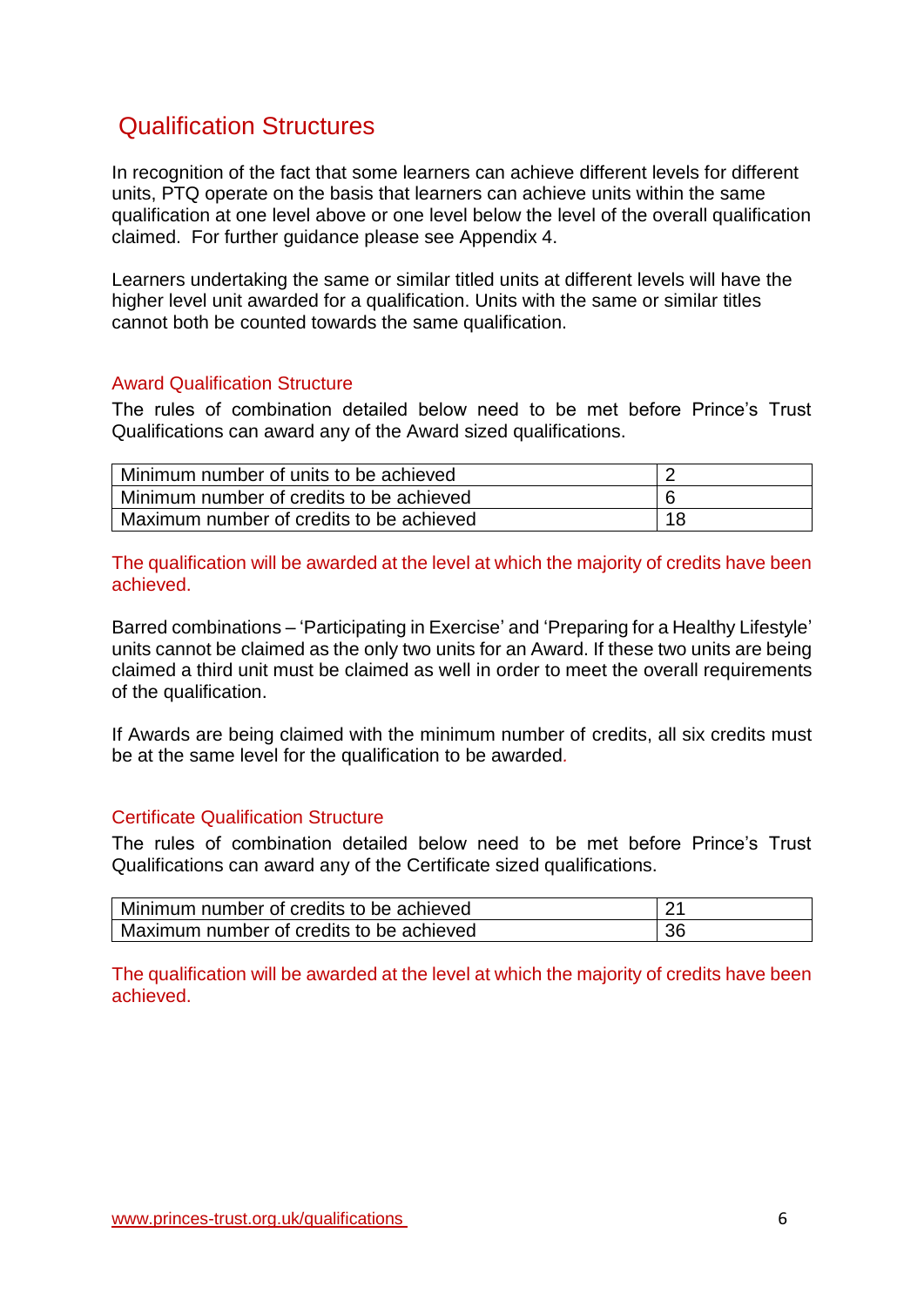# <span id="page-6-0"></span>Qualification codes

Please refer to the table below for the individual qualification codes:

| <b>Qualification title</b>                                                                                | <b>Code</b> |
|-----------------------------------------------------------------------------------------------------------|-------------|
| The Prince's Trust Award in Personal Development and<br><b>Employability Skills at SCQF Level 3</b>       | R53004      |
| The Prince's Trust Award in Personal Development and<br><b>Employability Skills at SCQF Level 4</b>       | R531 04     |
| The Prince's Trust Award in Personal Development and<br><b>Employability Skills at SCQF Level 5</b>       | R53204      |
| The Prince's Trust Certificate in Personal Development and<br><b>Employability Skills at SCQF Level 3</b> | R53304      |
| The Prince's Trust Certificate in Personal Development and<br><b>Employability Skills at SCQF Level 4</b> | R534 04     |
| The Prince's Trust Certificate in Personal Development and<br><b>Employability Skills at SCQF Level 5</b> | R53504      |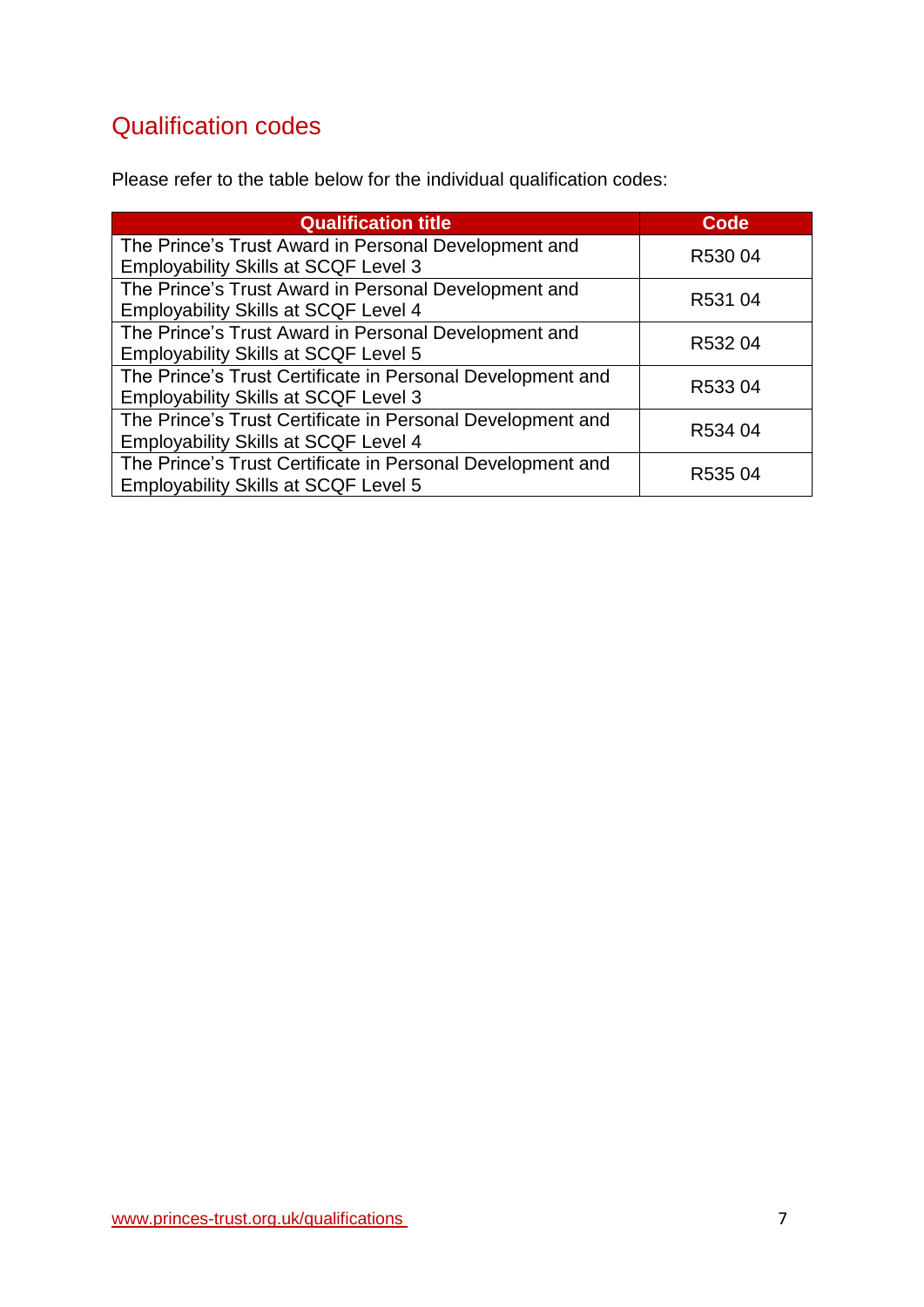# **SCQF Level 3 Award Qualification Structure**

| The Prince's Trust Award in Personal Development and Employability Skills at SCQF Level 3 (R530 04) |                                                     |                                                                                                                                                                                                                                                                          |                   |                    |
|-----------------------------------------------------------------------------------------------------|-----------------------------------------------------|--------------------------------------------------------------------------------------------------------------------------------------------------------------------------------------------------------------------------------------------------------------------------|-------------------|--------------------|
| Accred.<br>code                                                                                     | <b>Mandatory/</b><br><b>Optional</b><br><b>Unit</b> | <b>Unit Title</b>                                                                                                                                                                                                                                                        | <b>SCQF Level</b> | <b>SCQF Credit</b> |
|                                                                                                     |                                                     |                                                                                                                                                                                                                                                                          |                   |                    |
|                                                                                                     |                                                     | Candidates must complete between 6 and 18 credits, with a minimum of two units. The majority of credits must come from                                                                                                                                                   |                   |                    |
| Group A.                                                                                            |                                                     |                                                                                                                                                                                                                                                                          |                   |                    |
|                                                                                                     |                                                     | BARRED COMBINATION: candidates cannot complete 'Participating in exercise' and ' Preparing for a healthy lifestyle' in isolation, a<br>third additional unit must be taken. Units with the same or similar titles cannot both be counted towards the same qualification. |                   |                    |
|                                                                                                     |                                                     |                                                                                                                                                                                                                                                                          |                   |                    |
|                                                                                                     |                                                     | Group A - The majority of credits must be taken from this group.                                                                                                                                                                                                         |                   |                    |
| <b>UL2204</b>                                                                                       | Optional                                            | Career planning at SCQF Level 3                                                                                                                                                                                                                                          | 3                 | 3                  |
| <b>UL2304</b>                                                                                       | Optional                                            | Interpersonal and self-management skills at SCQF Level 3                                                                                                                                                                                                                 | 3                 | 3                  |
| <b>UL24 04</b>                                                                                      | Optional                                            | Planning for personal development at SCQF Level 3                                                                                                                                                                                                                        | 3                 | 3                  |
| <b>UL25 04</b>                                                                                      | Optional                                            | Work experience at SCQF Level 3                                                                                                                                                                                                                                          | 3                 | 6                  |
| <b>UL26 04</b>                                                                                      | Optional                                            | Community project at SCQF Level 3                                                                                                                                                                                                                                        | 3                 | 6                  |
| <b>UL27 04</b>                                                                                      | Optional                                            | Managing money at SCQF Level 3                                                                                                                                                                                                                                           | 3                 | 3                  |
| <b>UL28 04</b>                                                                                      | Optional                                            | Participating in exercise at SCQF Level 3                                                                                                                                                                                                                                | 3                 | 3                  |
| <b>UL2904</b>                                                                                       | Optional                                            | Preparing for a healthy lifestyle at SCQF Level 3                                                                                                                                                                                                                        | 3                 | 3                  |
| <b>UL3004</b>                                                                                       | Optional                                            | Presentation skills at SCQF Level 3                                                                                                                                                                                                                                      | 3                 | 3                  |
| UL31 04                                                                                             | Optional                                            | Teamwork skills at SCQF Level 3                                                                                                                                                                                                                                          | 3                 | 3                  |
| UL32 04                                                                                             | Optional                                            | Undertaking an enterprise project at SCQF Level 3                                                                                                                                                                                                                        | 3                 | 6                  |
| <b>UK9004</b>                                                                                       | Optional                                            | <b>Customer service at SCQF Level 3</b>                                                                                                                                                                                                                                  | 3                 | 3                  |
| <b>UK9104</b>                                                                                       | Optional                                            | Digital skills at SCQF Level 3                                                                                                                                                                                                                                           | 3                 | 3                  |
| <b>UK9204</b>                                                                                       | Optional                                            | Personal project at SCQF Level 3                                                                                                                                                                                                                                         | 3                 | 3                  |
|                                                                                                     |                                                     |                                                                                                                                                                                                                                                                          |                   |                    |
|                                                                                                     |                                                     | Group B - There is no minimum number of credits required to be taken from this group                                                                                                                                                                                     |                   |                    |
| UL33 04                                                                                             | Optional                                            | Career planning at SCQF Level 4                                                                                                                                                                                                                                          | 4                 | 3                  |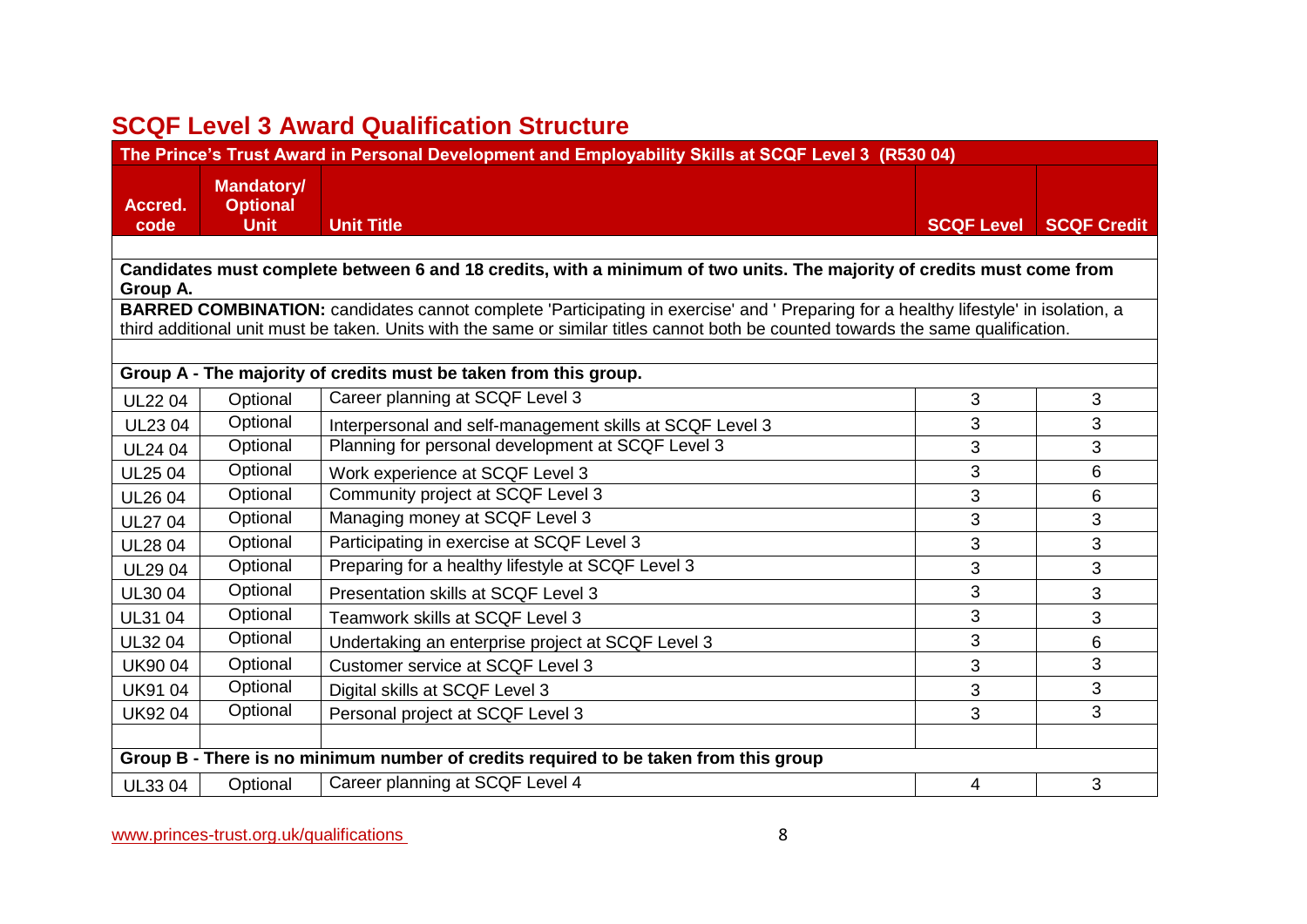| <b>UL34 04</b> | Optional | Interpersonal and self-management skills at SCQF Level 4 |   | 3 |
|----------------|----------|----------------------------------------------------------|---|---|
| <b>UL3504</b>  | Optional | Planning for personal development at SCQF Level 4        | 4 | 3 |
| <b>UL36 04</b> | Optional | Work experience at SCQF Level 4                          | 4 | 6 |
| <b>UL37 04</b> | Optional | Community project at SCQF Level 4                        | 4 | 6 |
| <b>UL38 04</b> | Optional | Managing money at SCQF Level 4                           | 4 | 3 |
| UL39 04        | Optional | Participating in exercise at SCQF Level 4                | 4 | 3 |
| <b>UL40 04</b> | Optional | Preparing for a healthy lifestyle at SCQF Level 4        | 4 | 3 |
| <b>UL4104</b>  | Optional | Presentation skills at SCQF Level 4                      |   | 3 |
| <b>UL4204</b>  | Optional | Teamwork skills at SCQF Level 4                          | 4 | 3 |
| <b>UL4304</b>  | Optional | Undertaking an enterprise project at SCQF Level 4        | 4 | 6 |
| <b>UK9304</b>  | Optional | Customer service at SCQF Level 4                         | 4 | 3 |
| <b>UK9404</b>  | Optional | Digital skills at SCQF Level 4                           | 4 | 3 |
| <b>UK9504</b>  | Optional | Personal project at SCQF Level 4                         | 4 | 3 |
| <b>UK9604</b>  | Optional | Practising leadership skills at SCQF Level 4             |   | 3 |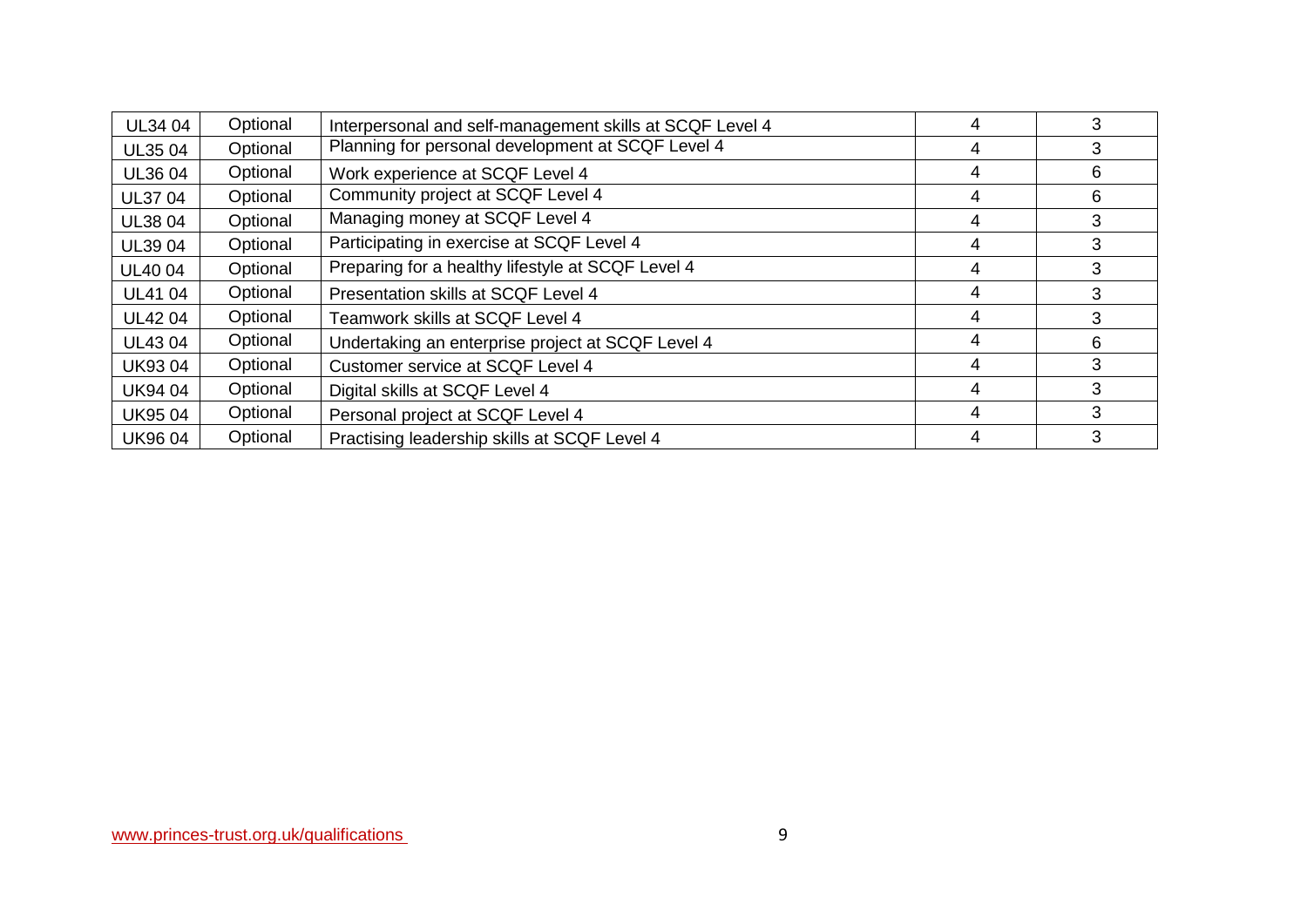# **SCQF Level 4 Award Qualification Structure**

| The Prince's Trust Award in Personal Development and Employability Skills at SCQF Level 4 (R531 04) |                                                     |                                                                                                                                     |                   |                    |
|-----------------------------------------------------------------------------------------------------|-----------------------------------------------------|-------------------------------------------------------------------------------------------------------------------------------------|-------------------|--------------------|
| Accred.<br>code                                                                                     | <b>Mandatory/</b><br><b>Optional</b><br><b>Unit</b> | <b>Unit Title</b>                                                                                                                   | <b>SCQF Level</b> | <b>SCQF Credit</b> |
|                                                                                                     |                                                     |                                                                                                                                     |                   |                    |
|                                                                                                     |                                                     | Candidates must complete between 6 and 18 credits, with a minimum of two units. The majority of credits must come from              |                   |                    |
| Group A.                                                                                            |                                                     | BARRED COMBINATION: candidates cannot complete 'Participating in exercise' and ' Preparing for a healthy lifestyle' in isolation, a |                   |                    |
|                                                                                                     |                                                     | third additional unit must be taken. Units with the same or similar titles cannot both be counted towards the same qualification.   |                   |                    |
|                                                                                                     |                                                     |                                                                                                                                     |                   |                    |
|                                                                                                     |                                                     | Group A - The majority of credits must be taken from this group.                                                                    |                   |                    |
| UL33 04                                                                                             | Optional                                            | Career planning at SCQF Level 4                                                                                                     | 4                 | 3                  |
| <b>UL34 04</b>                                                                                      | Optional                                            | Interpersonal and self-management skills at SCQF Level 4                                                                            | 4                 | 3                  |
| <b>UL3504</b>                                                                                       | Optional                                            | Planning for personal development at SCQF Level 4                                                                                   | 4                 | 3                  |
| UL36 04                                                                                             | Optional                                            | Work experience at SCQF Level 4                                                                                                     | 4                 | 6                  |
| <b>UL3704</b>                                                                                       | Optional                                            | Community project at SCQF Level 4                                                                                                   | 4                 | 6                  |
| <b>UL3804</b>                                                                                       | Optional                                            | Managing money at SCQF Level 4                                                                                                      | 4                 | 3                  |
| UL39 04                                                                                             | Optional                                            | Participating in exercise at SCQF Level 4                                                                                           | 4                 | 3                  |
| <b>UL4004</b>                                                                                       | Optional                                            | Preparing for a healthy lifestyle at SCQF Level 4                                                                                   | 4                 | 3                  |
| <b>UL41 04</b>                                                                                      | Optional                                            | Presentation skills at SCQF Level 4                                                                                                 | 4                 | 3                  |
| <b>UL4204</b>                                                                                       | Optional                                            | Teamwork skills at SCQF Level 4                                                                                                     | 4                 | 3                  |
| <b>UL4304</b>                                                                                       | Optional                                            | Undertaking an enterprise project at SCQF Level 4                                                                                   | 4                 | 6                  |
| <b>UK9304</b>                                                                                       | Optional                                            | Customer service at SCQF Level 4                                                                                                    | 4                 | 3                  |
| <b>UK9404</b>                                                                                       | Optional                                            | Digital skills at SCQF Level 4                                                                                                      | 4                 | 3                  |
| <b>UK9504</b>                                                                                       | Optional                                            | Personal project at SCQF Level 4                                                                                                    | 4                 | 3                  |
| <b>UK9604</b>                                                                                       | Optional                                            | Practising leadership skills at SCQF Level 4                                                                                        | 4                 | 3                  |
|                                                                                                     |                                                     |                                                                                                                                     |                   |                    |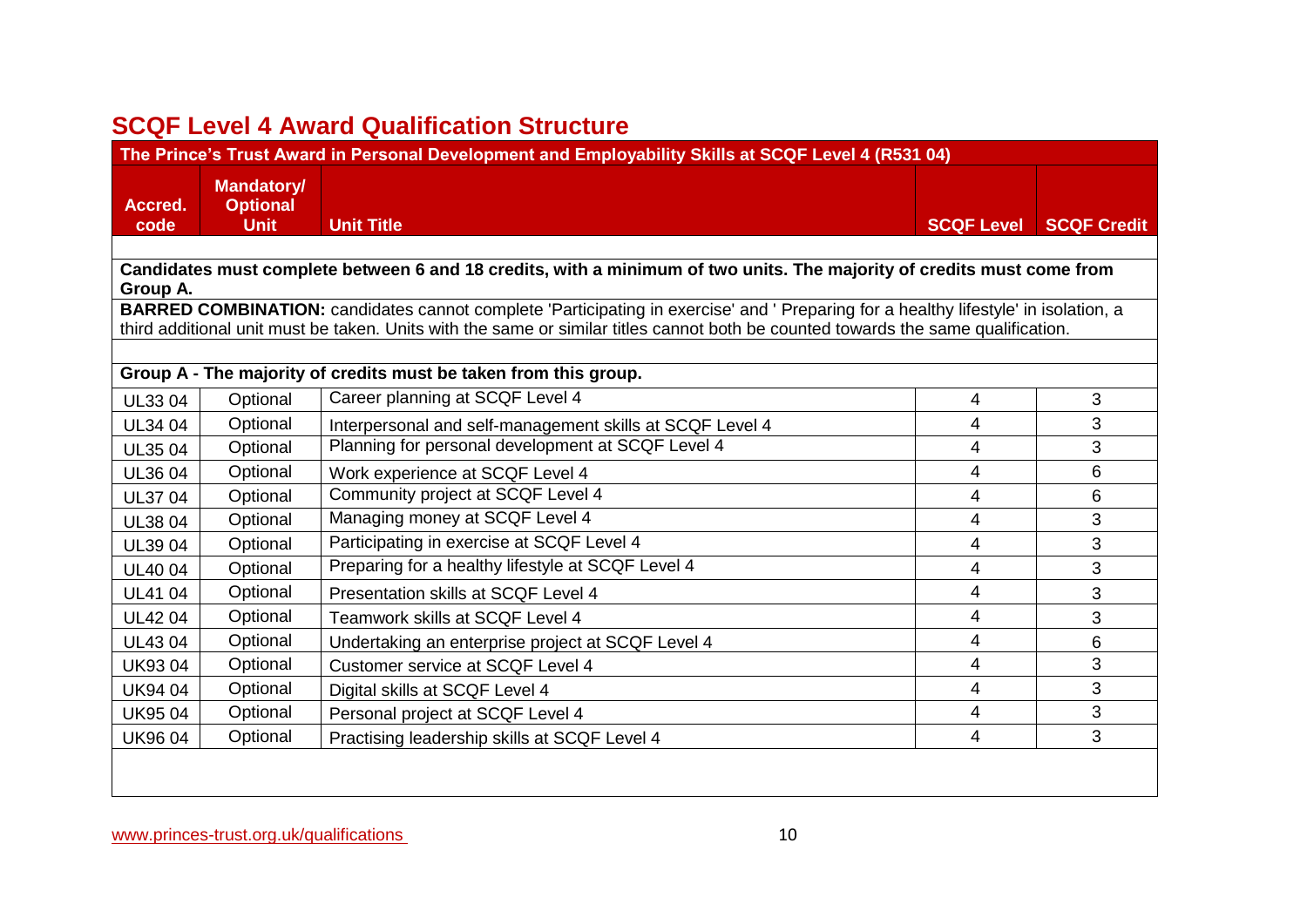| Group B - There is no minimum number of credits required to be taken from this group |          |                                                                                      |                |   |
|--------------------------------------------------------------------------------------|----------|--------------------------------------------------------------------------------------|----------------|---|
| <b>UL2204</b>                                                                        | Optional | Career planning at SCQF Level 3                                                      | 3              | 3 |
| <b>UL2304</b>                                                                        | Optional | Interpersonal and self-management skills at SCQF Level 3                             | 3              | 3 |
| <b>UL24 04</b>                                                                       | Optional | Planning for personal development at SCQF Level 3                                    | 3              | 3 |
| <b>UL25 04</b>                                                                       | Optional | Work experience at SCQF Level 3                                                      | 3              | 6 |
| <b>UL26 04</b>                                                                       | Optional | Community project at SCQF Level 3                                                    | 3              | 6 |
| <b>UL27 04</b>                                                                       | Optional | Managing money at SCQF Level 3                                                       | 3              | 3 |
| <b>UL2804</b>                                                                        | Optional | Participating in exercise at SCQF Level 3                                            | 3              | 3 |
| <b>UL2904</b>                                                                        | Optional | Preparing for a healthy lifestyle at SCQF Level 3                                    | 3              | 3 |
| UL30 04                                                                              | Optional | Presentation skills at SCQF Level 3                                                  | 3              | 3 |
| <b>UL31 04</b>                                                                       | Optional | Teamwork skills at SCQF Level 3                                                      | $\mathfrak{S}$ | 3 |
| <b>UL3204</b>                                                                        | Optional | Undertaking an enterprise project at SCQF Level 3                                    | 3              | 6 |
| <b>UK9004</b>                                                                        | Optional | Customer service at SCQF Level 3                                                     | 3              | 3 |
| <b>UK9104</b>                                                                        | Optional | Digital Skills at SCQF Level 3                                                       | 3              | 3 |
| <b>UK9204</b>                                                                        | Optional | Personal Project at SCQF Level 3                                                     | 3              | 3 |
|                                                                                      |          |                                                                                      |                |   |
|                                                                                      |          | Group C - There is no minimum number of credits required to be taken from this group |                |   |
| <b>UL4404</b>                                                                        | Optional | Career planning at SCQF Level 5                                                      | 5              | 3 |
| <b>UL4504</b>                                                                        | Optional | Interpersonal and self-management skills at SCQF Level 5                             | 5              | 3 |
| <b>UL4604</b>                                                                        | Optional | Planning for personal development at SCQF Level 5                                    | 5              | 3 |
| <b>UL4704</b>                                                                        | Optional | Work experience at SCQF Level 5                                                      | 5              | 6 |
| <b>UL4804</b>                                                                        | Optional | Community project at SCQF Level 5                                                    | 5              | 6 |
| <b>UL4904</b>                                                                        | Optional | Managing money at SCQF Level 5                                                       | 5              | 3 |
| <b>UL5004</b>                                                                        | Optional | Participating in exercise at SCQF Level 5                                            | 5              | 3 |
| <b>UL51 04</b>                                                                       | Optional | Preparing for a healthy lifestyle at SCQF Level 5                                    | 5              | 3 |
| <b>UL5204</b>                                                                        | Optional | Presentation skills at SCQF Level 5                                                  | 5              | 3 |
| UL53 04                                                                              | Optional | Teamwork skills at SCQF Level 5                                                      | 5              | 3 |
| <b>UL54 04</b>                                                                       | Optional | Undertaking an enterprise project at SCQF Level 5                                    | 5              | 6 |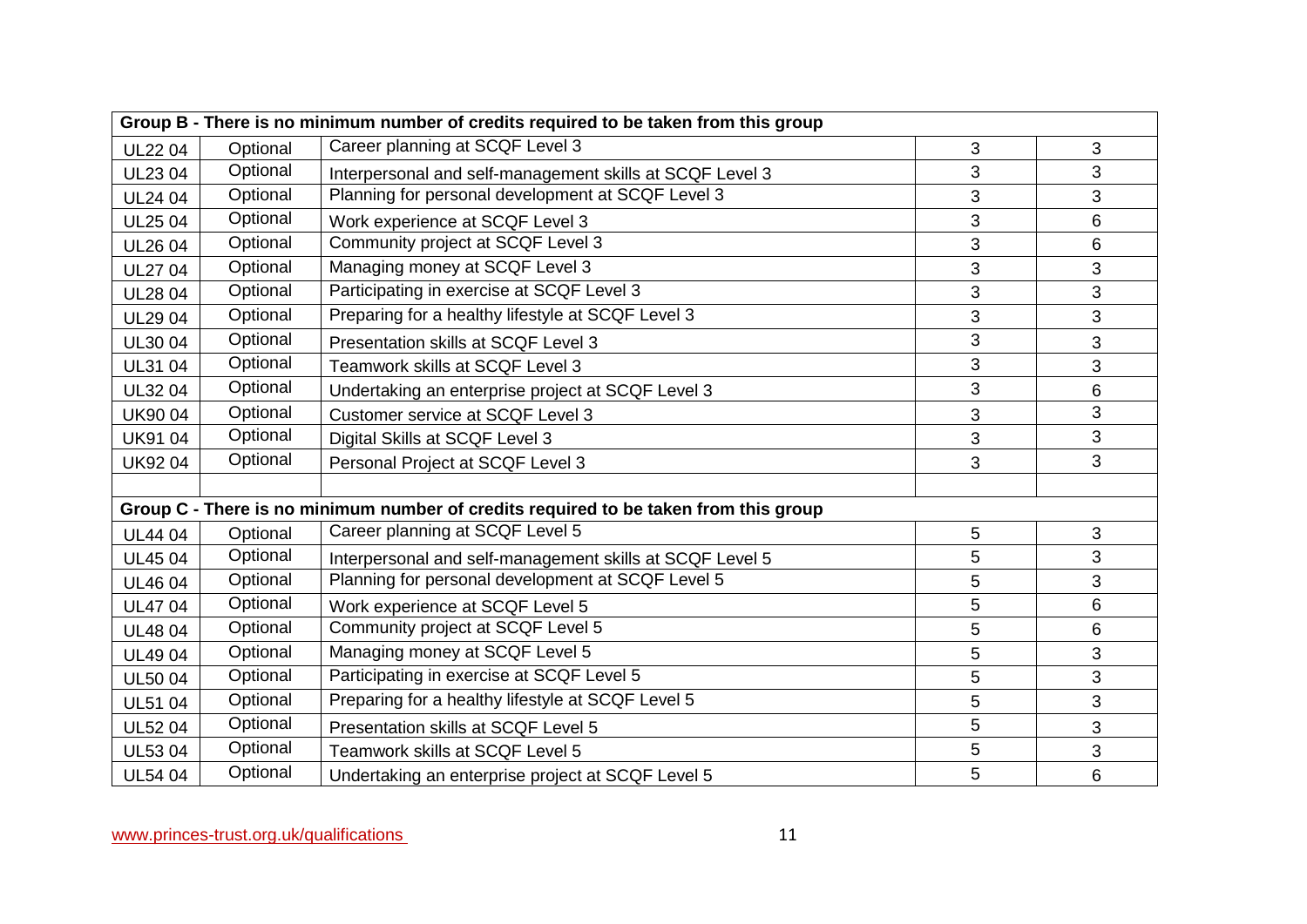| <b>UK9704</b>  | Optional | Customer service at SCQF Level 5             |  |
|----------------|----------|----------------------------------------------|--|
| <b>UK9804</b>  | Optional | Digital skills at SCQF Level 5               |  |
| <b>UK9904</b>  | Optional | Personal project at SCQF Level 5             |  |
| <b>UL01 04</b> | Optional | Practising leadership skills at SCQF Level 5 |  |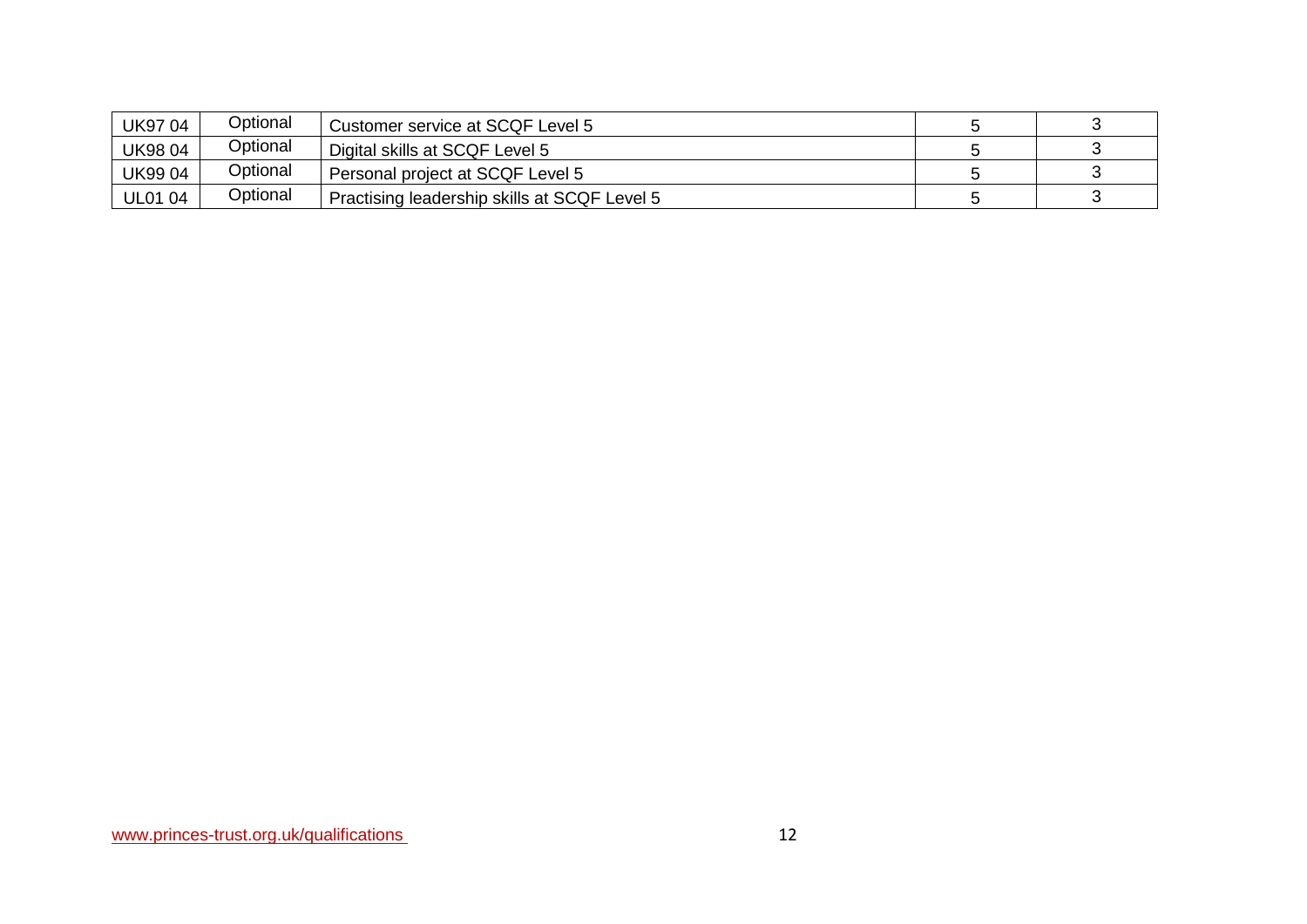# **SCQF Level 5 Award Qualification Structure**

| The Prince's Trust Award in Personal Development and Employability Skills at SCQF Level 5 (R532 04) |                                                     |                                                                                                                                     |                   |                    |
|-----------------------------------------------------------------------------------------------------|-----------------------------------------------------|-------------------------------------------------------------------------------------------------------------------------------------|-------------------|--------------------|
| Accred.<br>code                                                                                     | <b>Mandatory/</b><br><b>Optional</b><br><b>Unit</b> | <b>Unit Title</b>                                                                                                                   | <b>SCQF Level</b> | <b>SCQF Credit</b> |
|                                                                                                     |                                                     |                                                                                                                                     |                   |                    |
|                                                                                                     |                                                     | Candidates must complete between 6 and 18 credits, with a minimum of two units. The majority of credits must come from              |                   |                    |
| Group A.                                                                                            |                                                     | BARRED COMBINATION: candidates cannot complete 'Participating in exercise' and ' Preparing for a healthy lifestyle' in isolation, a |                   |                    |
|                                                                                                     |                                                     | third additional unit must be taken. Units with the same or similar titles cannot both be counted towards the same qualification.   |                   |                    |
|                                                                                                     |                                                     |                                                                                                                                     |                   |                    |
|                                                                                                     |                                                     | Group A - The majority of credits must be taken from this group.                                                                    |                   |                    |
| <b>UL4404</b>                                                                                       | Optional                                            | Career planning at SCQF Level 5                                                                                                     | 5                 | 3                  |
| <b>UL4504</b>                                                                                       | Optional                                            | Interpersonal and self-management skills at SCQF Level 5                                                                            | 5                 | 3                  |
| <b>UL4604</b>                                                                                       | Optional                                            | Planning for personal development at SCQF Level 5                                                                                   | 5                 | 3                  |
| <b>UL4704</b>                                                                                       | Optional                                            | Work experience at SCQF Level 5                                                                                                     | 5                 | 6                  |
| <b>UL4804</b>                                                                                       | Optional                                            | Community project at SCQF Level 5                                                                                                   | 5                 | 6                  |
| <b>UL4904</b>                                                                                       | Optional                                            | Managing money at SCQF Level 5                                                                                                      | 5                 | 3                  |
| <b>UL5004</b>                                                                                       | Optional                                            | Participating in exercise at SCQF Level 5                                                                                           | 5                 | 3                  |
| <b>UL51 04</b>                                                                                      | Optional                                            | Preparing for a healthy lifestyle at SCQF Level 5                                                                                   | 5                 | 3                  |
| <b>UL5204</b>                                                                                       | Optional                                            | Presentation skills at SCQF Level 5                                                                                                 | 5                 | 3                  |
| <b>UL5304</b>                                                                                       | Optional                                            | Teamwork skills at SCQF Level 5                                                                                                     | 5                 | 3                  |
| <b>UL54 04</b>                                                                                      | Optional                                            | Undertaking an enterprise project at SCQF Level 5                                                                                   | 5                 | 6                  |
| <b>UK9704</b>                                                                                       | Optional                                            | <b>Customer service at SCQF Level 5</b>                                                                                             | 5                 | 3                  |
| <b>UK9804</b>                                                                                       | Optional                                            | Digital skills at SCQF Level 5                                                                                                      | 5                 | 3                  |
| <b>UK9904</b>                                                                                       | Optional                                            | Personal project at SCQF Level 5                                                                                                    | 5                 | 3                  |
| <b>UL01 04</b>                                                                                      | Optional                                            | Practising leadership skills at SCQF Level 5                                                                                        | 5                 | 3                  |
|                                                                                                     |                                                     |                                                                                                                                     |                   |                    |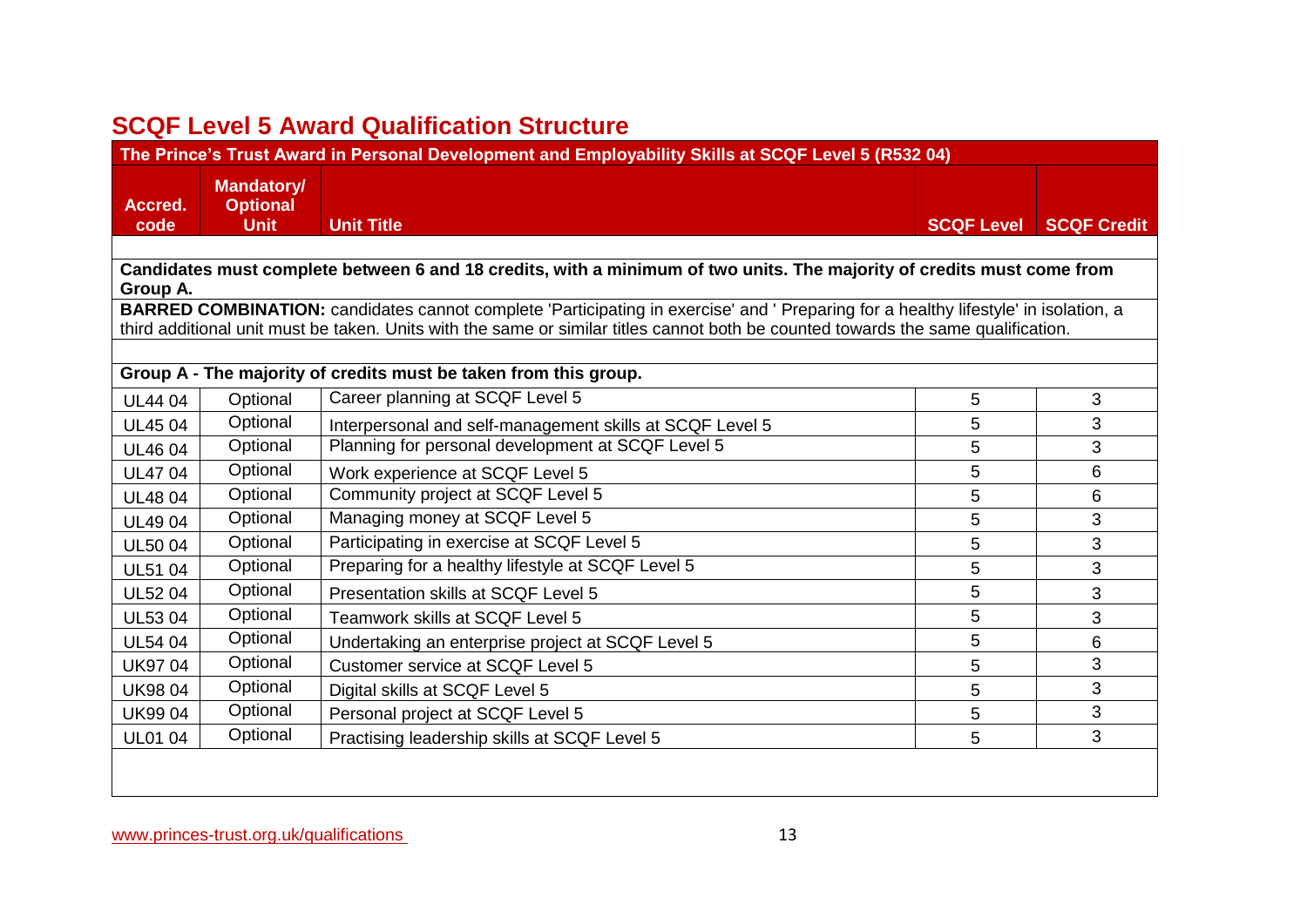| Group B - There is no minimum number of credits required to be taken from this group |          |                                                          |   |   |
|--------------------------------------------------------------------------------------|----------|----------------------------------------------------------|---|---|
| UL33 04                                                                              | Optional | Career planning at SCQF Level 4                          | 4 | 3 |
| UL34 04                                                                              | Optional | Interpersonal and self-management skills at SCQF Level 4 | 4 | 3 |
| UL35 04                                                                              | Optional | Planning for personal development at SCQF Level 4        | 4 | 3 |
| UL36 04                                                                              | Optional | Work experience at SCQF Level 4                          | 4 | 6 |
| <b>UL3704</b>                                                                        | Optional | Community project at SCQF Level 4                        | 4 | 6 |
| UL38 04                                                                              | Optional | Managing money at SCQF Level 4                           | 4 | 3 |
| <b>UL39 04</b>                                                                       | Optional | Participating in exercise at SCQF Level 4                | 4 | 3 |
| <b>UL4004</b>                                                                        | Optional | Preparing for a healthy lifestyle at SCQF Level 4        | 4 | 3 |
| UL41 04                                                                              | Optional | Presentation skills at SCQF Level 4                      | 4 | 3 |
| <b>UL4204</b>                                                                        | Optional | Teamwork skills at SCQF Level 4                          | 4 | 3 |
| <b>UL4304</b>                                                                        | Optional | Undertaking an enterprise project at SCQF Level 4        | 4 | 6 |
| <b>UK9304</b>                                                                        | Optional | Customer service at SCQF Level 4                         | 4 | 3 |
| <b>UK9404</b>                                                                        | Optional | Digital skills at SCQF Level 4                           | 4 | 3 |
| <b>UK9504</b>                                                                        | Optional | Personal project at SCQF Level 4                         | 4 | 3 |
| <b>UK9604</b>                                                                        | Optional | Practising leadership skills at SCQF Level 4             | 4 | 3 |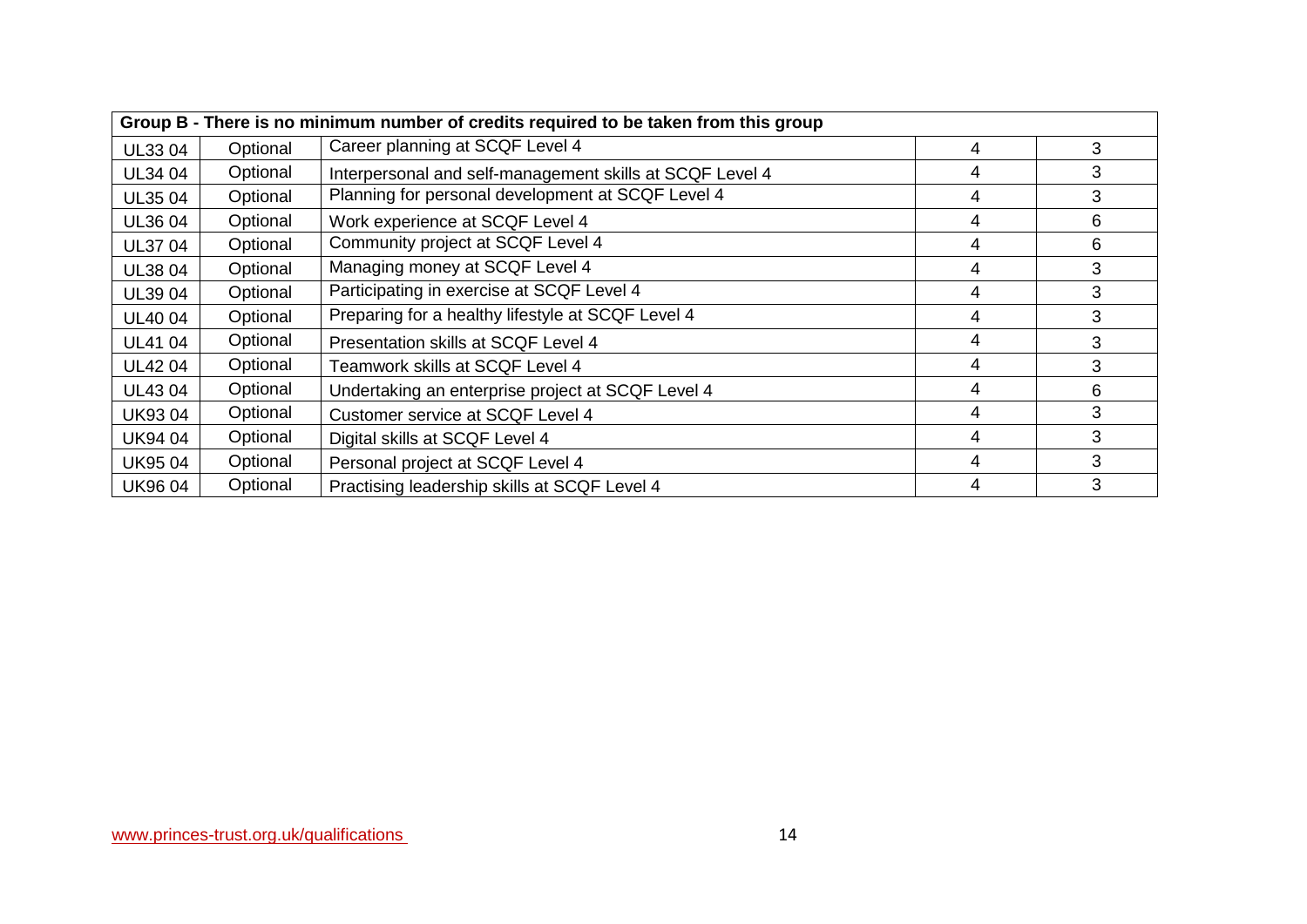# **SCQF Level 3 Certificate Qualification Structure**

| The Prince's Trust Certificate in Personal Development and Employability Skills at SCQF Level 3 (R533 04) |                                                     |                                                                                                                  |                   |                    |  |
|-----------------------------------------------------------------------------------------------------------|-----------------------------------------------------|------------------------------------------------------------------------------------------------------------------|-------------------|--------------------|--|
| Accred.<br>code                                                                                           | <b>Mandatory/</b><br><b>Optional</b><br><b>Unit</b> | <b>Unit Title</b>                                                                                                | <b>SCQF Level</b> | <b>SCQF Credit</b> |  |
|                                                                                                           |                                                     |                                                                                                                  |                   |                    |  |
|                                                                                                           |                                                     | Candidates must complete between 21 and 36 credits. The majority of credits must come from Group A.              |                   |                    |  |
|                                                                                                           |                                                     | BARRED COMBINATION: Units with the same or similar titles cannot both be counted towards the same qualification. |                   |                    |  |
|                                                                                                           |                                                     |                                                                                                                  |                   |                    |  |
|                                                                                                           |                                                     | Group A - The majority of credits must be taken from this group.                                                 |                   |                    |  |
| <b>UL2204</b>                                                                                             | Optional                                            | Career planning at SCQF Level 3                                                                                  | 3                 | $\mathbf{3}$       |  |
| <b>UL2304</b>                                                                                             | Optional                                            | Interpersonal and self-management skills at SCQF Level 3                                                         | 3                 | 3                  |  |
| <b>UL24 04</b>                                                                                            | Optional                                            | Planning for personal development at SCQF Level 3                                                                | 3                 | 3                  |  |
| <b>UL2504</b>                                                                                             | Optional                                            | Work experience at SCQF Level 3                                                                                  | 3                 | 6                  |  |
| <b>UL26 04</b>                                                                                            | Optional                                            | Community project at SCQF Level 3                                                                                | 3                 | 6                  |  |
| <b>UL27 04</b>                                                                                            | Optional                                            | Managing money at SCQF Level 3                                                                                   | 3                 | $\mathfrak{S}$     |  |
| <b>UL2804</b>                                                                                             | Optional                                            | Participating in exercise at SCQF Level 3                                                                        | 3                 | 3                  |  |
| <b>UL2904</b>                                                                                             | Optional                                            | Preparing for a healthy lifestyle at SCQF Level 3                                                                | 3                 | 3                  |  |
| UL30 04                                                                                                   | Optional                                            | Presentation skills at SCQF Level 3                                                                              | 3                 | $\mathbf{3}$       |  |
| UL31 04                                                                                                   | Optional                                            | Teamwork skills at SCQF Level 3                                                                                  | 3                 | 3                  |  |
| <b>UL3204</b>                                                                                             | Optional                                            | Undertaking an enterprise project at SCQF Level 3                                                                | 3                 | 6                  |  |
| <b>UK9004</b>                                                                                             | Optional                                            | Customer service at SCQF Level 3                                                                                 | 3                 | 3                  |  |
| <b>UK9104</b>                                                                                             | Optional                                            | Digital skills at SCQF Level 3                                                                                   | 3                 | 3                  |  |
| <b>UK9204</b>                                                                                             | Optional                                            | Personal project at SCQF Level 3                                                                                 | 3                 | 3                  |  |
|                                                                                                           |                                                     |                                                                                                                  |                   |                    |  |
|                                                                                                           |                                                     | Group B - There is no minimum number of credits required to be taken from this group                             |                   |                    |  |
| UL33 04                                                                                                   | Optional                                            | Career planning at SCQF Level 4                                                                                  | 4                 | $\mathfrak{S}$     |  |
| <b>UL34 04</b>                                                                                            | Optional                                            | Interpersonal and self-management skills at SCQF Level 4                                                         | 4                 | 3                  |  |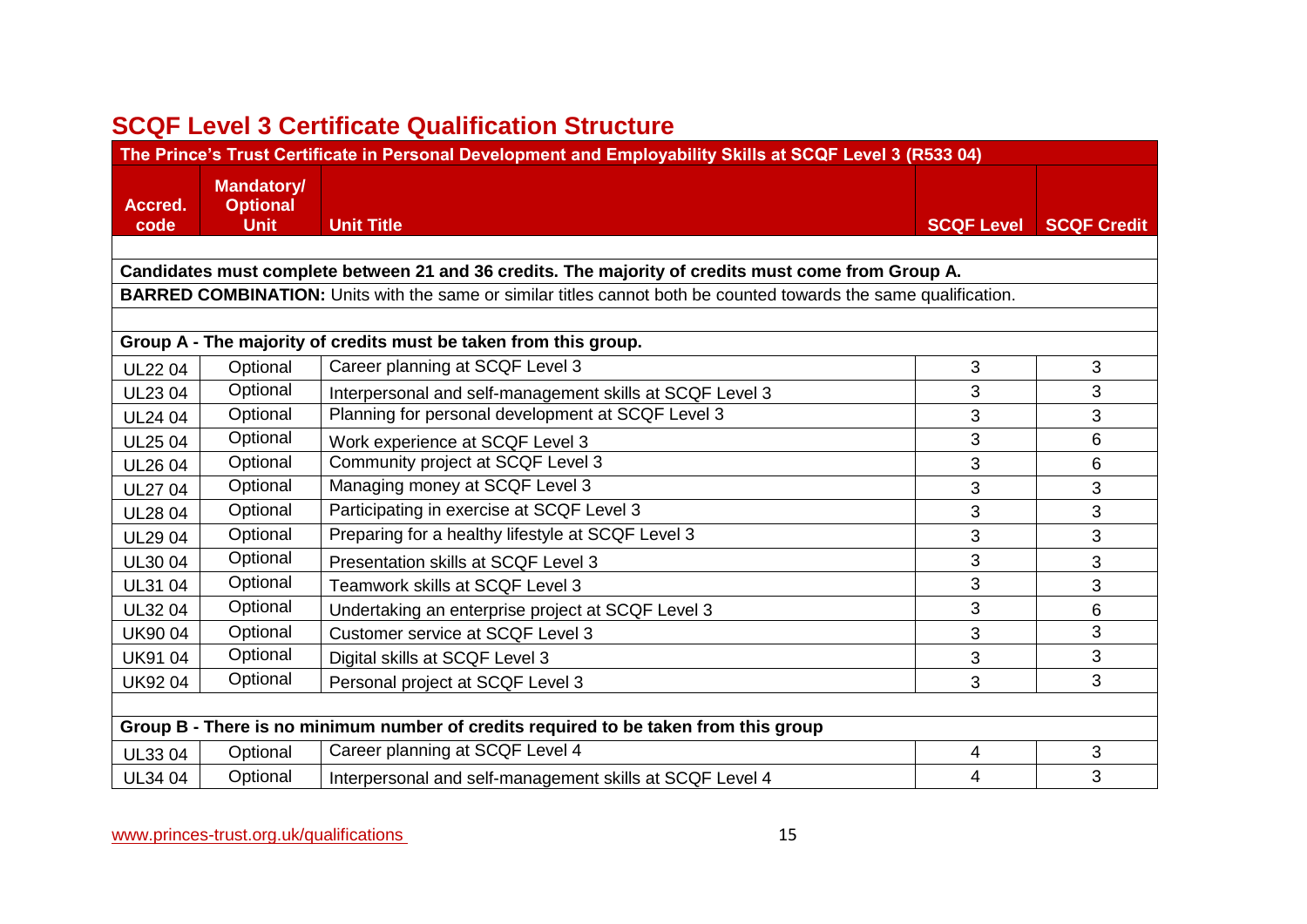| <b>UL3504</b> | Optional | Planning for personal development at SCQF Level 4 |   |   |
|---------------|----------|---------------------------------------------------|---|---|
| UL36 04       | Optional | Work experience at SCQF Level 4                   | 4 | 6 |
| <b>UL3704</b> | Optional | Community project at SCQF Level 4                 | 4 | 6 |
| <b>UL3804</b> | Optional | Managing money at SCQF Level 4                    | 4 | 3 |
| <b>UL3904</b> | Optional | Participating in exercise at SCQF Level 4         | 4 | 3 |
| <b>UL4004</b> | Optional | Preparing for a healthy lifestyle at SCQF Level 4 | 4 | 3 |
| <b>UL4104</b> | Optional | Presentation skills at SCQF Level 4               | 4 | 3 |
| <b>UL4204</b> | Optional | Teamwork skills at SCQF Level 4                   | 4 |   |
| <b>UL4304</b> | Optional | Undertaking an enterprise project at SCQF Level 4 | 4 | 6 |
| <b>UK9304</b> | Optional | Customer service at SCQF Level 4                  | 4 | 3 |
| <b>UK9404</b> | Optional | Digital skills at SCQF Level 4                    | 4 | 3 |
| <b>UK9504</b> | Optional | Personal project at SCQF Level 4                  | 4 | 3 |
| <b>UK9604</b> | Optional | Practising leadership skills at SCQF Level 4      |   | 3 |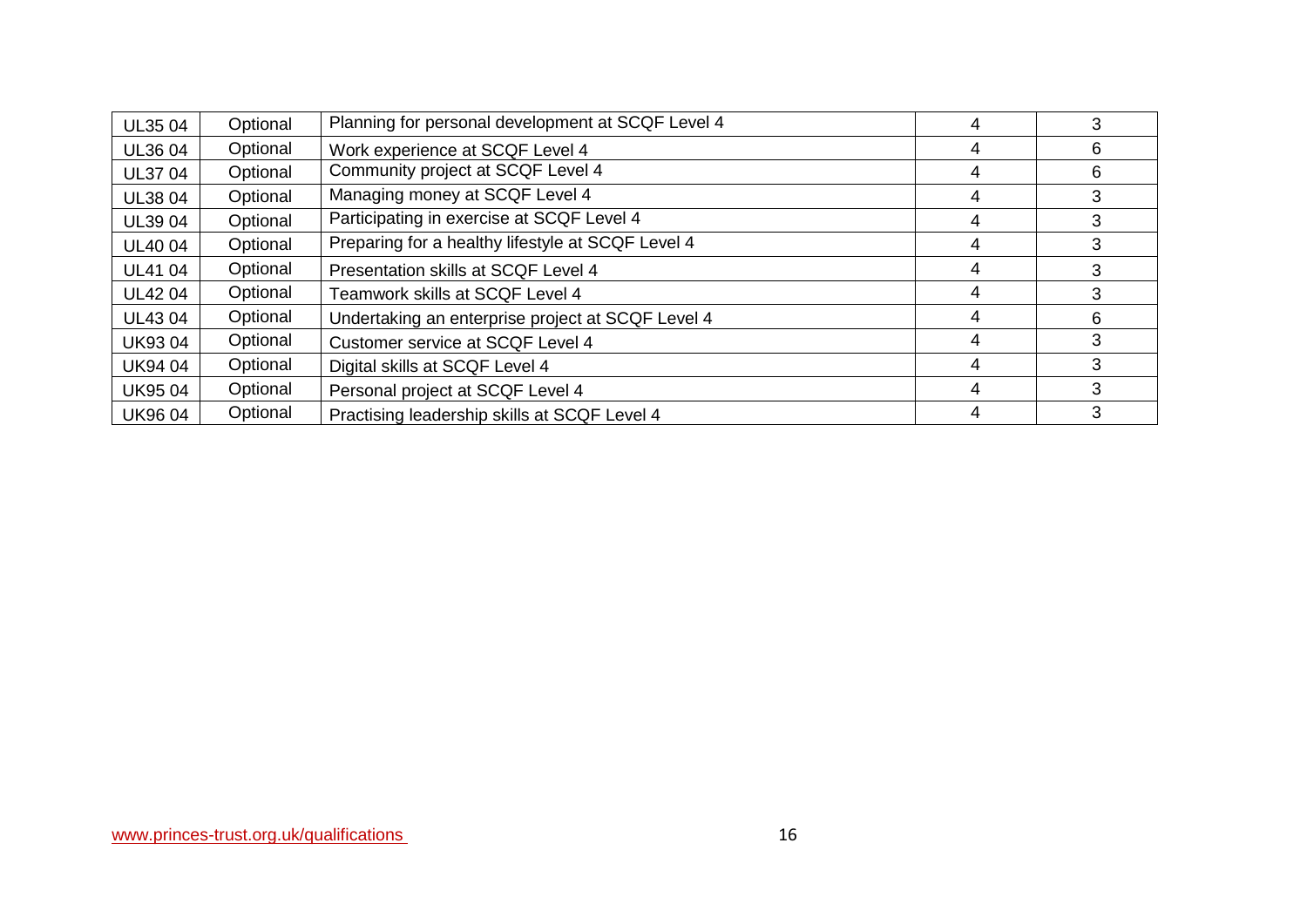# **SCQF Level 4 Certificate Qualification Structure**

|                 | The Prince's Trust Certificate in Personal Development and Employability Skills at SCQF Level 4 (R534 04) |                                                                                                                         |                   |                    |  |  |
|-----------------|-----------------------------------------------------------------------------------------------------------|-------------------------------------------------------------------------------------------------------------------------|-------------------|--------------------|--|--|
| Accred.<br>code | <b>Mandatory/</b><br><b>Optional</b><br><b>Unit</b>                                                       | <b>Unit Title</b>                                                                                                       | <b>SCQF Level</b> | <b>SCQF Credit</b> |  |  |
|                 |                                                                                                           |                                                                                                                         |                   |                    |  |  |
|                 |                                                                                                           | Candidates must complete between 21 and 36 credits. The majority of credits must come from Group A.                     |                   |                    |  |  |
|                 |                                                                                                           | <b>BARRED COMBINATION:</b> Units with the same or similar titles cannot both be counted towards the same qualification. |                   |                    |  |  |
|                 |                                                                                                           |                                                                                                                         |                   |                    |  |  |
|                 |                                                                                                           | Group A - The majority of credits must be taken from this group.                                                        |                   |                    |  |  |
| <b>UL3304</b>   | Optional                                                                                                  | Career planning at SCQF Level 4                                                                                         | 4                 | 3                  |  |  |
| <b>UL34 04</b>  | Optional                                                                                                  | Interpersonal and self-management skills at SCQF Level 4                                                                | 4                 | 3                  |  |  |
| <b>UL35 04</b>  | Optional                                                                                                  | Planning for personal development at SCQF Level 4                                                                       | 4                 | 3                  |  |  |
| <b>UL3604</b>   | Optional                                                                                                  | Work experience at SCQF Level 4                                                                                         | 4                 | 6                  |  |  |
| <b>UL37 04</b>  | Optional                                                                                                  | Community project at SCQF Level 4                                                                                       | 4                 | 6                  |  |  |
| <b>UL3804</b>   | Optional                                                                                                  | Managing money at SCQF Level 4                                                                                          | 4                 | 3                  |  |  |
| UL39 04         | Optional                                                                                                  | Participating in exercise at SCQF Level 4                                                                               | 4                 | 3                  |  |  |
| <b>UL4004</b>   | Optional                                                                                                  | Preparing for a healthy lifestyle at SCQF Level 4                                                                       | 4                 | $\mathfrak{S}$     |  |  |
| <b>UL41 04</b>  | Optional                                                                                                  | Presentation skills at SCQF Level 4                                                                                     | 4                 | 3                  |  |  |
| <b>UL4204</b>   | Optional                                                                                                  | Teamwork skills at SCQF Level 4                                                                                         | 4                 | $\mathfrak{S}$     |  |  |
| <b>UL4304</b>   | Optional                                                                                                  | Undertaking an enterprise project at SCQF Level 4                                                                       | 4                 | 6                  |  |  |
| <b>UK9304</b>   | Optional                                                                                                  | Customer service at SCQF Level 4                                                                                        | 4                 | 3                  |  |  |
| <b>UK9404</b>   | Optional                                                                                                  | Digital skills at SCQF Level 4                                                                                          | 4                 | 3                  |  |  |
| <b>UK9504</b>   | Optional                                                                                                  | Personal project at SCQF Level 4                                                                                        | 4                 | 3                  |  |  |
| <b>UK9604</b>   | Optional                                                                                                  | Practising leadership skills at SCQF Level 4                                                                            | 4                 | $\mathfrak{S}$     |  |  |
|                 |                                                                                                           |                                                                                                                         |                   |                    |  |  |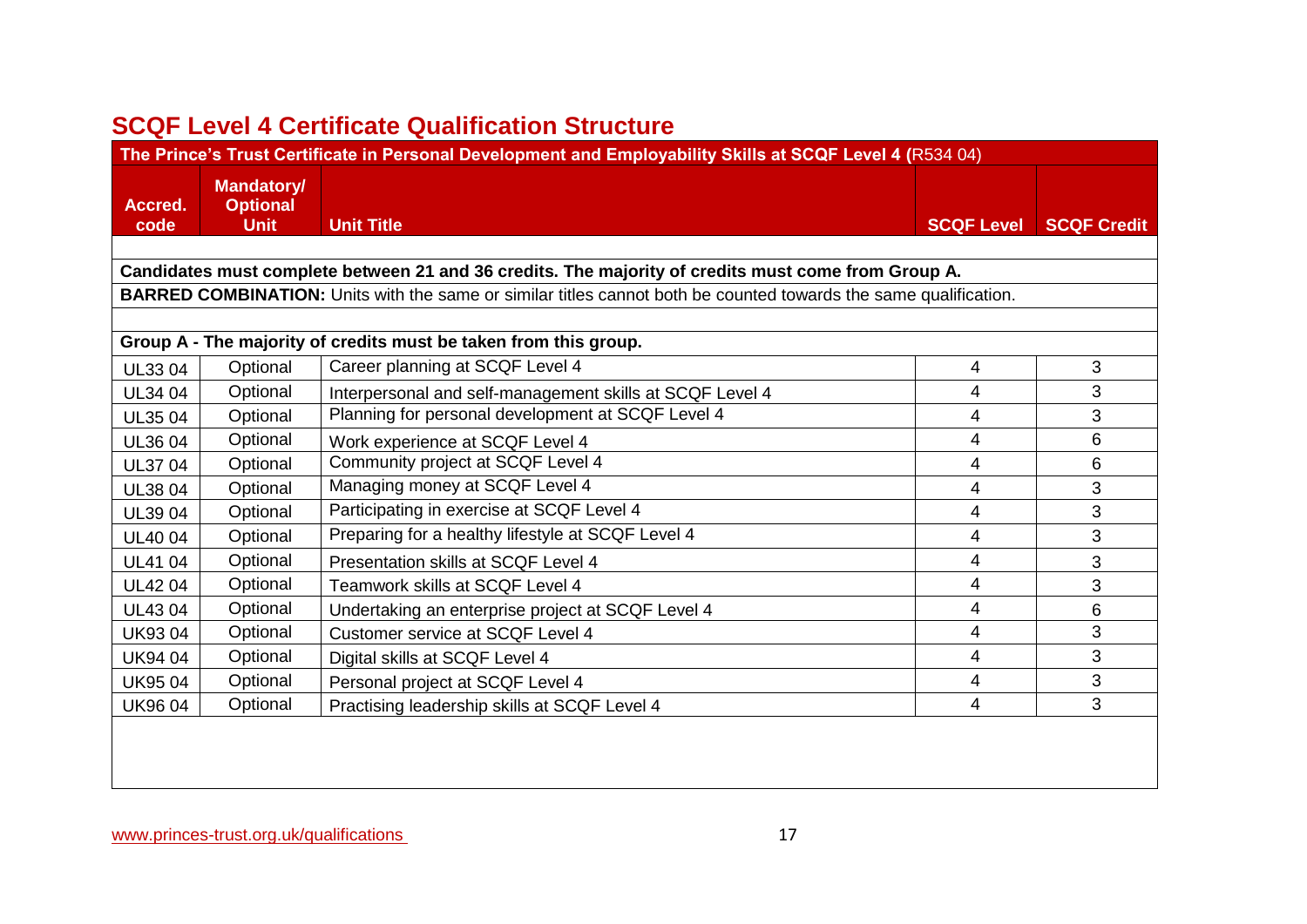|                | Group B - There is no minimum number of credits required to be taken from this group |                                                                                      |   |   |  |  |
|----------------|--------------------------------------------------------------------------------------|--------------------------------------------------------------------------------------|---|---|--|--|
| <b>UL2204</b>  | Optional                                                                             | Career planning at SCQF Level 3                                                      | 3 | 3 |  |  |
| UL23 04        | Optional                                                                             | Interpersonal and self-management skills at SCQF Level 3                             | 3 | 3 |  |  |
| <b>UL24 04</b> | Optional                                                                             | Planning for personal development at SCQF Level 3                                    | 3 | 3 |  |  |
| <b>UL2504</b>  | Optional                                                                             | Work experience at SCQF Level 3                                                      | 3 | 6 |  |  |
| <b>UL26 04</b> | Optional                                                                             | Community project at SCQF Level 3                                                    | 3 | 6 |  |  |
| <b>UL27 04</b> | Optional                                                                             | Managing money at SCQF Level 3                                                       | 3 | 3 |  |  |
| <b>UL2804</b>  | Optional                                                                             | Participating in exercise at SCQF Level 3                                            | 3 | 3 |  |  |
| <b>UL2904</b>  | Optional                                                                             | Preparing for a healthy lifestyle at SCQF Level 3                                    | 3 | 3 |  |  |
| <b>UL3004</b>  | Optional                                                                             | Presentation skills at SCQF Level 3                                                  | 3 | 3 |  |  |
| UL31 04        | Optional                                                                             | Teamwork skills at SCQF Level 3                                                      | 3 | 3 |  |  |
| <b>UL3204</b>  | Optional                                                                             | Undertaking an enterprise project at SCQF Level 3                                    | 3 | 6 |  |  |
| <b>UK9004</b>  | Optional                                                                             | Customer service at SCQF Level 3                                                     | 3 | 3 |  |  |
| <b>UK9104</b>  | Optional                                                                             | Digital skills at SCQF Level 3                                                       | 3 | 3 |  |  |
| <b>UK9204</b>  | Optional                                                                             | Personal project at SCQF Level 3                                                     | 3 | 3 |  |  |
|                |                                                                                      |                                                                                      |   |   |  |  |
|                |                                                                                      | Group C - There is no minimum number of credits required to be taken from this group |   |   |  |  |
| <b>UL4404</b>  | Optional                                                                             | Career planning at SCQF Level 5                                                      | 5 | 3 |  |  |
| <b>UL4504</b>  | Optional                                                                             | Interpersonal and self-management skills at SCQF Level 5                             | 5 | 3 |  |  |
| <b>UL4604</b>  | Optional                                                                             | Planning for personal development at SCQF Level 5                                    | 5 | 3 |  |  |
| <b>UL4704</b>  | Optional                                                                             | Work experience at SCQF Level 5                                                      | 5 | 6 |  |  |
| <b>UL4804</b>  | Optional                                                                             | Community project at SCQF Level 5                                                    | 5 | 6 |  |  |
| <b>UL4904</b>  | Optional                                                                             | Managing money at SCQF Level 5                                                       | 5 | 3 |  |  |
| <b>UL5004</b>  | Optional                                                                             | Participating in exercise at SCQF Level 5                                            | 5 | 3 |  |  |
| <b>UL51 04</b> | Optional                                                                             | Preparing for a healthy lifestyle at SCQF Level 5                                    | 5 | 3 |  |  |
| <b>UL5204</b>  | Optional                                                                             | Presentation skills at SCQF Level 5                                                  | 5 | 3 |  |  |
| <b>UL5304</b>  | Optional                                                                             | Teamwork skills at SCQF Level 5                                                      | 5 | 3 |  |  |
| <b>UL54 04</b> | Optional                                                                             | Undertaking an enterprise project at SCQF Level 5                                    | 5 | 6 |  |  |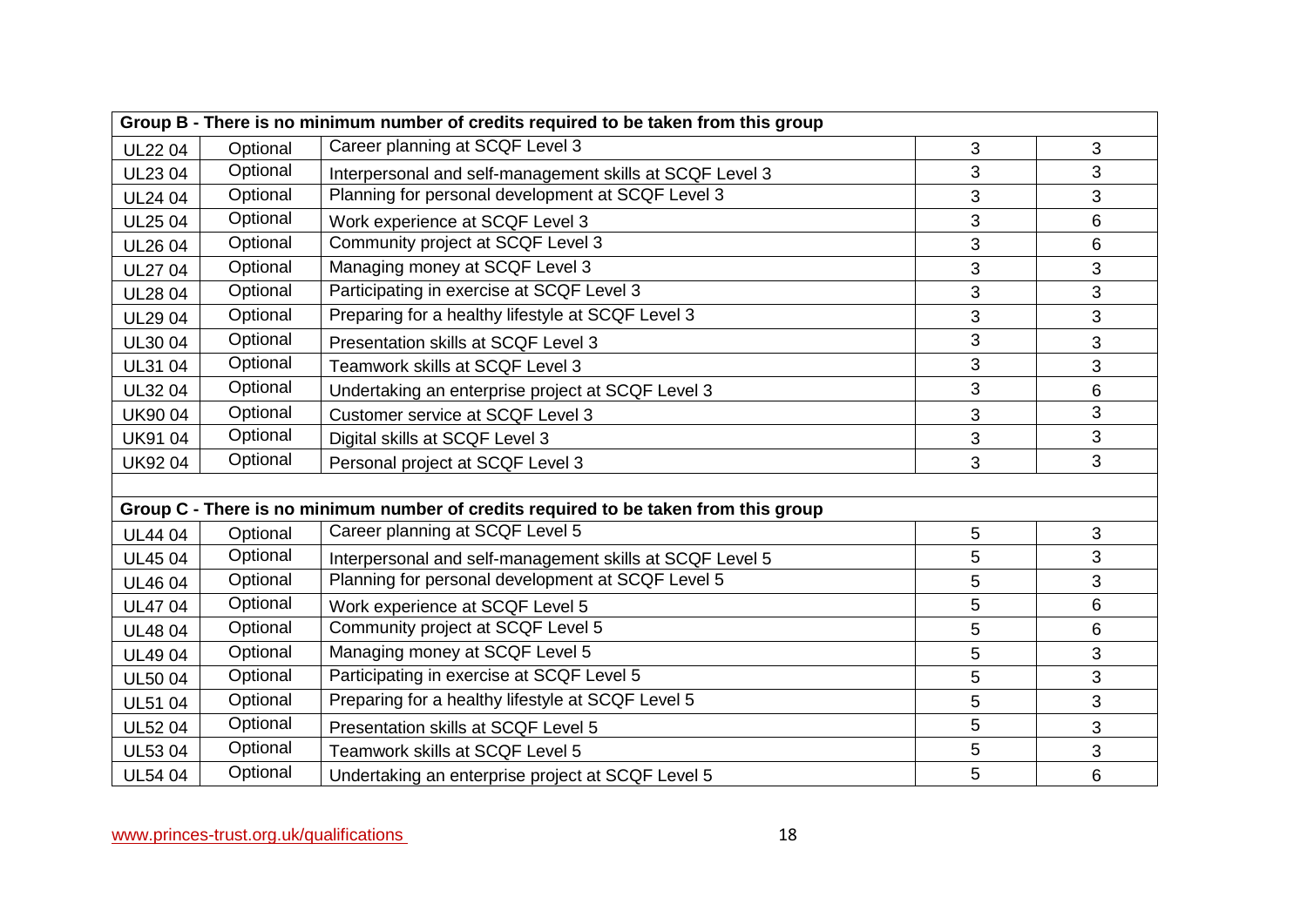| <b>UK9704</b>  | Optional | Customer service at SCQF Level 5             |  |
|----------------|----------|----------------------------------------------|--|
| <b>UK9804</b>  | Optional | Digital skills at SCQF Level 5               |  |
| <b>UK9904</b>  | Optional | Personal project at SCQF Level 5             |  |
| <b>UL01 04</b> | Optional | Practising leadership skills at SCQF Level 5 |  |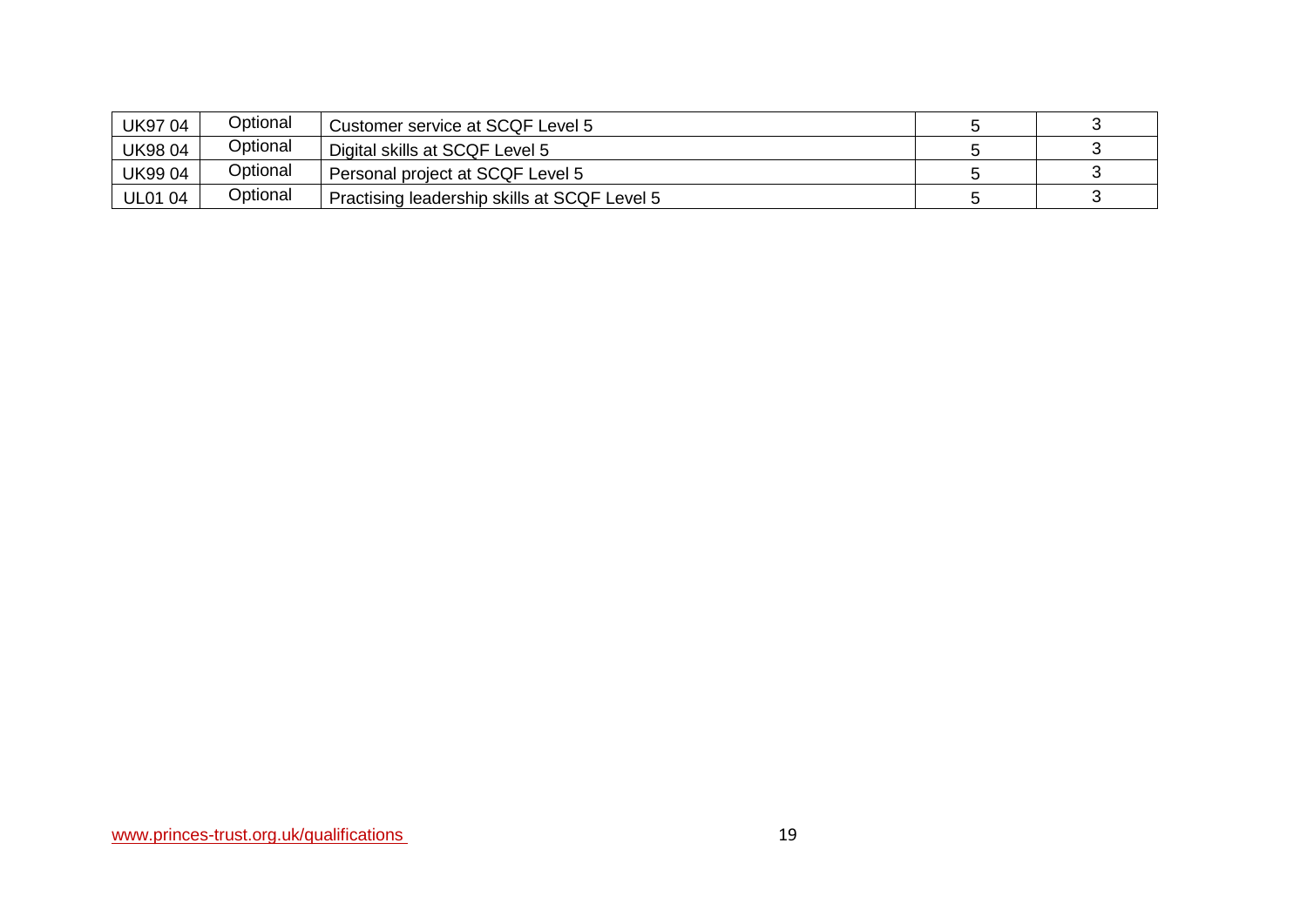# **SCQF Level 5 Certificate Qualification Structure**

|                 | The Prince's Trust Certificate in Personal Development and Employability Skills at SCQF Level 5 (R535 04) |                                                                                                                         |                   |                    |  |  |
|-----------------|-----------------------------------------------------------------------------------------------------------|-------------------------------------------------------------------------------------------------------------------------|-------------------|--------------------|--|--|
| Accred.<br>code | <b>Mandatory/</b><br><b>Optional</b><br><b>Unit</b>                                                       | <b>Unit Title</b>                                                                                                       | <b>SCQF Level</b> | <b>SCQF Credit</b> |  |  |
|                 |                                                                                                           |                                                                                                                         |                   |                    |  |  |
|                 |                                                                                                           | Candidates must complete between 21 and 36 credits, with a minimum of two units. The majority of credits must come from |                   |                    |  |  |
| Group A.        |                                                                                                           |                                                                                                                         |                   |                    |  |  |
|                 |                                                                                                           | <b>BARRED COMBINATION:</b> Units with the same or similar titles cannot both be counted towards the same qualification. |                   |                    |  |  |
|                 |                                                                                                           | Group A - The majority of credits must be taken from this group.                                                        |                   |                    |  |  |
| <b>UL4404</b>   | Optional                                                                                                  | Career planning at SCQF Level 5                                                                                         | 5                 | 3                  |  |  |
| <b>UL4504</b>   | Optional                                                                                                  | Interpersonal and self-management skills at SCQF Level 5                                                                | 5                 | 3                  |  |  |
| <b>UL4604</b>   | Optional                                                                                                  | Planning for personal development at SCQF Level 5                                                                       | 5                 | 3                  |  |  |
| <b>UL4704</b>   | Optional                                                                                                  | Work experience at SCQF Level 5                                                                                         | 5                 | 6                  |  |  |
| <b>UL4804</b>   | Optional                                                                                                  | Community project at SCQF Level 5                                                                                       | 5                 | 6                  |  |  |
| <b>UL4904</b>   | Optional                                                                                                  | Managing money at SCQF Level 5                                                                                          | 5                 | 3                  |  |  |
| <b>UL5004</b>   | Optional                                                                                                  | Participating in exercise at SCQF Level 5                                                                               | 5                 | 3                  |  |  |
| <b>UL51 04</b>  | Optional                                                                                                  | Preparing for a healthy lifestyle at SCQF Level 5                                                                       | 5                 | 3                  |  |  |
| <b>UL5204</b>   | Optional                                                                                                  | Presentation skills at SCQF Level 5                                                                                     | 5                 | 3                  |  |  |
| <b>UL5304</b>   | Optional                                                                                                  | Teamwork skills at SCQF Level 5                                                                                         | 5                 | 3                  |  |  |
| <b>UL54 04</b>  | Optional                                                                                                  | Undertaking an enterprise project at SCQF Level 5                                                                       | 5                 | 6                  |  |  |
| <b>UK9704</b>   | Optional                                                                                                  | Customer service at SCQF Level 5                                                                                        | 5                 | 3                  |  |  |
| <b>UK9804</b>   | Optional                                                                                                  | Digital skills at SCQF Level 5                                                                                          | 5                 | 3                  |  |  |
| <b>UK9904</b>   | Optional                                                                                                  | Personal project at SCQF Level 5                                                                                        | 5                 | 3                  |  |  |
| <b>UL01 04</b>  | Optional                                                                                                  | Practising leadership skills at SCQF Level 5                                                                            | 5                 | 3                  |  |  |
|                 |                                                                                                           |                                                                                                                         |                   |                    |  |  |
|                 |                                                                                                           |                                                                                                                         |                   |                    |  |  |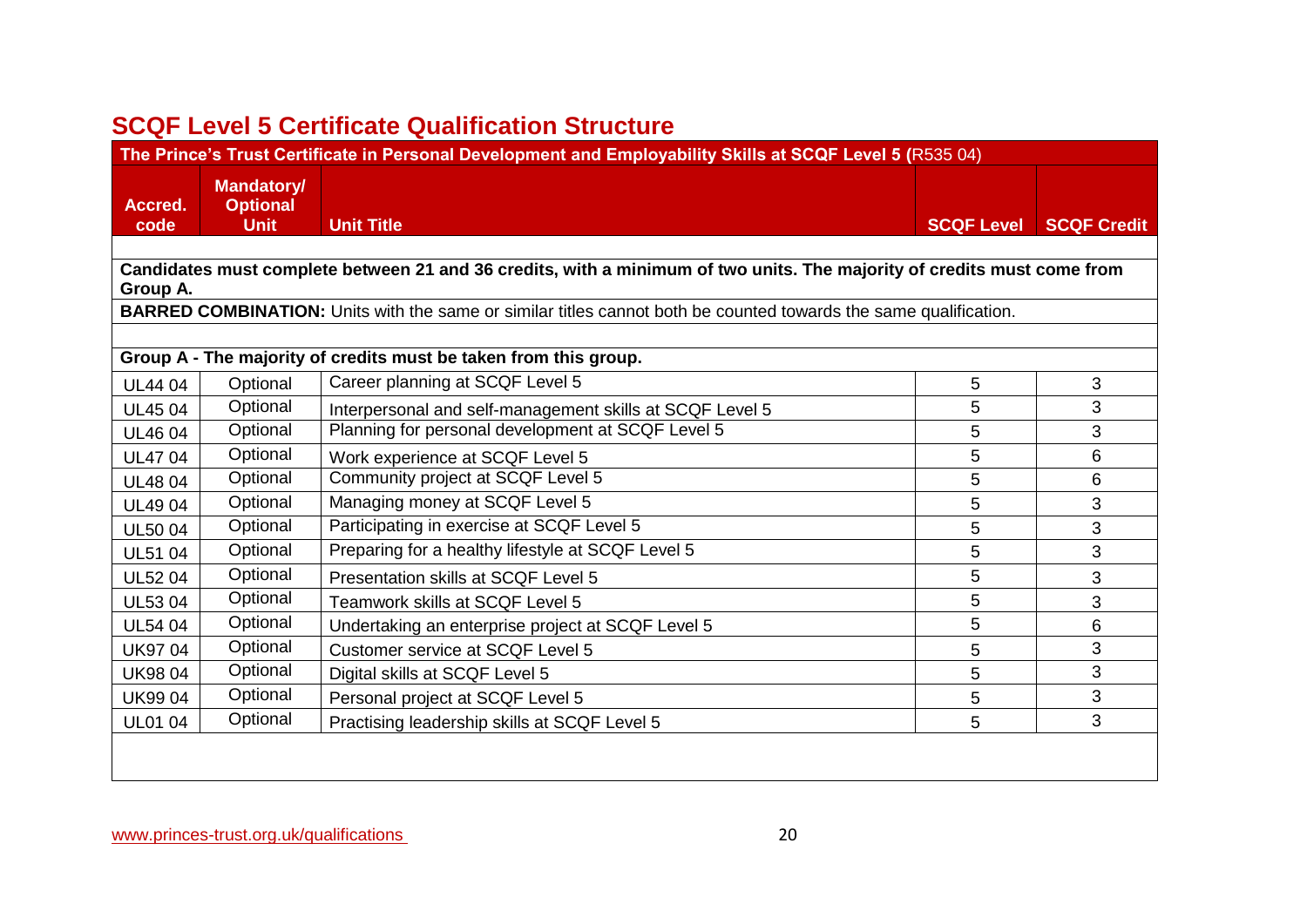|                | Group B - There is no minimum number of credits required to be taken from this group |                                                          |   |   |  |  |
|----------------|--------------------------------------------------------------------------------------|----------------------------------------------------------|---|---|--|--|
| UL33 04        | Optional                                                                             | Career planning at SCQF Level 4                          | 4 | 3 |  |  |
| UL34 04        | Optional                                                                             | Interpersonal and self-management skills at SCQF Level 4 | 4 | 3 |  |  |
| UL35 04        | Optional                                                                             | Planning for personal development at SCQF Level 4        | 4 | 3 |  |  |
| UL36 04        | Optional                                                                             | Work experience at SCQF Level 4                          | 4 | 6 |  |  |
| <b>UL3704</b>  | Optional                                                                             | Community project at SCQF Level 4                        | 4 | 6 |  |  |
| UL38 04        | Optional                                                                             | Managing money at SCQF Level 4                           | 4 | 3 |  |  |
| <b>UL3904</b>  | Optional                                                                             | Participating in exercise at SCQF Level 4                | 4 | 3 |  |  |
| <b>UL4004</b>  | Optional                                                                             | Preparing for a healthy lifestyle at SCQF Level 4        | 4 | 3 |  |  |
| <b>UL41 04</b> | Optional                                                                             | Presentation skills at SCQF Level 4                      | 4 | 3 |  |  |
| <b>UL4204</b>  | Optional                                                                             | Teamwork skills at SCQF Level 4                          | 4 | 3 |  |  |
| <b>UL4304</b>  | Optional                                                                             | Undertaking an enterprise project at SCQF Level 4        | 4 | 6 |  |  |
| <b>UK9304</b>  | Optional                                                                             | Customer service at SCQF Level 4                         | 4 | 3 |  |  |
| <b>UK9404</b>  | Optional                                                                             | Digital skills at SCQF Level 4                           | 4 | 3 |  |  |
| <b>UK9504</b>  | Optional                                                                             | Personal project at SCQF Level 4                         | 4 | 3 |  |  |
| <b>UK9604</b>  | Optional                                                                             | Practising leadership skills at SCQF Level 4             | 4 | 3 |  |  |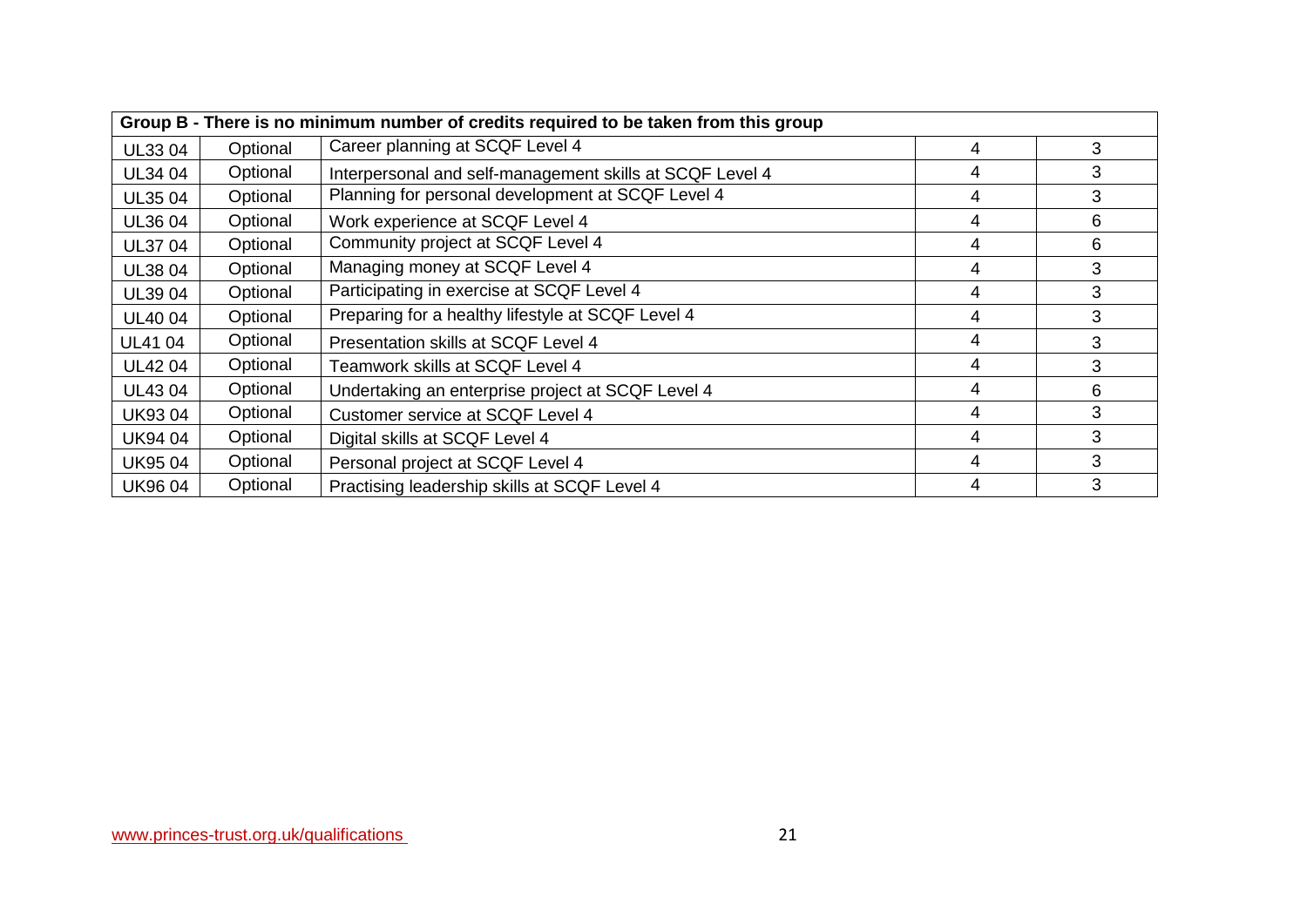# <span id="page-21-0"></span>**Units**

The Personal Development and Employability Skills qualifications cover a range of skills. An overview of the units available and the corresponding levels and credits is given below.

| <b>Unit title</b>                        |     | <b>Available at SCQF</b> |  |       |
|------------------------------------------|-----|--------------------------|--|-------|
|                                          |     | Level 3 Level 4 Level 5  |  | value |
| <b>Career Planning</b>                   |     |                          |  |       |
| <b>Community Project</b>                 |     |                          |  | 6     |
| <b>Customer Service</b>                  |     |                          |  | 3     |
| <b>Digital Skills</b>                    |     |                          |  | 3     |
| Interpersonal and Self-Management        |     |                          |  | 3     |
| <b>Skills</b>                            |     |                          |  |       |
| <b>Managing Money</b>                    |     |                          |  | 3     |
| Participating in Exercise                |     |                          |  | 3     |
| <b>Personal Project</b>                  |     |                          |  | 3     |
| <b>Planning for Personal Development</b> |     |                          |  | 3     |
| <b>Practising Leadership Skills</b>      | n/a |                          |  | 3     |
| Preparing for a Healthy Lifestyle        |     |                          |  | 3     |
| <b>Presentation Skills</b>               |     |                          |  | 3     |
| <b>Teamwork Skills</b>                   |     |                          |  | 3     |
| Undertaking an Enterprise Project        |     |                          |  | 6     |
| <b>Work Experience</b>                   |     |                          |  | 6     |

For more detail of the individual units and the assessment criteria please see Appendix 1.

Appendix 2 provides the level descriptors for the three levels covered by the units and qualifications.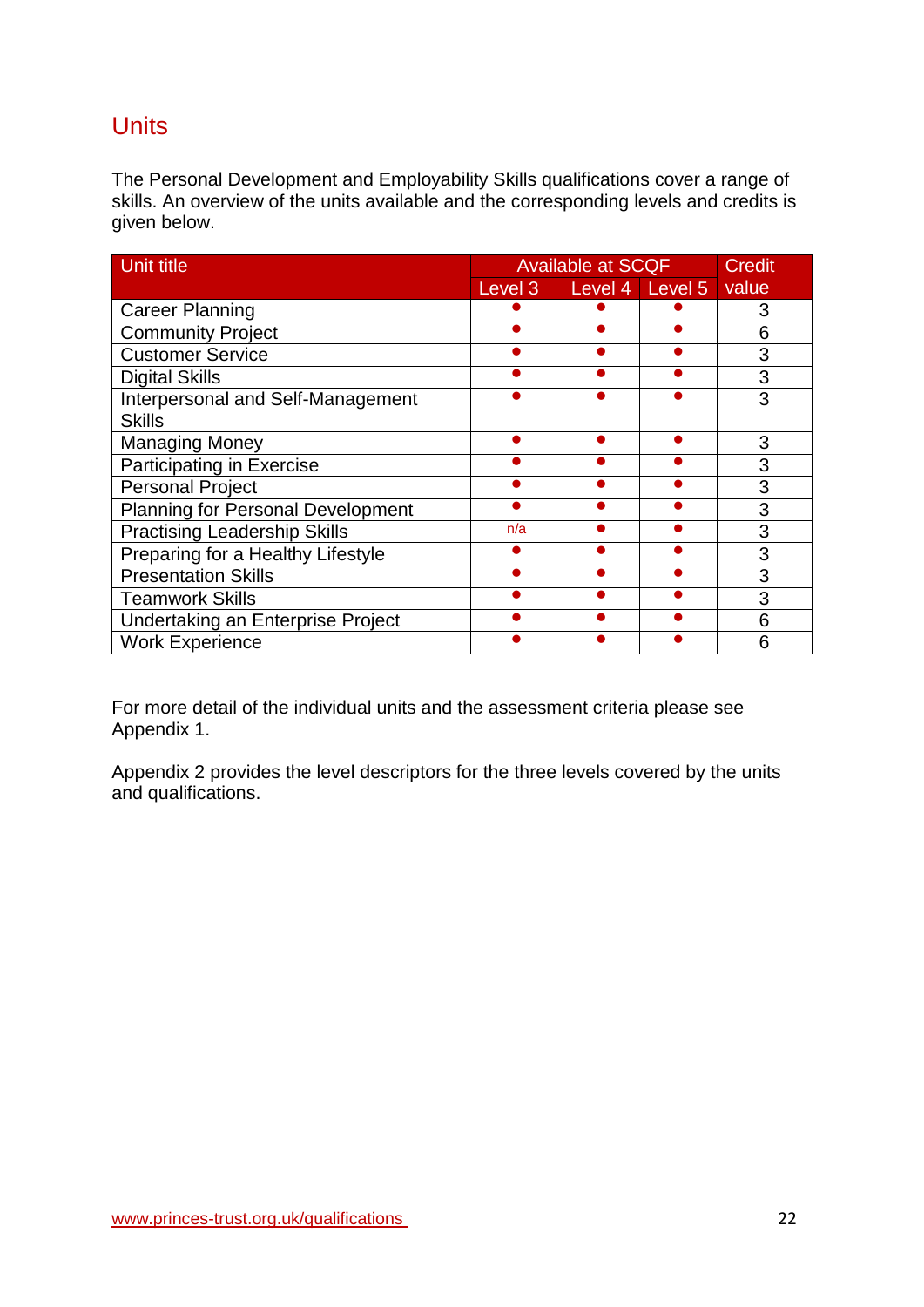# <span id="page-22-0"></span>Rules of Combination

When meeting rules of combination, learners do not have to achieve units in any particular order and Assessors should tailor learning programmes to meet individual learner needs. It is recommended that, wherever possible, centres adopt a holistic approach to the delivery of these qualifications and identify opportunities to link the units and levels.

Learners not able to complete a full qualification can have their achievements recognised through unit only certification.

### <span id="page-22-1"></span>Barred Combinations

Learners undertaking the same or similar titled units at different levels will have the higher level unit awarded for a qualification. Units with the same or similar titles cannot both be counted towards the same qualification.

'Participating in Exercise' and 'Preparing for a Healthy Lifestyle' units cannot be claimed as the only two units for an Award. If these two units are being claimed a third unit must be claimed as well to meet the overall requirements for the qualification.

If you are unsure about the rules of combination for a qualification please contact Prince's Trust Qualifications to discuss.

#### <span id="page-22-2"></span>**Progression**

These qualifications provide a platform for learners to progress onto further education opportunities and/or employment, as they develop personal development and employability skills.

#### <span id="page-22-3"></span>Access Arrangements

More detailed information about the Special Consideration and Reasonable Adjustments policies for these qualifications is provided in the Centre Handbook (QSP 00)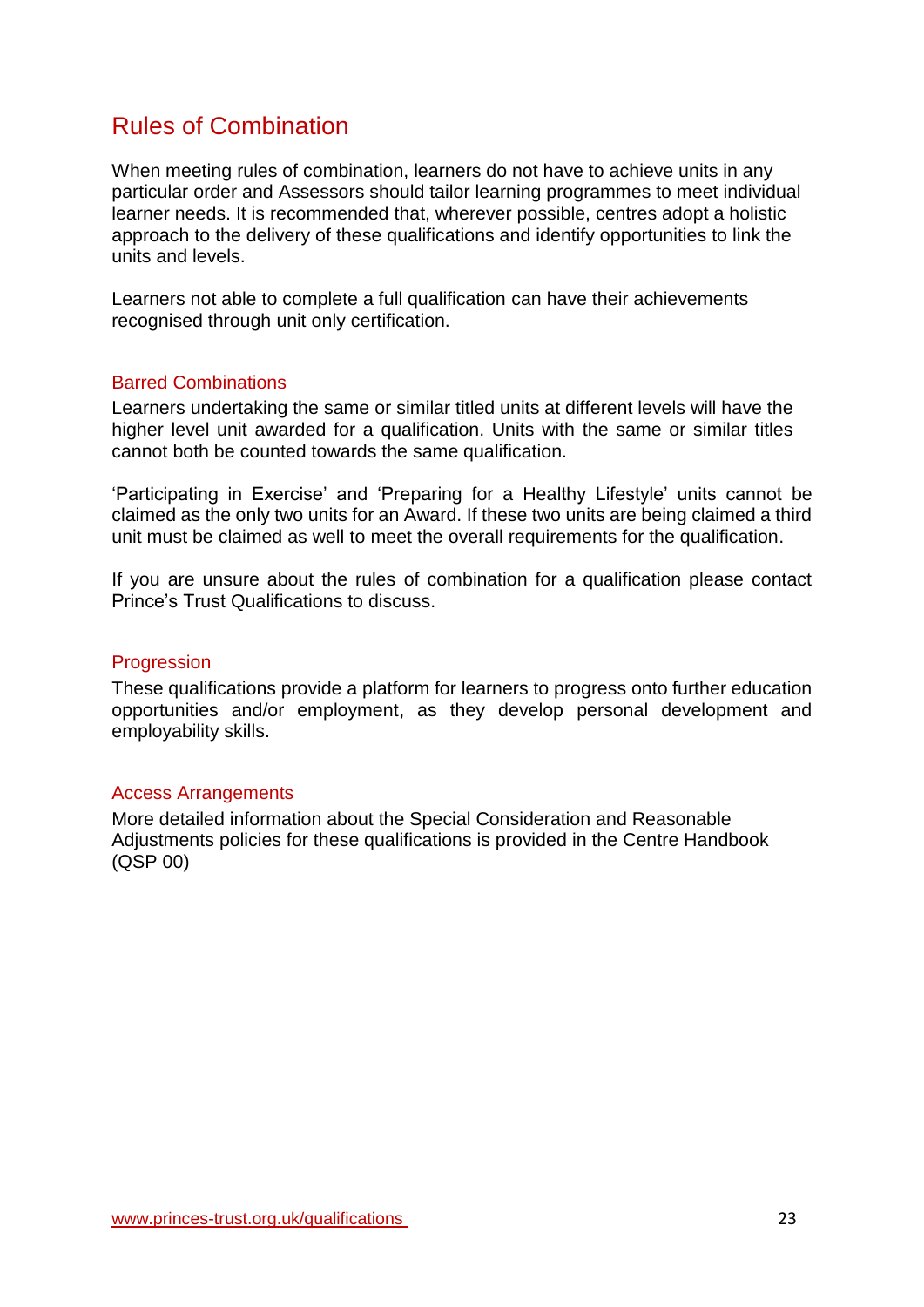# Assessment of Qualifications

# <span id="page-23-0"></span>**Grading**

The Personal Development and Employability Skills qualifications are 100% centre assessed using portfolios of evidence and are graded as pass or fail. The portfolios are internally assessed and externally moderated.

The assessment process is as follows:

- $\rightarrow$  Activities are internally set by the centre to meet the requirements detailed in the unit assessment criteria
- $\rightarrow$  The learners are assessed internally at the centre by an Assessor whilst they engage in activities
- $\rightarrow$  The learner's evidence is collated into a portfolio, which is referenced using a unit Tracking Sheet
- $\rightarrow$  The centre undertakes internal quality assurance activities which includes sampling portfolios assessed by each Assessor.
- $\rightarrow$  A further sample of portfolios is then externally moderated by Prince's Trust Qualifications

With these qualifications the best practice approach is to assess by 'continuous' assessment'. This means that the learner is assessed throughout their programme of study, allowing for alternative activities to be set and further evidence produced while there are still opportunities during the programme. Continuous assessment keeps learners motivated and engaged as it provides the learner with opportunities to discuss progress, check they are working at the correct level for their ability and producing sufficient evidence. This open dialogue with the learner should be recorded on their portfolio, directly on their work and on the Tracking Sheet in the form of assessor feedback. The writing of comments on learners' work, and Tracking Sheets, provides a means of communication between staff during the internal quality assurance and with the External Moderator if the work forms part of the moderation sample.

More detailed information about the assessment strategies for these qualifications is provided in the Centre Handbook (QSP 00) and Making Claims and Results Handbook (QSP 03), both are available on our website [Guidance for centres](https://www.princes-trust.org.uk/about-the-trust/qualifications/guidance-for-centres) 

# <span id="page-23-1"></span>**Evidence**

To achieve the units and qualifications learners need to gather evidence from activities which demonstrate they have met each of the assessment criteria. Some evidence of a learner's performance will also be derived from observation records and testimonies from witnesses, who observe the learner carrying out activities. Evidence can be in a variety of forms and can be varied according to learners' interests and needs.

Through completion of activities on the learning programme, the learners should generate evidence to demonstrate they have completed all of the assessment criteria sufficiently.

More detailed information is provided in the Building a Portfolio handbook (QSP 01) which is available on our website [Guidance for centres](http://www.princes-trust.org.uk/about-the-trust/qualifications/guidance-for-centres)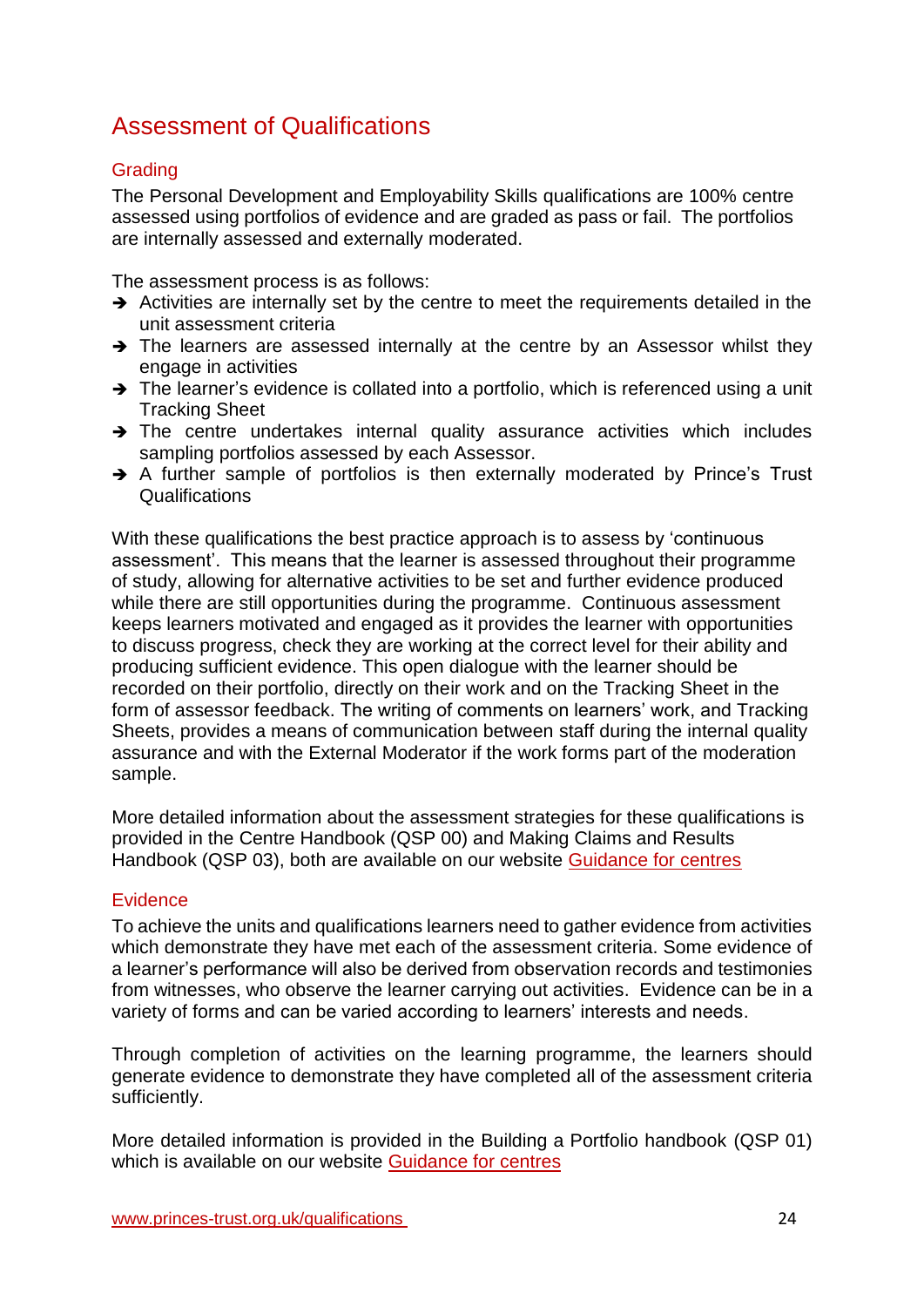### <span id="page-24-0"></span>Recording Achievement

When learners have gathered their evidence, Tracking Sheets are used to record which piece(s) of evidence meets each assessment criteria. Learners are likely to collect far more evidence than they need and it is therefore important that the Tracking Sheets are only used to record the specific evidence needed to meet the criteria and not every piece of work produced.

The Tracking Sheets must be signed and dated by the learner and the Assessor. By signing the Tracking Sheets the learner and Assessor are declaring that the portfolio submitted is the learner's own work. The qualification will not be awarded without a signed declaration.

The Trust does not require every piece of evidence to be signed and dated.

Tracking Sheets for this qualification can be downloaded from our [website.](https://www.princes-trust.org.uk/about-the-trust/qualifications/personal-development-employability)

#### <span id="page-24-1"></span>Making claims

Centres should only claim units and qualifications for learners when they are satisfied that their portfolio meets all the assessment criteria and the work has under gone internal quality assurance. Making claims is the official stage of notifying Prince's Trust Qualifications that the learners are being submitted for external moderation.

There will be regular opportunities to submit learners' portfolios throughout the year. Please check the qualification web page for the latest dates: [Prince's Trust](https://www.princes-trust.org.uk/about-the-trust/qualifications/personal-development-employability)  **[Qualifications](https://www.princes-trust.org.uk/about-the-trust/qualifications/personal-development-employability)**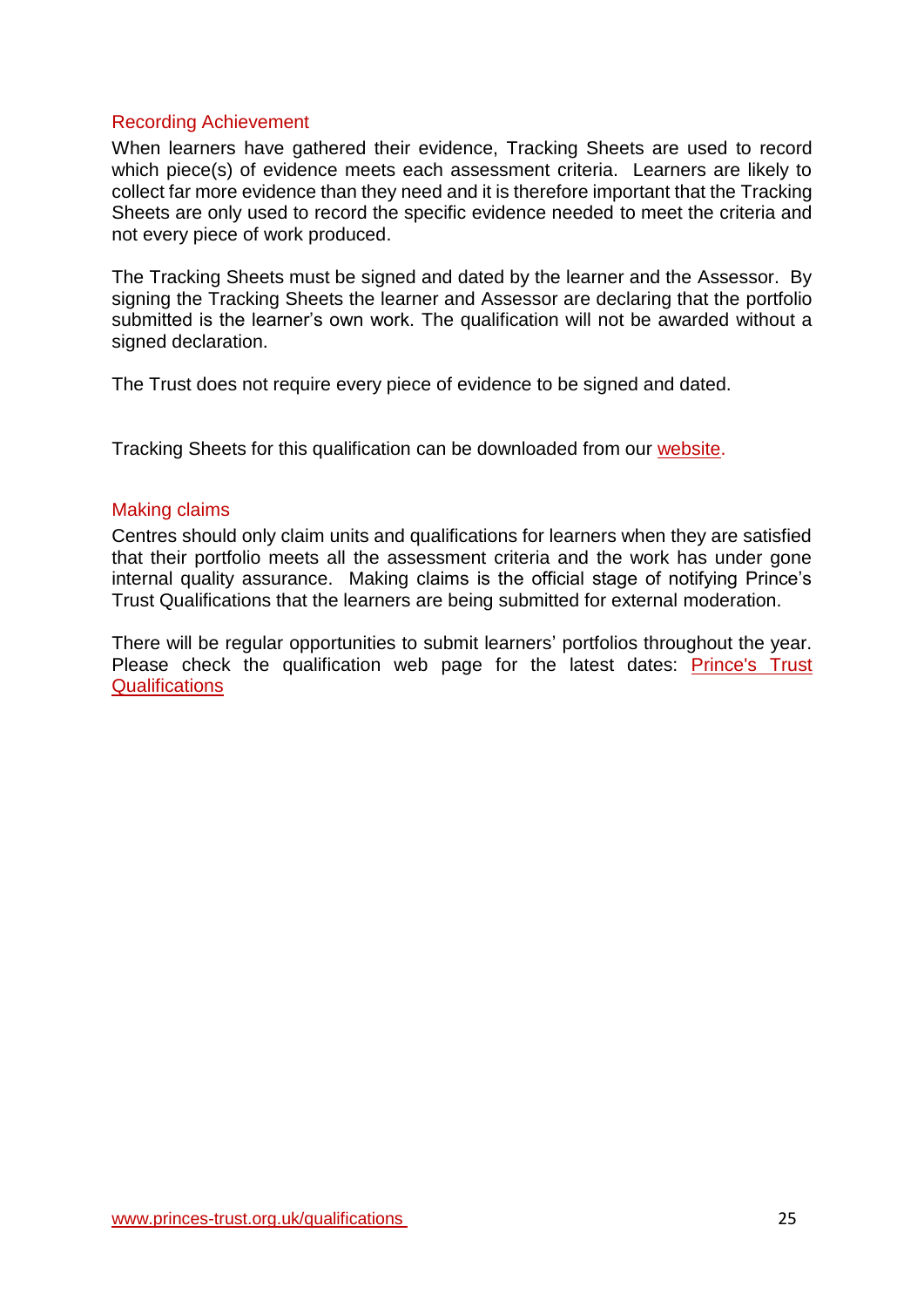### <span id="page-25-0"></span>Staff requirements

To adhere to The Prince's Trust quality assurance arrangements for these qualifications, the centre must ensure that the following roles and responsibilities have been undertaken:

- $\rightarrow$  Assessors
- → Internal Quality Assurer (IQA)

The same person must never complete the internal quality assurance processes on portfolios they have assessed. More detailed information for the Assessor and Internal Quality Assurers roles, with competency profiles, is provided in the Centre Handbook (QSP 00) available on our website [Guidance for centres](https://www.princes-trust.org.uk/about-the-trust/qualifications/guidance-for-centres)

#### <span id="page-25-1"></span>Support for centres

#### **Training**

Prince's Trust Qualifications offers training to support centres deliver and administer these qualifications.

#### **Website**

Our website is regularly updated to ensure the latest information about the qualification is available to centre staff, as too are best practice guidance notes and policies. The website can be accessed via the following link: [Prince's Trust Qualifications](https://www.princes-trust.org.uk/about-the-trust/qualifications/personal-development-employability)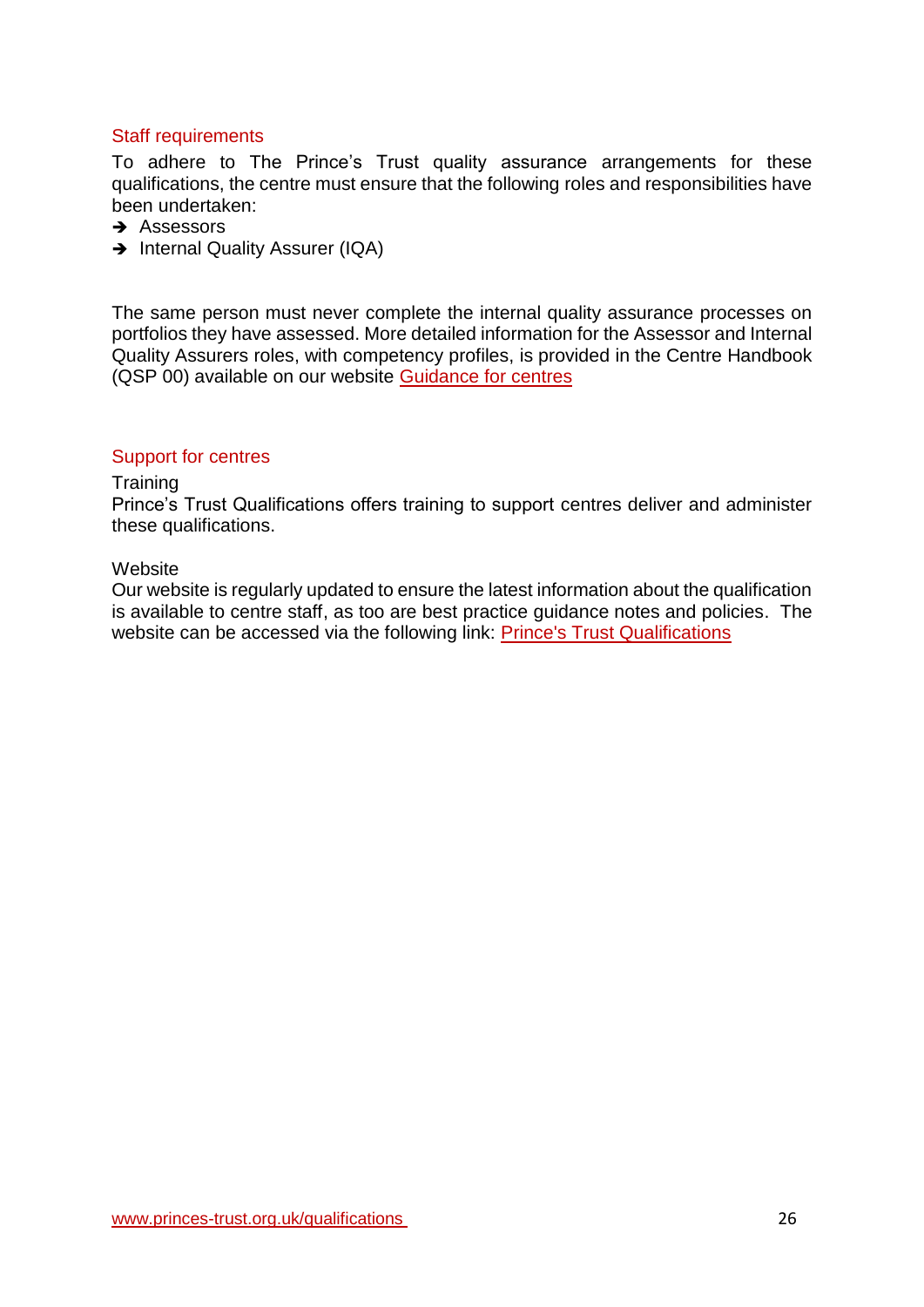# <span id="page-26-0"></span>Appendix list

- Appendix 1 Unit overview table (for units available from 1<sup>st</sup> September 2017)
- Appendix 2 SCQF Level Descriptors
- Appendix 3 Rules of Combination illustrative examples

Appendix 4 – Price List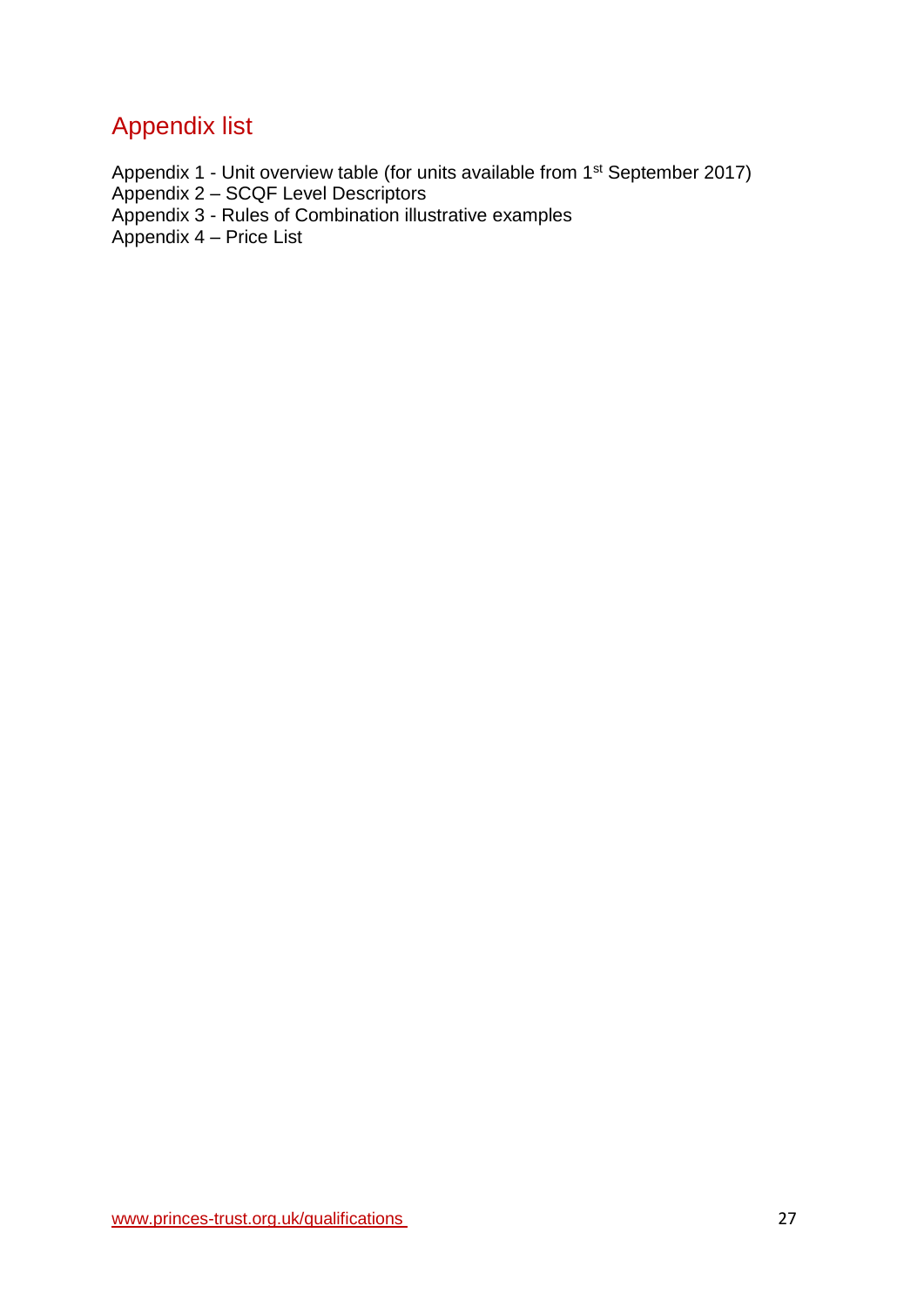# <span id="page-27-0"></span>Appendix 1

The units listed below are available for use from 1<sup>st</sup> September 2017.

|                                                     |                          |                |                  | <b>SQA</b>           |
|-----------------------------------------------------|--------------------------|----------------|------------------|----------------------|
| <b>Unit title</b>                                   | <b>SCQF</b>              | <b>SCQF</b>    |                  | <b>Accreditation</b> |
|                                                     | <b>Level</b>             | <b>Credit</b>  | <b>PTQ code</b>  | <b>Code</b>          |
|                                                     | 3                        | 3              | CPL2017/a        | <b>UL2204</b>        |
| <b>Career Planning</b>                              | $\overline{4}$           | 3              | CPL2017/b        | <b>UL3304</b>        |
|                                                     | 5                        | 3              | <b>CPL2017/c</b> | <b>UL4404</b>        |
|                                                     | 3                        | 6              | CPR2017/a        | <b>UL2604</b>        |
| <b>Community Project</b>                            | 4                        | 6              | CPR2017/b        | <b>UL3704</b>        |
|                                                     | 5                        | 6              | CPR2017/c        | <b>UL4804</b>        |
|                                                     | 3                        | 3              | CS2017/a         | <b>UK9004</b>        |
| <b>Customer Service</b>                             | $\overline{\mathbf{4}}$  | 3              | CS2017/b         | <b>UK9304</b>        |
|                                                     | 5                        | 3              | CS2017/c         | <b>UK9704</b>        |
|                                                     | 3                        | 3              | <b>DSK2017/a</b> | <b>UK9104</b>        |
| <b>Digital Skills</b>                               | 4                        | 3              | DSK2017/b        | <b>UK9404</b>        |
|                                                     | 5                        | 3              | <b>DSK2017/c</b> | <b>UK9804</b>        |
|                                                     | 3                        | 3              | <b>ISM2017/a</b> | <b>UL2304</b>        |
| Interpersonal and Self-<br><b>Management Skills</b> | $\overline{4}$           | 3              | <b>ISM2017/b</b> | <b>UL34 04</b>       |
|                                                     | 5                        | 3              | <b>ISM2017/c</b> | <b>UL4504</b>        |
|                                                     | 3                        | 3              | MMM2017/a        | <b>UL27 04</b>       |
| <b>Managing Money</b>                               | $\overline{\mathcal{A}}$ | 3              | MMM2017/b        | <b>UL3804</b>        |
|                                                     | 5                        | 3              | MMM2017/c        | <b>UL4904</b>        |
|                                                     | 3                        | 3              | PEX2017/a        | <b>UL2804</b>        |
| <b>Participating in Exercise</b>                    | $\overline{4}$           | 3              | PEX2017/b        | <b>UL3904</b>        |
|                                                     | 5                        | 3              | <b>PEX2017/c</b> | <b>UL5004</b>        |
|                                                     | 3                        | 3              | PP2017/a         | <b>UK9204</b>        |
| <b>Personal Project</b>                             | $\overline{\mathbf{4}}$  | $\overline{3}$ | PP2017/b         | <b>UK9504</b>        |
|                                                     | 5                        | 3              | PP2017/c         | <b>UK9904</b>        |
|                                                     | 3                        | 3              | PPD2017/a        | <b>UL24 04</b>       |
| <b>Planning for Personal</b><br>Development         | 4                        | 3              | PPD2017/b        | <b>UL3504</b>        |
|                                                     | 5                        | 3              | PPD2017/c        | <b>UL4604</b>        |
|                                                     | 3                        | n/a            | n/a              | n/a                  |
| <b>Practising Leadership Skills</b>                 | $\overline{\mathbf{4}}$  | 3              | PLS2017/b        | <b>UK9604</b>        |
|                                                     | 5                        | 3              | PLS2017/c        | <b>UL01 04</b>       |
|                                                     | 3                        | 3              | <b>PHL2017/a</b> | <b>UL2904</b>        |
| Preparing for a Healthy<br>Lifestyle                | $\overline{4}$           | 3              | <b>PHL2017/b</b> | <b>UL4004</b>        |
|                                                     | 5                        | 3              | <b>PHL2017/c</b> | <b>UL51 04</b>       |
|                                                     | 3                        | 3              | PSK2017/a        | UL30 04              |
| <b>Presentation Skills</b>                          | 4                        | $\overline{3}$ | PSK2017/b        | <b>UL4104</b>        |
|                                                     | 5                        | 3              | <b>PSK2017/c</b> | <b>UL5204</b>        |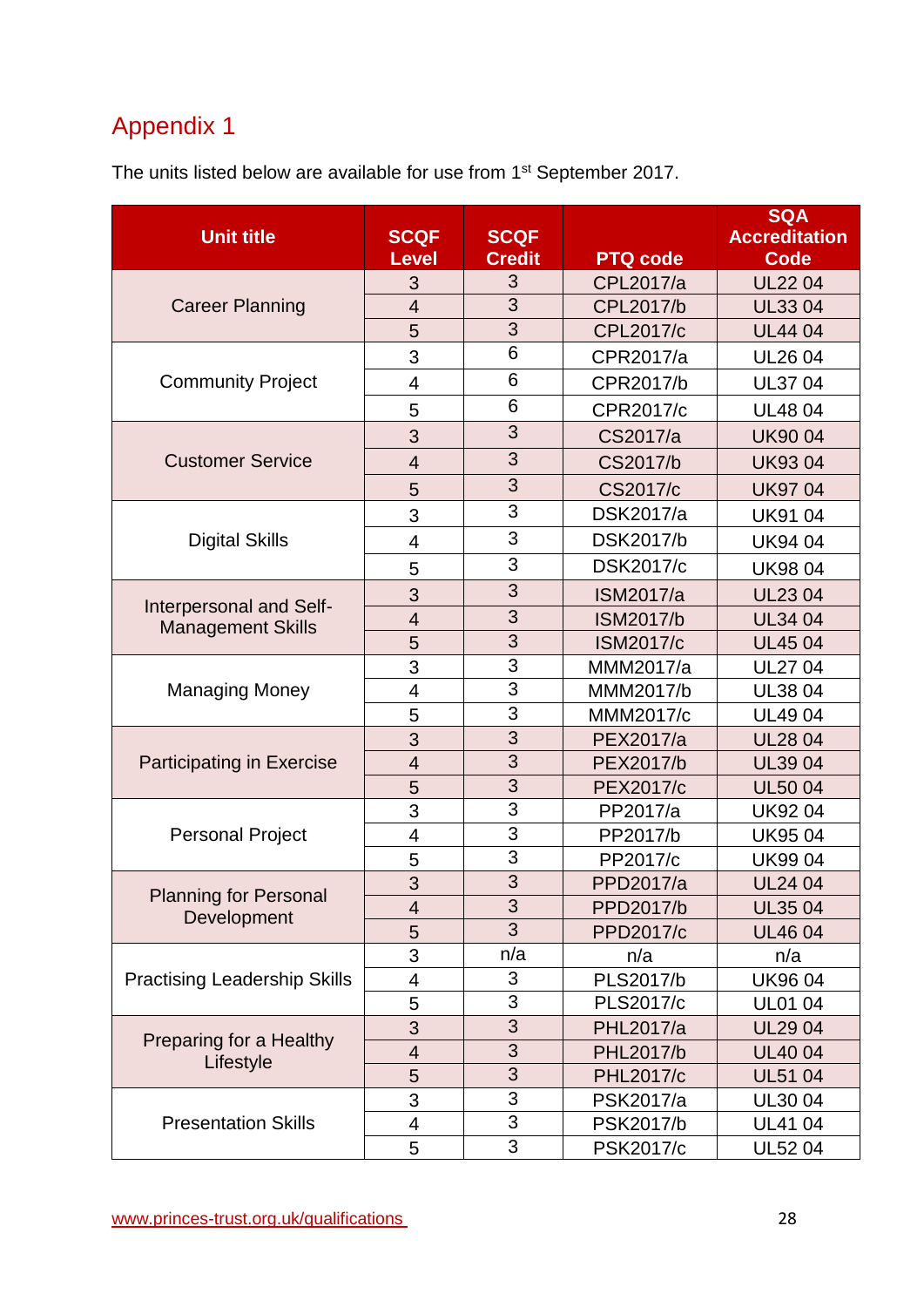|                                      | ◠ | 3 | <b>TWK2017/a</b> | <b>UL31 04</b> |
|--------------------------------------|---|---|------------------|----------------|
| <b>Teamwork Skills</b>               |   | 3 | <b>TWK2017/b</b> | <b>UL4204</b>  |
|                                      | 5 | 3 | <b>TWK2017/c</b> | <b>UL5304</b>  |
|                                      | 3 | 6 | EPR2017/a        | <b>UL3204</b>  |
| Undertaking an Enterprise<br>Project |   | 6 | EPR2017/b        | <b>UL4304</b>  |
|                                      | 5 | 6 | EPR2017/c        | <b>UL54 04</b> |
|                                      | 3 | 6 | <b>WEX2017/a</b> | <b>UL2504</b>  |
| <b>Work Experience</b>               |   | 6 | <b>WEX2017/b</b> | <b>UL3604</b>  |
|                                      | 5 | 6 | <b>WEX2017/c</b> | <b>UL4704</b>  |

The assessment criteria for the units at each level can be found on the following pages.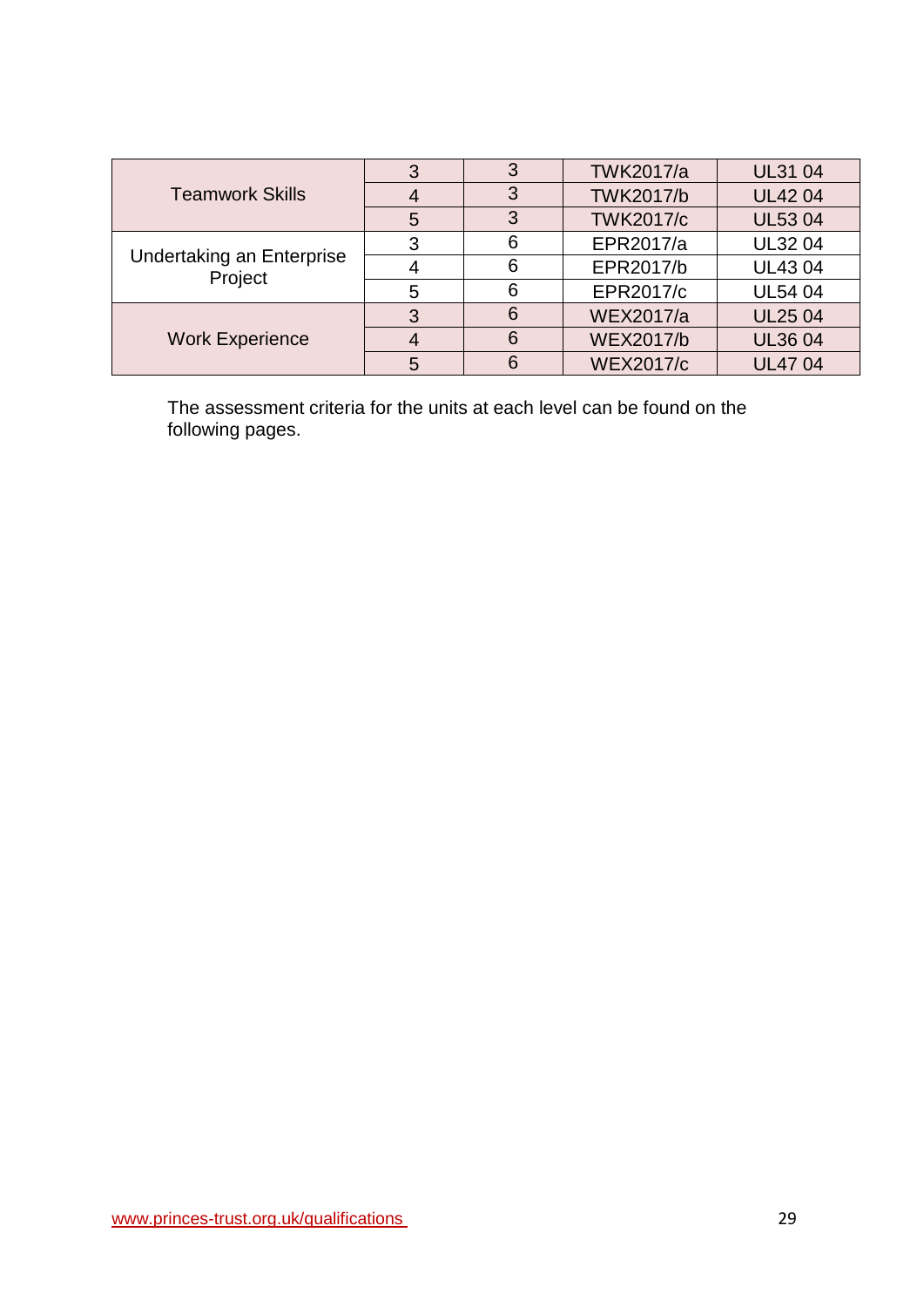### Career Planning

The aim of this unit is to give the learner an understanding of the job search, application and interview process in order to equip them with the skills necessary to progress onto a sustainable job/training opportunity that is suited to their interests. It is an opportunity for learners to think about careers they may wish to pursue, and reflect upon the training, education and experience required in that profession. With the high demand for jobs, learners need to be aware of where to search for

suitable jobs and how to best present themselves both, using their CVs or applications, and in person when they get to the interview.

|                    | <b>SCQF Level 3</b>  | <b>SCQF Level 4</b>  | <b>SCQF Level 5</b>  |
|--------------------|----------------------|----------------------|----------------------|
| Be able to         | 1.1 Identify sources | 1.1 Identify sources | 1.1 Identify sources |
| recognise suitable | of careers           | of careers advice    | of careers advice    |
| jobs or training   | advice and           | and guidance         | and guidance         |
| opportunities      | guidance             |                      |                      |
|                    | 1.2 Give an          | 1.2 Give examples of | 1.2 Give example of  |
|                    | example of a         | career options       | career options       |
|                    | career option        | relevant to own      | relevant to own      |
|                    | relevant to own      | interests            | interests            |
|                    | interests            |                      |                      |
|                    | 1.3 Outline likely   | 1.3 Describe         | 1.3 Compare          |
|                    | tasks that you       | advantages and       | advantages and       |
|                    | would                | disadvantages of     | disadvantages of     |
|                    | undertake in         | the identified       | the identified       |
|                    | this career          | career options       | career options       |
|                    | option               | 1.4 Identify job     | 1.4 Outline training |
|                    |                      | vacancies or         | and educational      |
|                    |                      | training             | needs for a          |
|                    |                      | opportunities        | preferred option     |
|                    |                      | relevant to the      |                      |
|                    |                      | identified career    |                      |
|                    |                      | options              |                      |
|                    |                      |                      | 1.5 Describe your    |
|                    |                      |                      | suitability for the  |
|                    |                      |                      | preferred option     |
| Understand how to  | 2.1 Complete an      | 2.1 Produce a        | 2.1 Produce a        |
| apply for jobs or  | application form     | personal CV in a     | personal CV in a     |
| training           |                      | format               | format appropriate   |
| opportunities      |                      | appropriate for      | for seeking          |
|                    |                      | seeking              | employment           |
|                    |                      | employment           |                      |
|                    |                      | 2.2 Complete an      | 2.2 Produce a        |
|                    |                      | application form     | covering letter to   |
|                    |                      | to an appropriate    | support your CV      |
|                    |                      | standard for         | for a specific job   |
|                    |                      | submission           |                      |
|                    |                      |                      | 2.3 Complete an      |
|                    |                      |                      | application form to  |
|                    |                      |                      | an appropriate       |
|                    |                      |                      | standard for         |
|                    |                      |                      | submission           |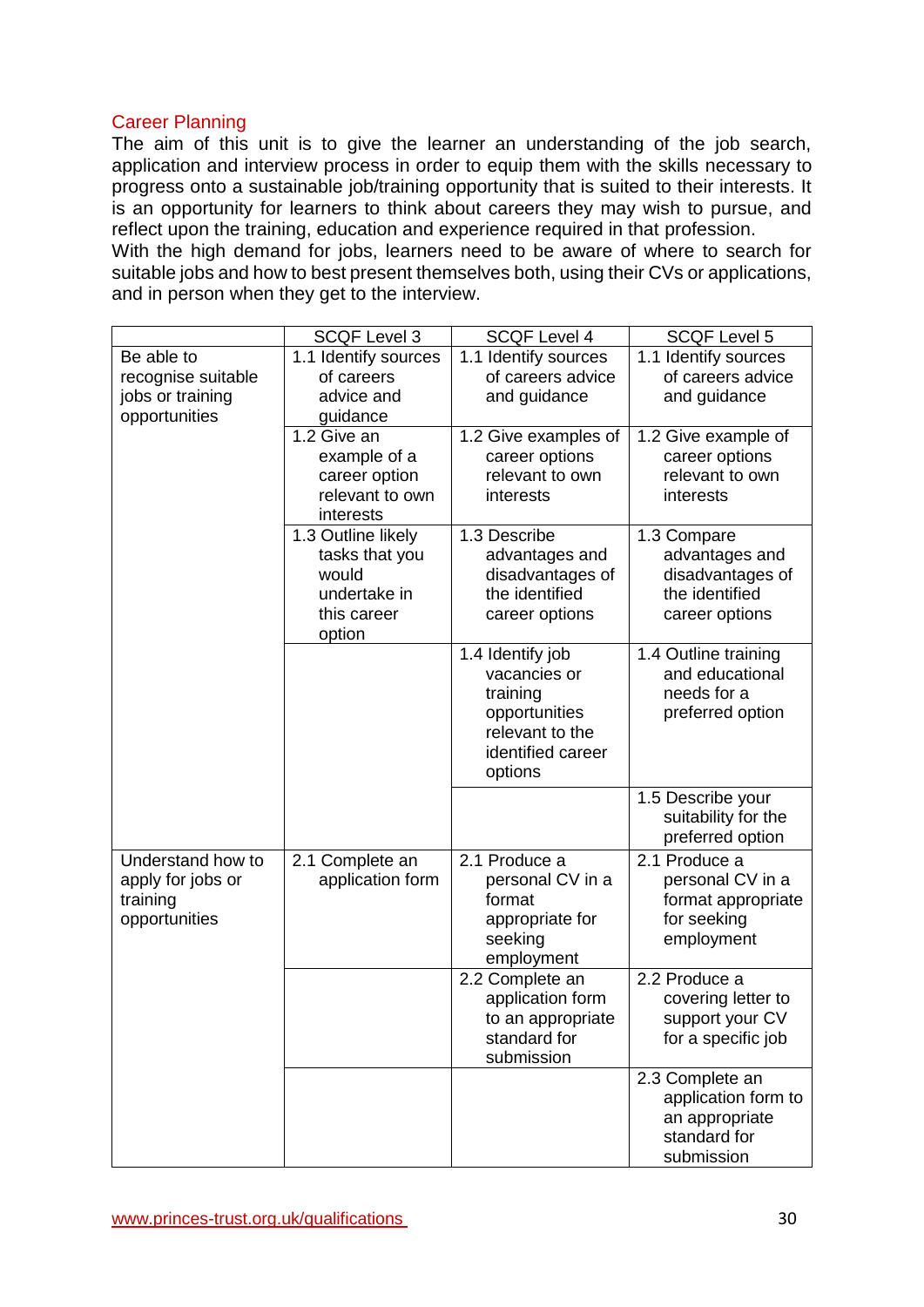| Be able to take part | 3.1 Identify    | 3.1 List what to      | 3.1 Explain what     |
|----------------------|-----------------|-----------------------|----------------------|
| in an interview      | appropriate     | consider when         | needs to be          |
|                      | behaviour and   | preparing for an      | considered when      |
|                      | clothing for an | interview             | preparing for an     |
| Know how to          | interview       |                       | interview            |
| prepare for an       | 3.2 Identify    | 3.2 Prepare           | 3.2 Prepare          |
| interview (L3)       | questions that  | responses to          | responses to         |
|                      | you may be      | potential             | potential interview  |
|                      | asked in an     | interview             | questions            |
|                      | interview       | questions             |                      |
|                      | 3.3 Prepare     | 3.3 Take part in a    | 3.3 Give examples of |
|                      | responses to    | real or simulated     | questions you        |
|                      | potential       | interview             | would ask at an      |
|                      | interview       |                       | interview            |
|                      | questions       |                       |                      |
|                      |                 | 3.4 Identify personal | 3.4 Take part in a   |
|                      |                 | strengths and         | real or simulated    |
|                      |                 | areas for             | interview            |
|                      |                 | improvement           |                      |
|                      |                 | following an          |                      |
|                      |                 | interview             |                      |
|                      |                 |                       | 3.5 Review personal  |
|                      |                 |                       | strengths and        |
|                      |                 |                       | areas for            |
|                      |                 |                       | improvement          |
|                      |                 |                       | following an         |
|                      |                 |                       | interview            |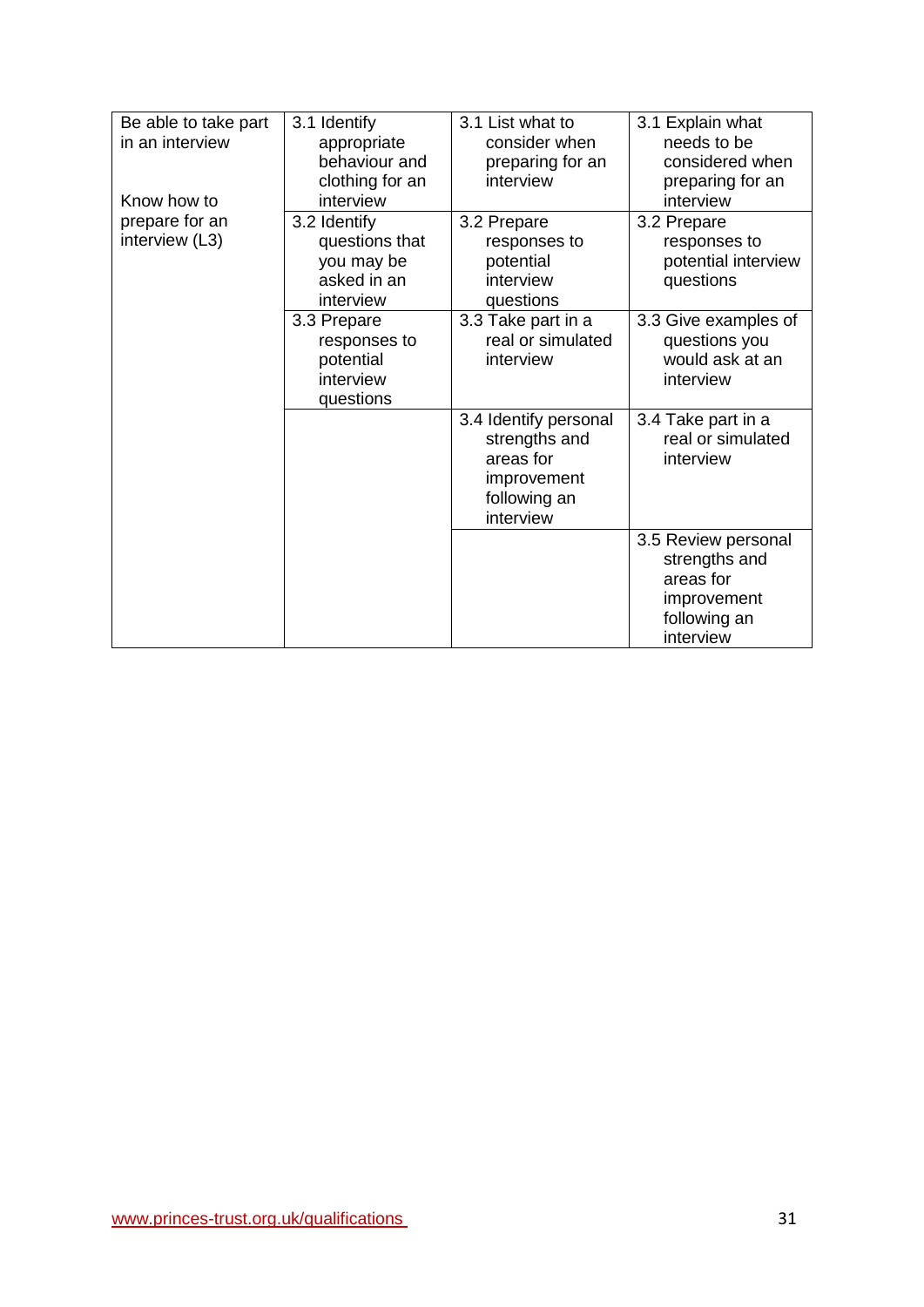### Community Project

The aim of this unit is for the learner to plan, complete and review a project in the wider community. As part of the planning the learners should have some involvement in selecting the project undertaken. The community project can be completed by an individual but is more likely to be undertaken by a group of learners and as such they will look at how the skills within the group can be used to complete the project by dividing up the different roles and responsibilities.

The length and scope of the project will depend on the time and resources available however, it should reflect the 60 hours assigned to the unit. The tutor/supervisor will need to ensure all aspects of the project are safe and legal.

| 1.1 Give examples                                                                          |                                                                                        |                                                                                                            |
|--------------------------------------------------------------------------------------------|----------------------------------------------------------------------------------------|------------------------------------------------------------------------------------------------------------|
|                                                                                            | 1.1 Give examples                                                                      | 1.1 Describe the                                                                                           |
| of potential                                                                               | of potential                                                                           | needs of the wider                                                                                         |
| projects that                                                                              | projects that                                                                          | community                                                                                                  |
| could help the                                                                             | could help the                                                                         |                                                                                                            |
| wider community                                                                            | wider community                                                                        |                                                                                                            |
| 1.2 Select a<br>community<br>project to<br>undertake                                       | 1.2 Identify<br>advantages and<br>disadvantages of<br>two potential<br>community       | 1.2 Assess the<br>advantages and<br>disadvantages of<br>two potential<br>community                         |
|                                                                                            |                                                                                        | projects                                                                                                   |
| of the project to<br>the wider<br>community                                                | benefits of the<br>chosen project<br>to the wider<br>community                         | 1.3 Explain why the<br>community project<br>was chosen                                                     |
|                                                                                            |                                                                                        | 1.4 Explain how the<br>project is going to<br>meet the needs of<br>the wider<br>community                  |
| 2.1 Identify how you<br>will contribute to<br>the community<br>project                     | 2.1 Identify the<br>tasks needed for<br>the community<br>project                       | 2.1 Produce a<br>detailed plan for<br>the activities<br>stating who will<br>complete each<br>task and when |
| 2.2 Identify the<br>equipment and<br>materials<br>required for the<br>community<br>project | 2.2 List the<br>equipment and<br>materials<br>required for the<br>community<br>project | 2.2 List the resources<br>needed for the<br>community project                                              |
| 2.3 Identify any<br>costs or Gift in<br>Kind savings<br>associated with<br>the project     | 2.3 Calculate costs<br>or Gift in Kind<br>savings<br>associated with<br>the community  | 2.3 Calculate costs or<br>Gift in Kind<br>savings<br>associated with<br>the community<br>project           |
|                                                                                            | 1.3 Identify a benefit                                                                 | projects<br>1.3 Describe the<br>project                                                                    |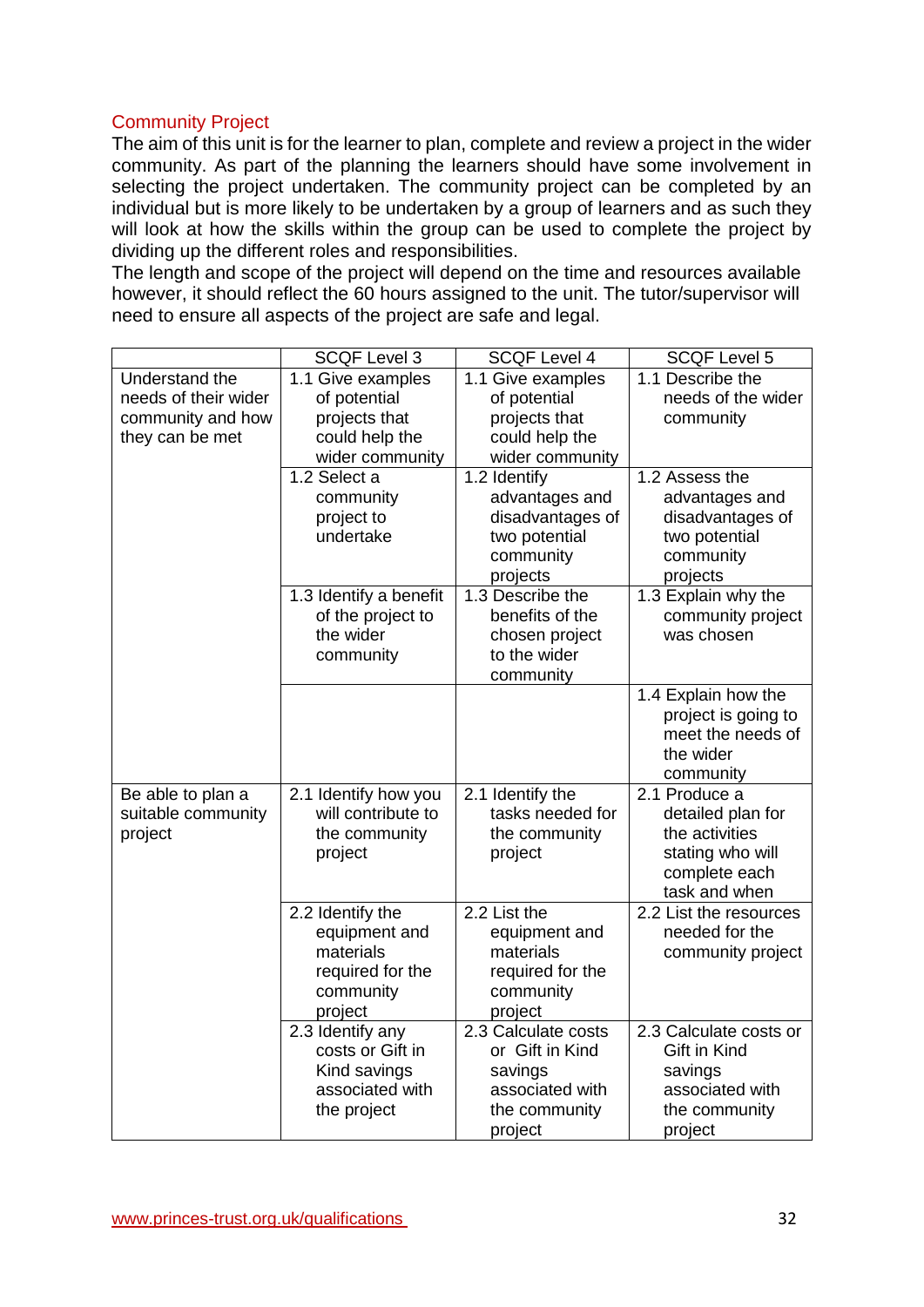|                                                | 2.4 Give a deadline<br>for the<br>community<br>project to be<br>completed | 2.4 Produce a<br>timeline for the<br>community<br>project                                                   | 2.4 Explain with<br>reasons any<br>external help<br>required                                                                                                                            |
|------------------------------------------------|---------------------------------------------------------------------------|-------------------------------------------------------------------------------------------------------------|-----------------------------------------------------------------------------------------------------------------------------------------------------------------------------------------|
| Be able to carry out<br>a community<br>project | 3.1 Identify the<br>possible hazards<br>for own tasks<br>undertaken       | 3.1 Give examples<br>of possible<br>hazards with the<br>project and<br>actions taken to<br>reduce them      | 3.1 Complete a risk<br>assessment for<br>tasks you are<br>responsible for                                                                                                               |
|                                                | 3.2 Identify any<br>support required<br>to complete<br>tasks              | 3.2 Identify any<br>support required<br>to complete<br>tasks                                                | 3.2 Complete task/s<br>for which you are<br>responsible                                                                                                                                 |
|                                                | 3.3 Contribute to the<br>completion of the<br>community<br>project        | 3.3 Complete task/s<br>for which you<br>are responsible                                                     | 3.3 Contribute to<br>completion of<br>group task/s                                                                                                                                      |
|                                                |                                                                           | 3.4 Contribute to<br>completion of<br>group task/s                                                          | 3.4 Review the<br>project's progress<br>at a mid-way point                                                                                                                              |
| Be able to review<br>the community<br>project  | 4.1 Identify what<br>went well with<br>the community<br>project           | 4.1 Identify what<br>went well with<br>the community<br>project                                             | 4.1 Evaluate the<br>community project<br>taking into<br>account the tasks<br>that were<br>completed well<br>and making<br>suggestions for<br>tasks that could<br>have been<br>improved. |
|                                                | 4.2 Identify a task<br>that could have<br>been improved                   | 4.2 Identify what<br>could have been<br>improved                                                            | 4.2 Explain what<br>skills you have<br>developed by<br>planning and<br>completing the<br>community project                                                                              |
|                                                |                                                                           | 4.3 State what skills<br>you have<br>developed by<br>completing the<br>community<br>project                 |                                                                                                                                                                                         |
| Understand the<br>wider community              | 5.1 Identify what you<br>have learned<br>about the wider<br>community     | 5.1 Describe what<br>you have<br>learned about<br>the wider<br>community while<br>completing the<br>project | 5.1 Explain what you<br>have learned<br>about the wider<br>community while<br>completing the<br>project                                                                                 |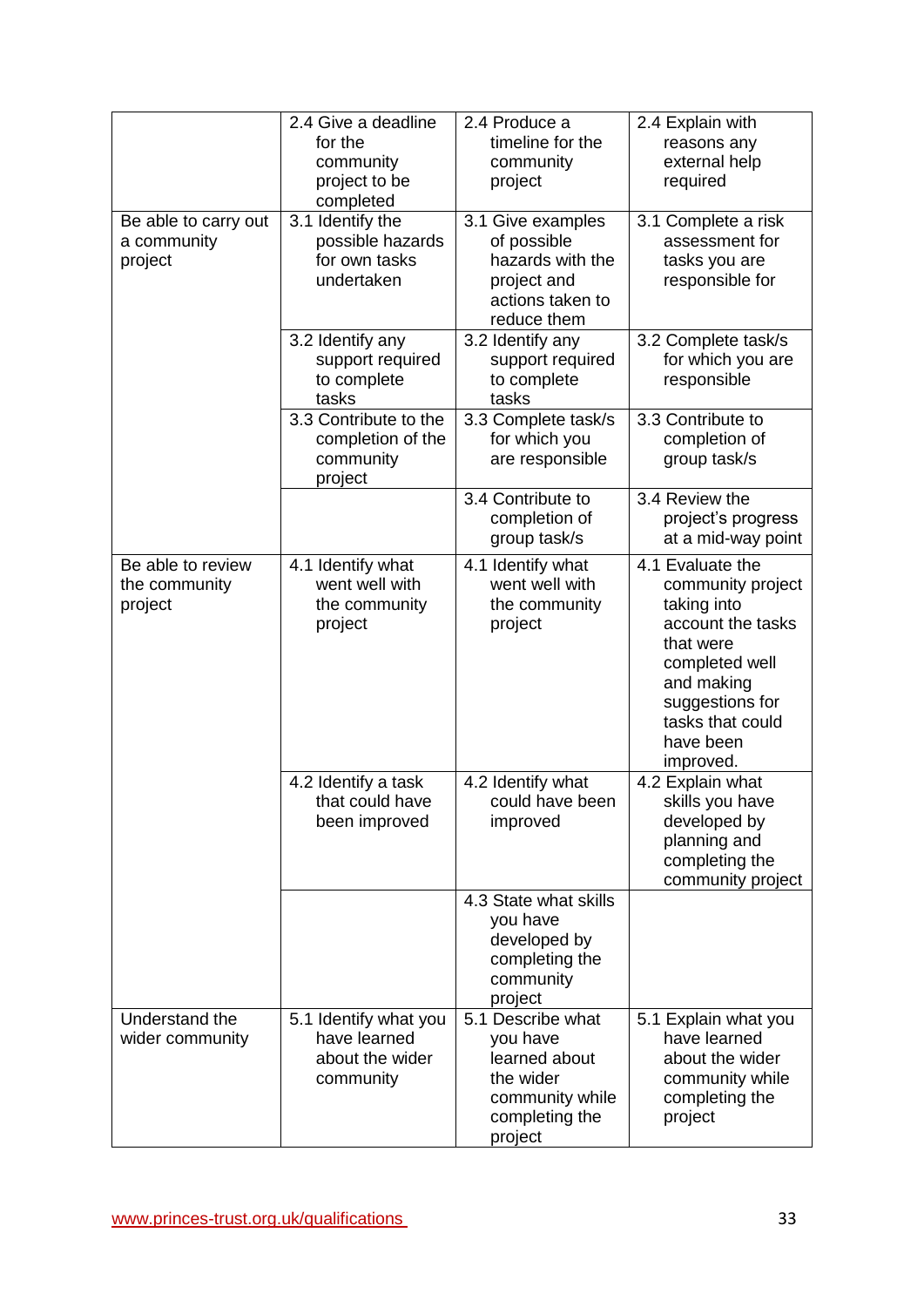### Customer Service

The aim of this unit is to develop learners' understanding of the benefits of good customer service and how an organisation can provide effective levels of customer service through their procedures and good practice standards. Learners are required to each interact with customers and demonstrate good customer service standards in a real situation.

|                                                                                   | <b>SCQF Level 3</b>                                                                                                         | <b>SCQF Level 4</b>                                                                                       | <b>SCQF Level 5</b>                                                                                          |
|-----------------------------------------------------------------------------------|-----------------------------------------------------------------------------------------------------------------------------|-----------------------------------------------------------------------------------------------------------|--------------------------------------------------------------------------------------------------------------|
| <b>Understand features</b><br>of good customer<br>service                         | 1.1 Give an<br>example of<br>good<br>customer<br>service                                                                    | 1.1 Give examples of<br>good customer<br>service                                                          | 1.1 Describe<br>examples of good<br>customer service                                                         |
|                                                                                   | 1.2 Give an<br>example of<br>poor<br>customer<br>service                                                                    | 1.2 Give examples of<br>poor customer<br>service                                                          | 1.2 Describe<br>examples of poor<br>customer service                                                         |
|                                                                                   | 1.3 Identify why<br>customer<br>service is<br>important                                                                     | 1.3 State why good<br>customer service<br>is important                                                    | 1.3 Explain how<br>customer service<br>can influence<br>customers                                            |
|                                                                                   |                                                                                                                             |                                                                                                           | 1.4 Describe how<br>organisations can<br>provide good<br>customer service                                    |
| Understand<br>customer needs and<br>how own<br>organisation tries to<br>meet them | 2.1 Identify what<br>products or<br>services own<br>organisation<br>provides to<br>customer                                 | 2.1 State the products<br>or service own<br>organisation<br>provides to<br>customers                      | 2.1 Describe the<br>products or<br>services own<br>organisation<br>provides to<br>customers                  |
|                                                                                   | 2.2 Identify how<br>own<br>organisation<br>provides<br>products or<br>services in<br>ways that<br>meet<br>customer<br>needs | 2.2 State how own<br>organisation<br>provides<br>products/services<br>in ways that meet<br>customer needs | 2.2 Describe how own<br>organisation<br>provides<br>products/services<br>in ways that meet<br>customer needs |
|                                                                                   |                                                                                                                             | 2.3 Give examples of<br>ways own<br>organisation can<br>gather customer<br>feedback                       | 2.3 Describe different<br>ways of gathering<br>customer feedback                                             |
|                                                                                   |                                                                                                                             |                                                                                                           | 2.4 Explain the<br>importance of<br>gathering customer<br>feedback                                           |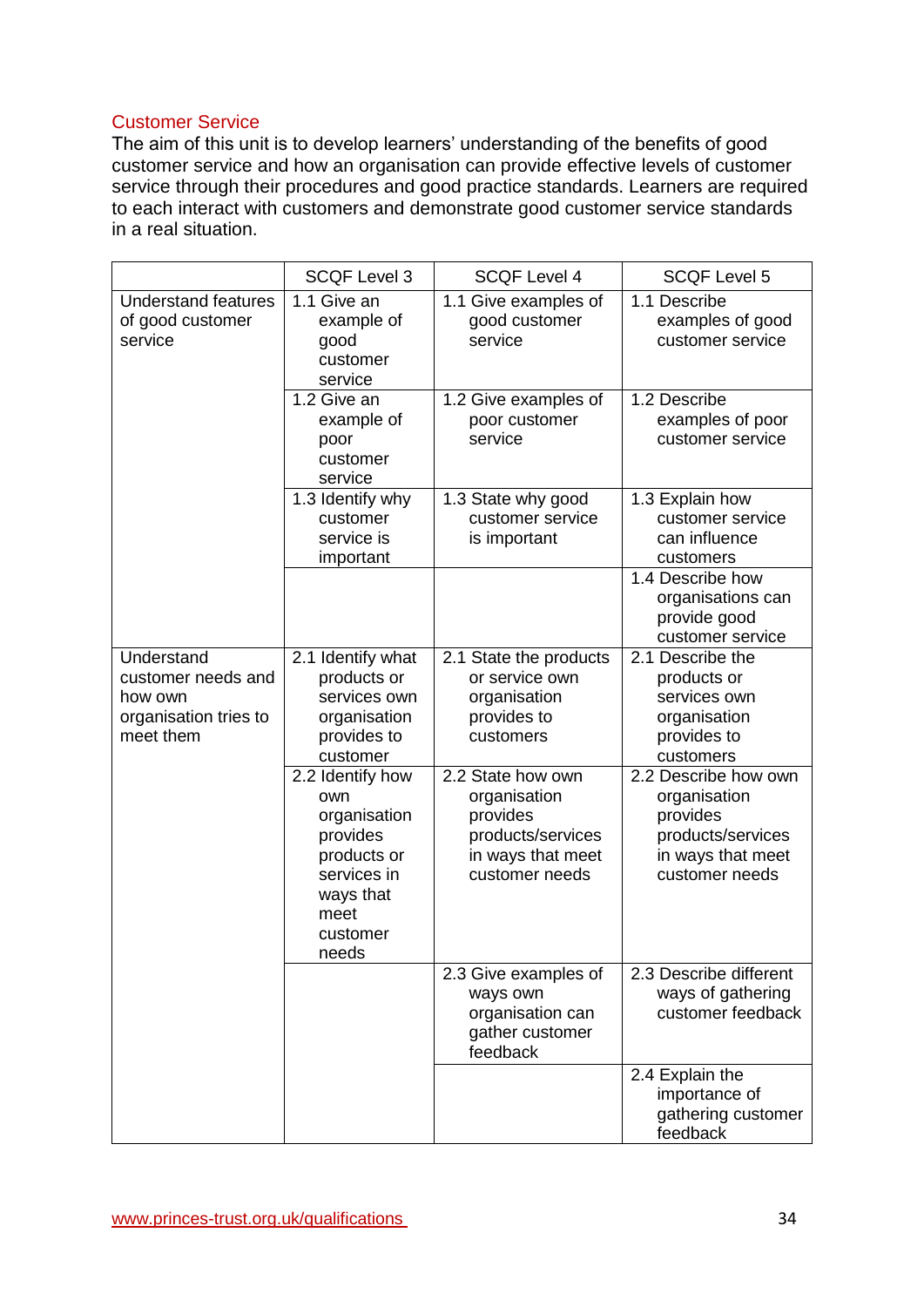| Understand own<br>organisation's<br>customer service<br>procedures and<br>good practice<br>standards | 3.1 Identify ways<br>to interact<br>with<br>customers in<br>your<br>organisation                 | 3.1 State own role and<br>responsibilities in<br>relation to<br>customer service      | 3.1 Describe own role<br>and responsibilities<br>in relation to<br>customer service      |
|------------------------------------------------------------------------------------------------------|--------------------------------------------------------------------------------------------------|---------------------------------------------------------------------------------------|------------------------------------------------------------------------------------------|
|                                                                                                      |                                                                                                  | 3.2 State what should<br>be done in the<br>event of a<br>customer<br>complaint        | 3.2 Describe own<br>organisation's<br>procedures for<br>resolving customer<br>complaints |
| Be able to provide<br>good customer<br>service                                                       | 4.1 Give<br>examples of<br>how you gave<br>good<br>customer<br>service in<br>own<br>organisation | 4.1 Provide good<br>customer service                                                  | 4.1 Provide good<br>customer service                                                     |
| Be able to review<br>customer service in<br>own organisation                                         | 5.1 Identify ways<br>to improve<br>customer<br>service in<br>own<br>organisation                 | 5.1 Give examples of<br>ways to improve<br>customer service<br>in own<br>organisation | 5.1 Describe ways to<br>improve customer<br>service in own<br>organisation               |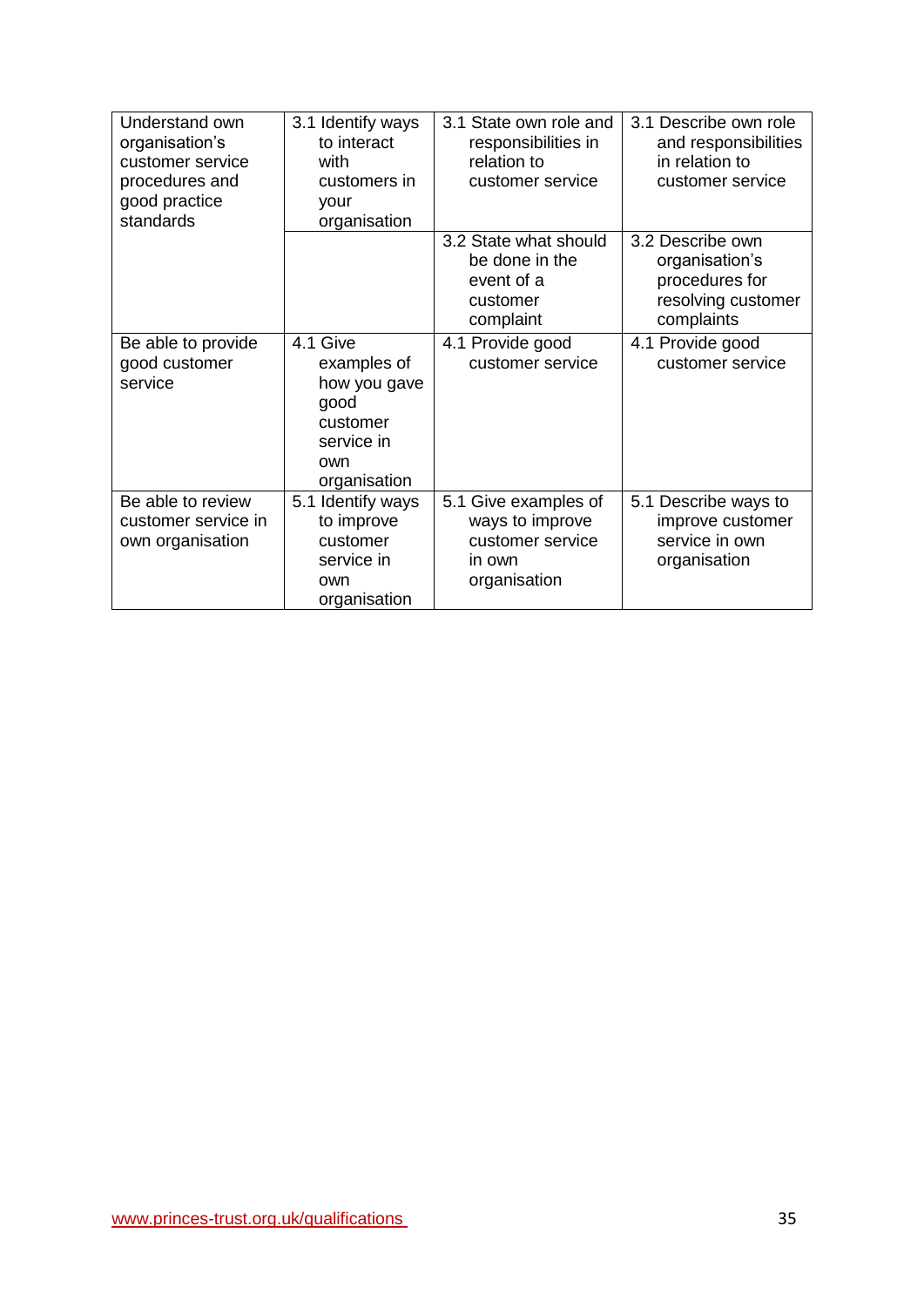### Digital Skills

The aim of this unit is to ensure learners are confident in using their digital skills to find, present and share information, are aware of the wider uses digital skills have within a workplace and understand some of the implications to using technology as a form of communication, both positive and negative.

|                                                                                  | <b>SCQF Level 3</b>                                                | <b>SCQF Level 4</b>                                                                                   | <b>SCQF Level 5</b>                                                                                  |
|----------------------------------------------------------------------------------|--------------------------------------------------------------------|-------------------------------------------------------------------------------------------------------|------------------------------------------------------------------------------------------------------|
|                                                                                  | 1.1 Identify what is<br>meant by "e-<br>safety"                    | 1.1 State what is<br>meant by "e-<br>safety"                                                          | 1.1 Explain what is<br>meant by "e-safety"                                                           |
| Understand e-safety                                                              | 1.2 Identify positive<br>and negative<br>online behaviour          | 1.2 Give examples<br>of positive and<br>negative online<br>behaviours                                 | 1.2 Describe the<br>consequences of<br>positive and<br>negative online<br>behaviour                  |
|                                                                                  | 1.3 Identify the<br>features which<br>make a<br>password secure    | 1.3 Give examples<br>of features that<br>make a<br>password<br>secure                                 | 1.3 Explain what<br>features make a<br>password secure                                               |
|                                                                                  | 2.1 Select tasks<br>which require<br>digital skills                | 2.1 Give examples<br>of tasks which<br>require digital<br>skills                                      | 2.1 Describe tasks that<br>require digital skills                                                    |
| Understand uses of<br>digital skills and<br>tools                                | 2.2 Give examples<br>of digital<br>communication<br>tools          | 2.2 State the<br>advantages and<br>disadvantages<br>of different<br>digital<br>communication<br>tools | 2.2 Explain the<br>advantages and<br>disadvantages of<br>different digital<br>communication<br>tools |
| Be able to use digital<br>tools to find and<br>present information               | 3.1 Use the internet<br>to find<br>information on a<br>subject     | 3.1 Use the internet<br>to find<br>information on a<br>subject from<br>different<br>sources           | 3.1 Use the internet to<br>find information on<br>a subject from<br>different sources                |
|                                                                                  | 3.2 Present<br>information using<br>digital tools                  | 3.2 Present<br>information<br>using digital<br>tools                                                  | 3.2 Present information<br>using different<br>digital tools                                          |
| Be able to review<br>own digital skills and<br>identify areas for<br>development | 4.1 Identify own<br>digital skills that<br>need to be<br>developed | 4.1 Give examples<br>of own digital<br>skills that need<br>to be developed                            | 4.1 Give examples of<br>own digital skills<br>that need to be<br>developed                           |
|                                                                                  |                                                                    | 4.2 Identify ways to<br>develop these<br>digital skills                                               | 4.2 Describe ways<br>these digital skills<br>can be developed                                        |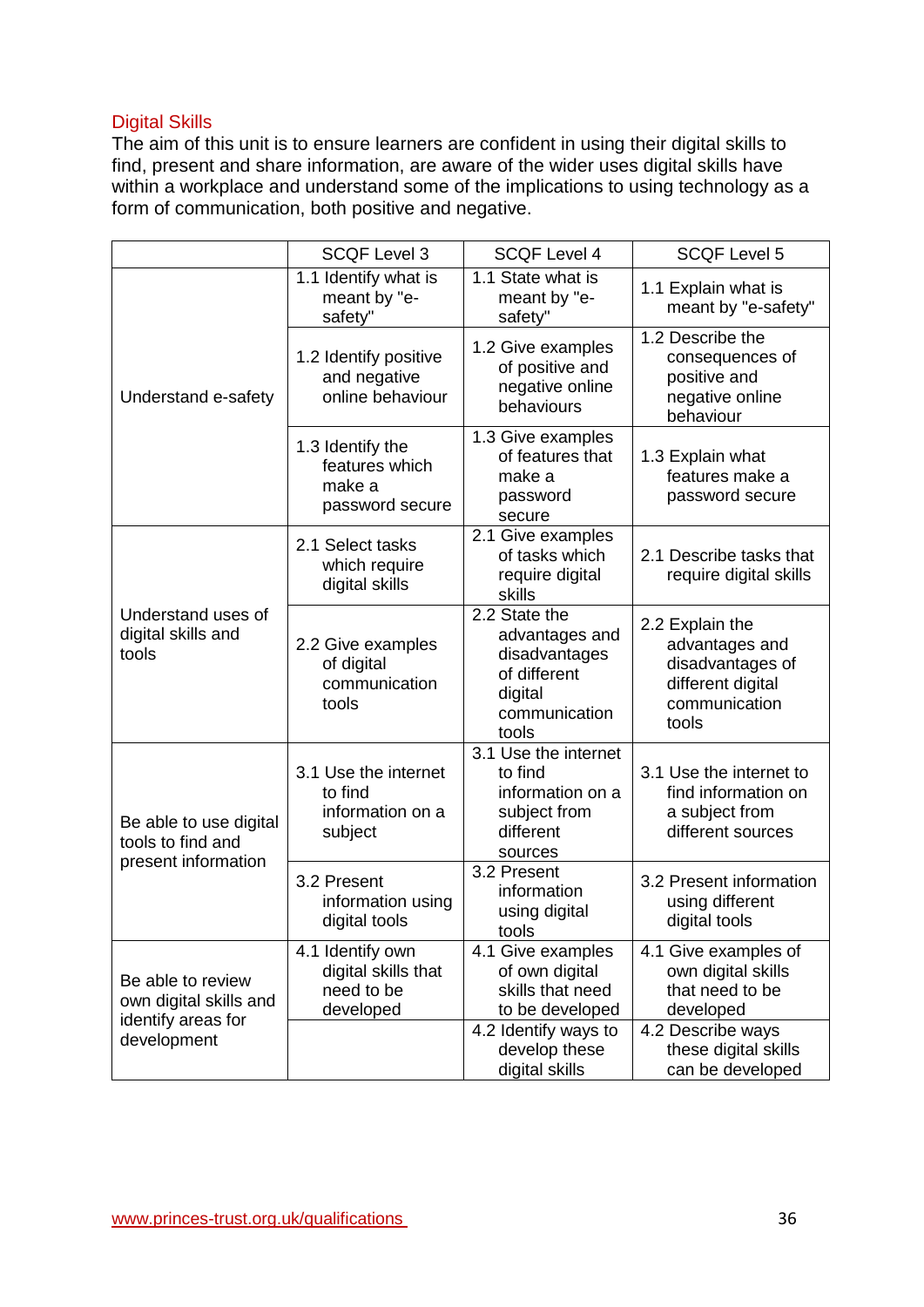#### Interpersonal and Self-Management Skills

The aim of this unit is for learners to develop an understanding of interpersonal and self-management skills and be able to recognise these skills in themselves and others. Learners will consider the body language used by themselves and others, time management skills and passive, assertive and aggressive behaviour and how to recognise and manage stress

These are important employability skills and learners who are able to acknowledge and demonstrate these skills are in a more favourable position when it comes to interviews and on the job performance.

|                                                                  | <b>SCQF Level 3</b>                                                                | <b>SCQF Level 4</b>                                                          | <b>SCQF Level 5</b>                                                                             |
|------------------------------------------------------------------|------------------------------------------------------------------------------------|------------------------------------------------------------------------------|-------------------------------------------------------------------------------------------------|
| Be able to<br>recognise a range<br>of interpersonal<br>skills    | 1.1 Give an example<br>of positive body<br>language                                | 1.1 Give examples<br>of positive<br>body language                            | 1.1 Explain what is<br>meant by the term<br>non-verbal<br>communication                         |
|                                                                  | 1.2 Give an example<br>of negative body<br>language                                | 1.2 Give examples<br>of negative<br>body language                            | 1.2 Explain why<br>listening skills are<br>important                                            |
|                                                                  |                                                                                    | 1.3 Give examples<br>of aggressive,<br>assertive and<br>passive<br>behaviour | 1.3 Describe<br>examples of<br>aggressive,<br>assertive and<br>passive behaviour                |
| Understand the<br>importance of self-<br>management              | 2.1 Identify why time<br>management is<br>important                                | 2.1 State why time<br>management<br>is important                             | 2.1 Explain why time<br>management is<br>important                                              |
|                                                                  | 2.2 Select ways to<br>manage time                                                  | 2.2 Give examples<br>of how own<br>time can be<br>managed<br>better          | 2.2 Describe a<br>situation when<br>own time has been<br>managed<br>effectively                 |
|                                                                  | 2.3 Identify signs of<br>stress                                                    | 2.3 Identify signs<br>of stress                                              | 2.3 Describe signs of<br>stress                                                                 |
|                                                                  | 2.4 Give examples of<br>how to manage<br>stress<br>appropriately                   | 2.4 Give examples<br>of how to<br>manage own<br>stress<br>appropriately      | 2.4 Describe stress<br>management<br>techniques that<br>could be used by<br>self and others     |
| Be able to<br>demonstrate<br>appropriate<br>interpersonal skills | 3.1 Use appropriate<br>body language for<br>a specific<br>situation                | $3.1$ Use<br>appropriate<br>body language<br>when<br>responding to<br>others | 3.1 Use appropriate<br>body language<br>when responding<br>to others in<br>different situations |
|                                                                  | 3.2 Allow others to<br>express their<br>views/responses<br>without<br>interrupting | 3.2 Communicate<br>appropriately<br>with others                              | 3.2 Communicate<br>appropriately with<br>others in different<br>situations                      |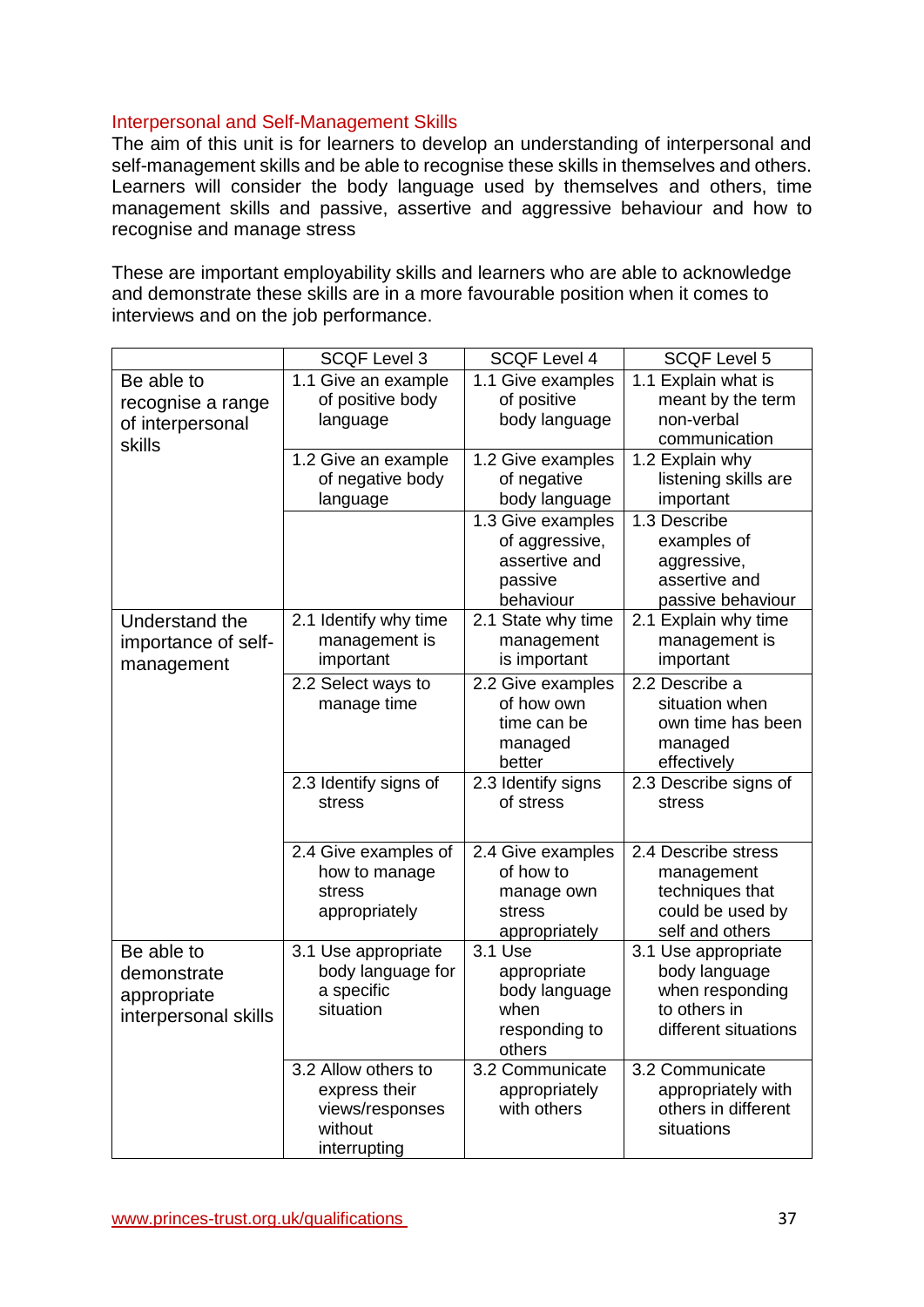| Be able to review<br>own interpersonal<br>and self-<br>management skills | 4.1 Give examples of<br>how to improve<br>own interpersonal<br>or self-<br>management<br><b>skills</b> | 4.1 Identify own<br>strengths in<br>relation to<br>interpersonal<br>or self-<br>management<br>skills | 4.1 Describe own<br>strengths in<br>relation to<br>interpersonal or<br>self-management<br>skills |
|--------------------------------------------------------------------------|--------------------------------------------------------------------------------------------------------|------------------------------------------------------------------------------------------------------|--------------------------------------------------------------------------------------------------|
|                                                                          |                                                                                                        | 4.2 Give examples<br>of how to<br>improve own<br>interpersonal<br>or self-<br>management<br>skills   | 4.2 Describe how to<br>improve own<br>interpersonal and<br>self- management<br>skills            |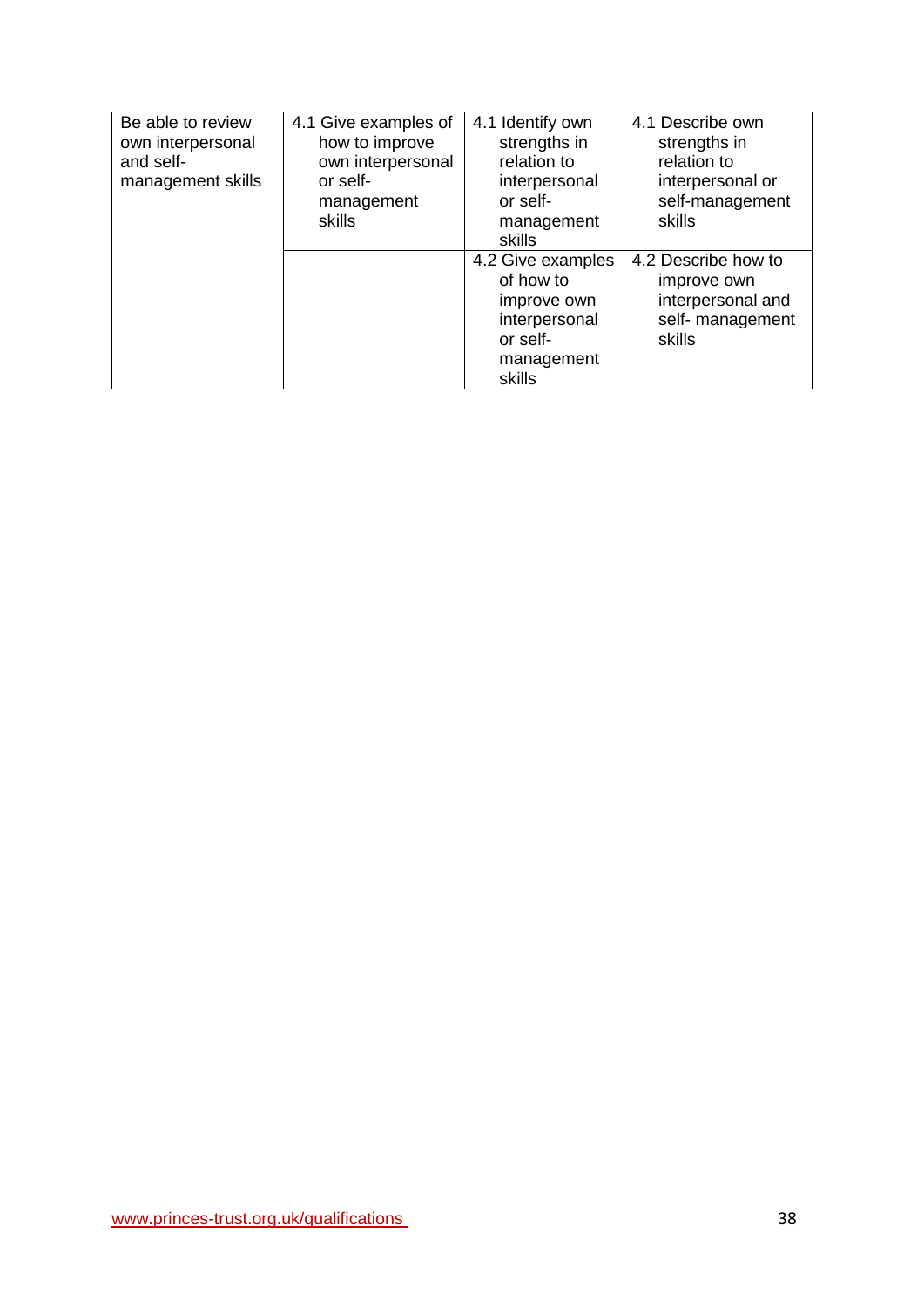### Managing Money

The aim of this unit is to support learners to understand some of the basic principles around personal money management.

Personal debt is a growing concern and learners are taken through some of the basic principles that they need to know when working out their take home pay and budgeting principles for a household income so that they develop an understanding of the value of money.

|                                                            | <b>SCQF Level 3</b>                                                         | <b>SCQF Level 4</b>                                                                               | <b>SCQF Level 5</b>                                                                                         |
|------------------------------------------------------------|-----------------------------------------------------------------------------|---------------------------------------------------------------------------------------------------|-------------------------------------------------------------------------------------------------------------|
| Know about<br>banking services                             | 1.1 Identify benefits of<br>having a bank or<br>building society<br>account | 1.1 Give examples<br>of financial<br>services<br>provided by<br>banks or<br>building<br>societies | 1.1 Compare<br>financial services<br>offered by<br>different types of<br>provider                           |
|                                                            | 1.2 Identify an<br>advantage of<br>borrowing money                          | 1.2 Describe the<br>importance of<br>having a<br>bank/building<br>society account                 | 1.2 List personal<br>documents which<br>may be required<br>to open a bank or<br>building society<br>account |
|                                                            | 1.3 Identify a<br>disadvantage of<br>borrowing money                        | 1.3 State the<br>advantages of<br>two different<br>ways of<br>borrowing<br>money                  | 1.3 Compare the<br>advantages and<br>disadvantages of<br>different ways of<br>borrowing money               |
|                                                            | 1.4 Identify an<br>advantage of<br>saving money                             | 1.4 State the<br>disadvantages<br>of two different<br>ways of<br>borrowing<br>money               | 1.4 State potential<br>consequences of<br>not repaying<br>loans                                             |
|                                                            |                                                                             | 1.5 State the<br>advantages of<br>saving money                                                    | 1.5 Outline different<br>ways you could<br>save money                                                       |
| Know about<br>deductions from<br>earnings                  | 2.1 Identify a<br>deduction that can<br>be made from<br>earnings            | 2.1 Identify different<br>types of<br>deductions from<br>earnings                                 | 2.1 Give examples of<br>different types of<br>deductions from<br>earnings                                   |
|                                                            | 2.2 State what this<br>deduction is for                                     | 2.2 State why these<br>deductions are<br>made                                                     | 2.2 Explain the<br>reasons why<br>these deductions<br>are made                                              |
| Understand the<br>importance of own<br>money<br>management | 3.1 Give an example<br>of a personal need                                   | 3.1 Give examples<br>of income and<br>outgoings for a<br>household                                | 3.1 Compile a basic<br>monthly<br>household<br>budget                                                       |
|                                                            | 3.2 Give an example<br>of a personal want                                   | 3.2 Give examples,<br>with costs, of<br>personal needs<br>and wants                               | 3.2 Give examples,<br>with costs, of<br>personal needs<br>and wants                                         |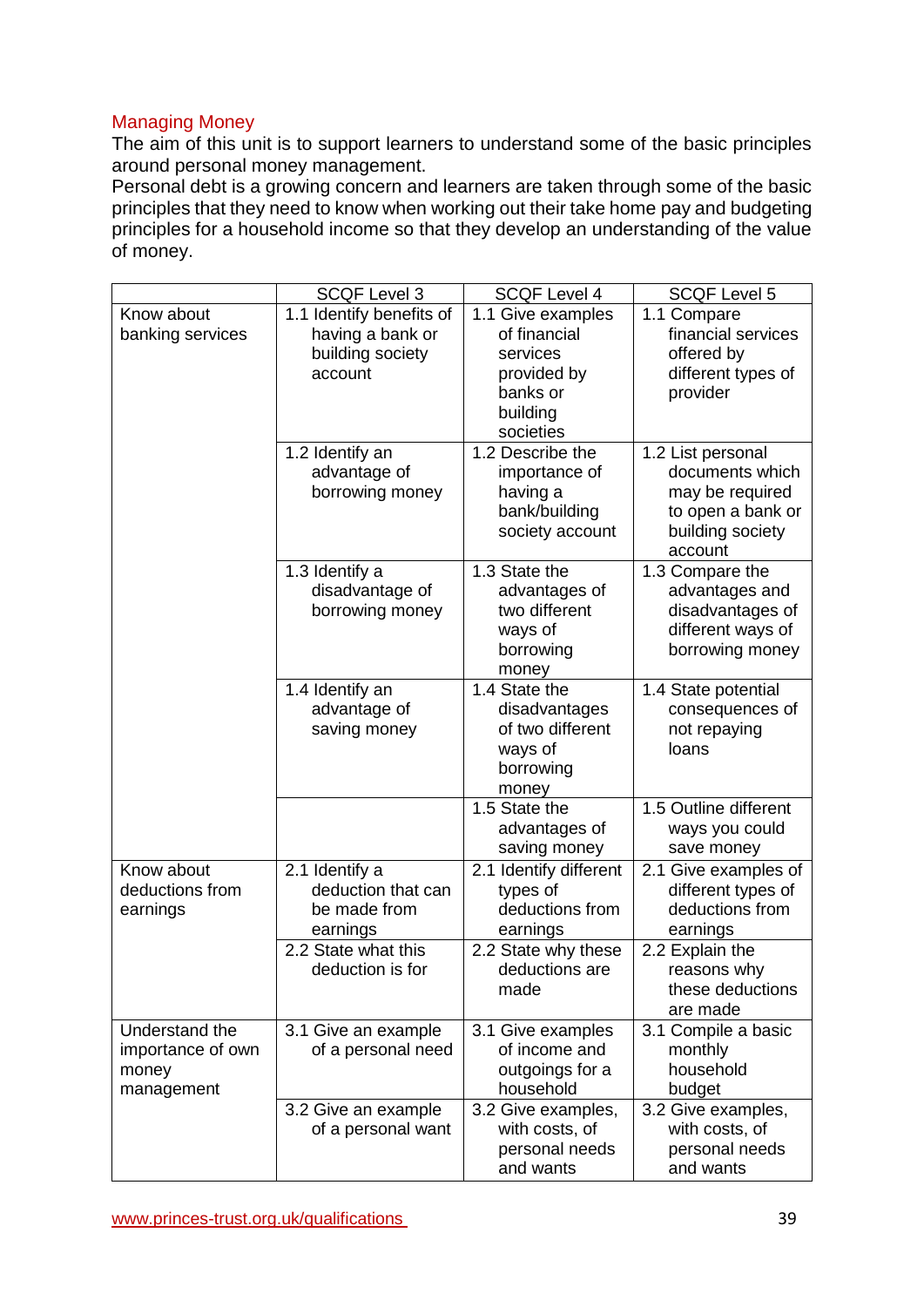| 3.3 Estimate the cost | 3.3 Outline the   | 3.3 Explain the    |
|-----------------------|-------------------|--------------------|
| of these personal     | importance of     | importance of      |
| wants and needs       | personal          | personal           |
|                       | budgeting         | budgeting          |
|                       | 3.4 Give examples | 3.4 Explain how a  |
|                       | of organisations  | personal budget    |
|                       | that provide help | can be monitored   |
|                       | and advice on     |                    |
|                       | money             |                    |
|                       | management        |                    |
|                       |                   | 3.5 State the      |
|                       |                   | services that are  |
|                       |                   | offered by         |
|                       |                   | organisations that |
|                       |                   | provide help and   |
|                       |                   | advice on money    |
|                       |                   | management         |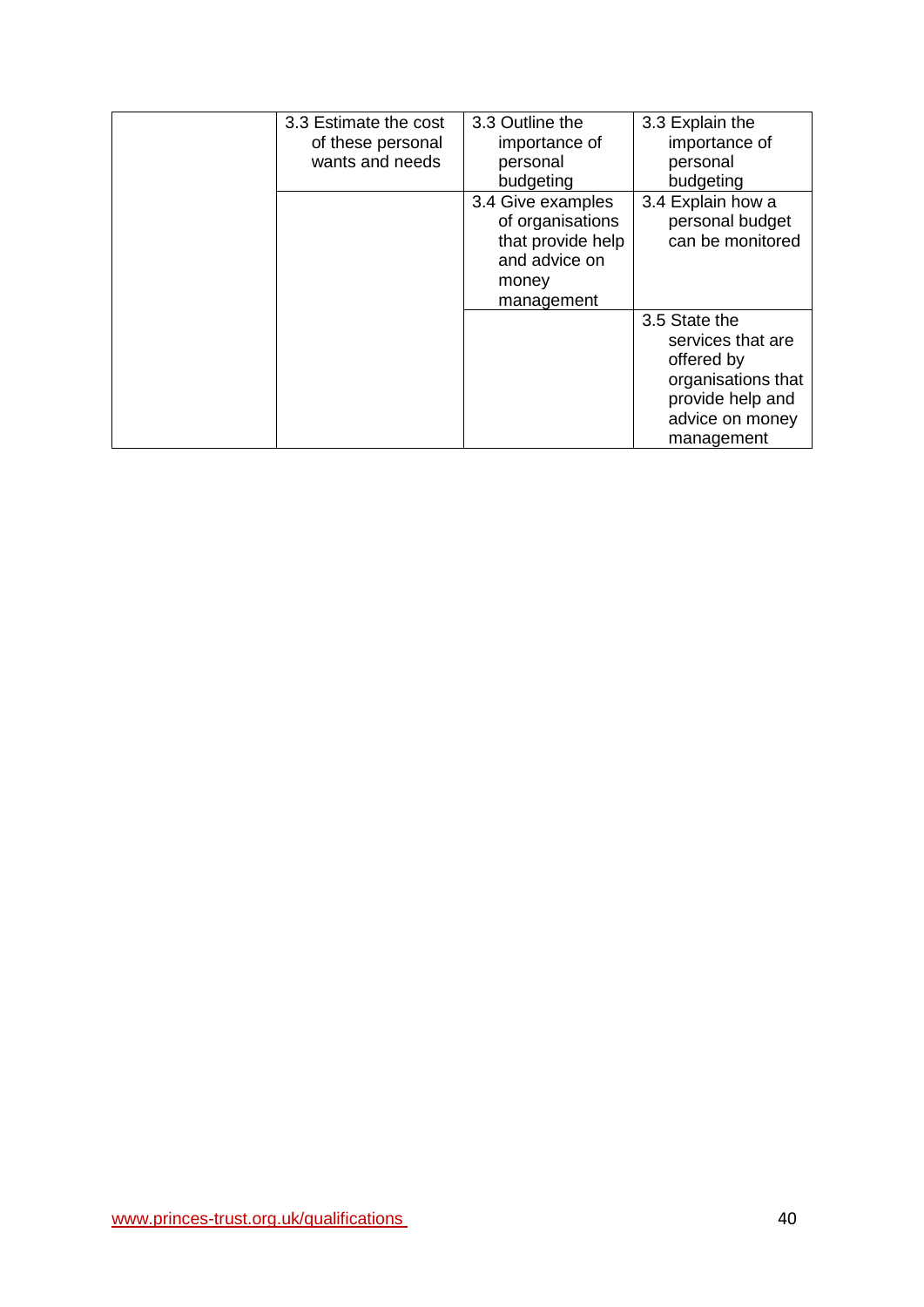# Participating in Exercise

This unit enables learners to experience active participation in physical exercise. Learners will be able to develop their physical abilities as well as understand the benefits of participation in exercise and then look at ways to safely incorporate exercise into their lifestyles.

|                      | <b>SCQF Level 3</b>   | <b>SCQF Level 4</b>            | <b>SCQF Level 5</b>    |
|----------------------|-----------------------|--------------------------------|------------------------|
| Understand the       | 1.1 State benefits of | 1.1 Give examples of           | 1.1 Describe the       |
| benefits of exercise | exercise              | social and health              | social and health      |
|                      |                       | benefits of                    | benefits of            |
|                      |                       | exercise                       | exercise               |
|                      |                       |                                | 1.2 Explain the skills |
|                      |                       |                                | or abilities that      |
|                      |                       |                                | could be               |
|                      |                       |                                | developed when         |
|                      |                       |                                | participating in       |
|                      |                       |                                | exercise               |
| Understand how to    | 2.1 Identify risks    | 2.1 Give examples of           | 2.1 Describe risks     |
| reduce risks when    | associated with       | risks associated               | associated with        |
| participating in     | exercise              | with exercise                  | exercise               |
| exercise             | 2.2 State how you     | 2.2 State how you              | 2.2 Explain how you    |
|                      | could reduce the      | could reduce the               | could reduce the       |
|                      | risk when             | risks when                     | risks when             |
|                      | participating in      | participating in               | participating in       |
|                      | exercise              | exercise                       | exercise               |
| Be able to           | 3.1 Identify local    | 3.1 Give examples of           | 3.1 Describe local     |
| participate in       | facilities that       | local facilities that          | facilities that        |
| exercise             | could be used for     | could be used for              | could be used for      |
|                      | participating in      | participating in               | participating in       |
|                      | exercise              | exercise                       | exercise               |
|                      | 3.2 Participate in:   | 3.2 Identify the               | 3.2 Describe the       |
|                      | a warm up<br>a)       | resources                      | resources              |
|                      | exercise<br>b)        | required to                    | required to            |
|                      | a cool down<br>C)     | participate in a               | participate in a       |
|                      |                       | chosen exercise                | chosen exercise        |
|                      |                       | 3.3 Participate in:            | 3.3 Participate in:    |
|                      |                       | a) a warm up                   | a) a warm up           |
|                      |                       | exercise<br>b)                 | individual<br>b)       |
|                      |                       | a cool down<br>C)              | exercise               |
|                      |                       |                                | C)<br>team             |
|                      |                       |                                | exercise               |
|                      |                       |                                | d)<br>a cool down      |
| Be able to review    | 4.1 Identify          | 4.1 Identify what you          | 4.1 Review your        |
| own participation in | something that        | enjoyed about                  | participation in       |
| exercise             | you enjoyed           | taking part in                 | the individual and     |
|                      | about taking part     | exercise                       | team exercises         |
|                      | in exercise           |                                |                        |
|                      | 4.2 Identify how you  | 4.2 Give examples of           | 4.2 Produce an         |
|                      | could make own        | how you could<br>make own life | action plan for        |
|                      | life more active      |                                | making own life        |
|                      |                       | more active                    | more active            |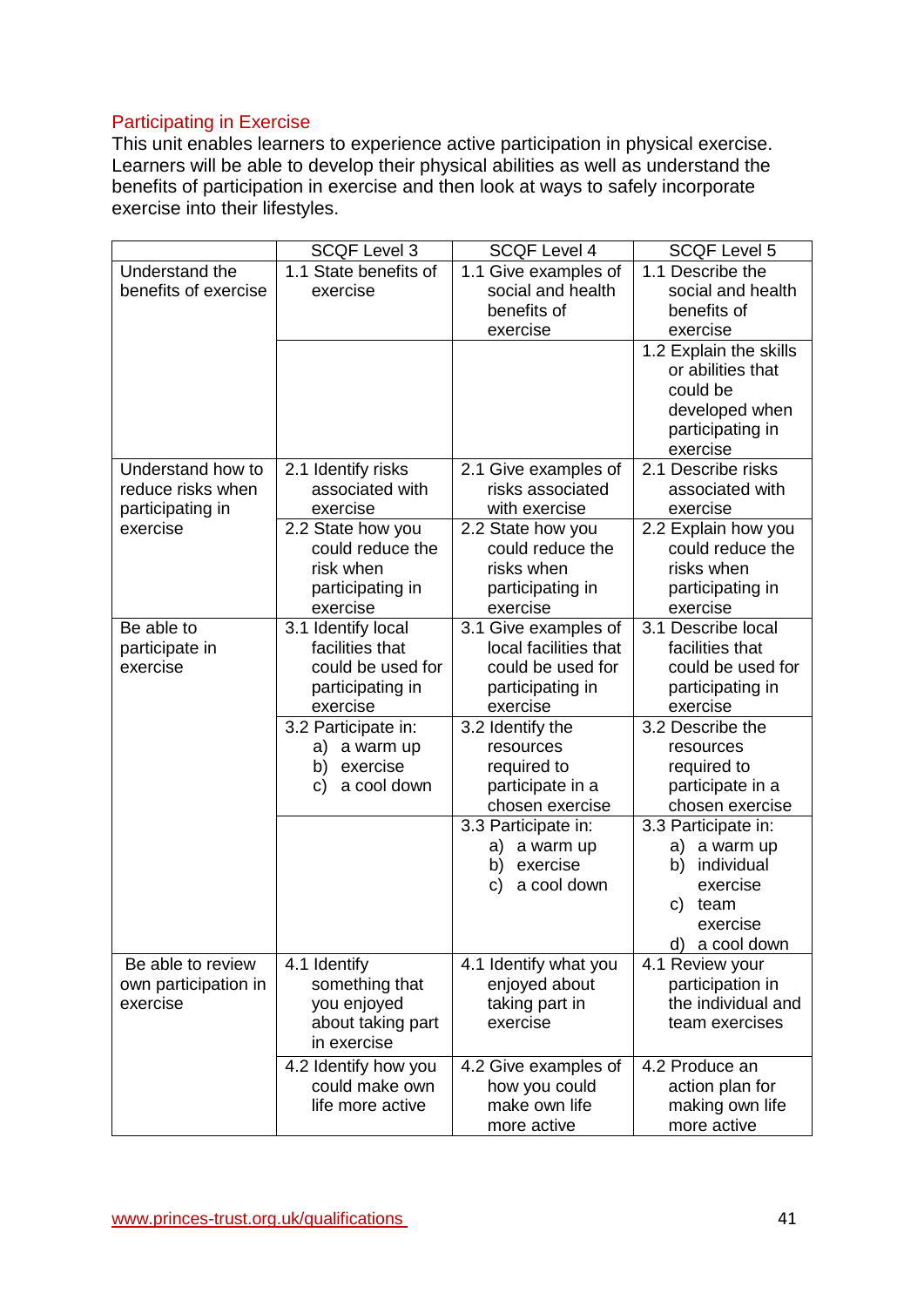### Personal Project

The aim of this unit is to enable a learner to select a project which is relevant to their personal interests and then carry out the project as an individual. Project management skills should be developed by the learner as they plan, carry out and review the project they have selected. Examples could include projects related to music, gardening, IT etc.

|                                                                   | <b>SCQF Level 3</b>                                                 | <b>SCQF Level 4</b>                                                                           | <b>SCQF Level 5</b>                                                                                             |
|-------------------------------------------------------------------|---------------------------------------------------------------------|-----------------------------------------------------------------------------------------------|-----------------------------------------------------------------------------------------------------------------|
| Be able to select a<br>project (activity or<br>piece of research) | 1.1 State the project<br>and its aim                                | 1.1 Outline the<br>project and its<br>aims                                                    | 1.1 Describe the<br>project that has<br>been chosen                                                             |
| to be undertaken<br>as an individual                              | 1.2 Identify a<br>personal learning<br>objective for the<br>project | 1.2 State why the<br>project was<br>chosen                                                    | 1.2 Outline the aims<br>of the project                                                                          |
|                                                                   |                                                                     | 1.3 Identify the<br>personal learning<br>objectives for the<br>project                        | 1.3 Explain the<br>personal learning<br>objectives for the<br>project                                           |
| Be able to plan the<br>project to meet the<br>aims                | 2.1 State the tasks<br>needed to<br>complete the<br>project         | 2.1 Produce a task<br>list and timeline<br>for the project                                    | 2.1 Identify the tasks<br>needed to<br>complete the<br>project                                                  |
|                                                                   |                                                                     | 2.2 Identify the<br>resources<br>needed to<br>complete the<br>project                         | 2.2 State the<br>resources needed<br>to complete the<br>project                                                 |
|                                                                   |                                                                     |                                                                                               | 2.3 Explain why the<br>resources are<br>required to<br>complete the<br>project                                  |
|                                                                   |                                                                     |                                                                                               | 2.4 Produce a<br>detailed plan for<br>the project stating<br>when each task<br>will be started and<br>completed |
| Be able to carry out<br>the project                               | 3.1 Complete the<br>tasks identified to<br>carry out the<br>project | 3.1 Complete the<br>tasks identified to<br>carry out the<br>project                           | 3.1 Complete the<br>tasks identified to<br>carry out the<br>project                                             |
| Be able to review<br>the project                                  | 4.1 State what went<br>well with the<br>project                     | 4.1 Outline whether<br>the project aims<br>and personal<br>learning<br>objectives were<br>met | 4.1 Present the<br>project to an<br>audience using an<br>appropriate format                                     |
|                                                                   | 4.2 State what you<br>would do<br>differently next<br>time          | 4.2 Give examples<br>of what went well<br>with the project                                    | 4.2 Obtain feedback<br>on the project                                                                           |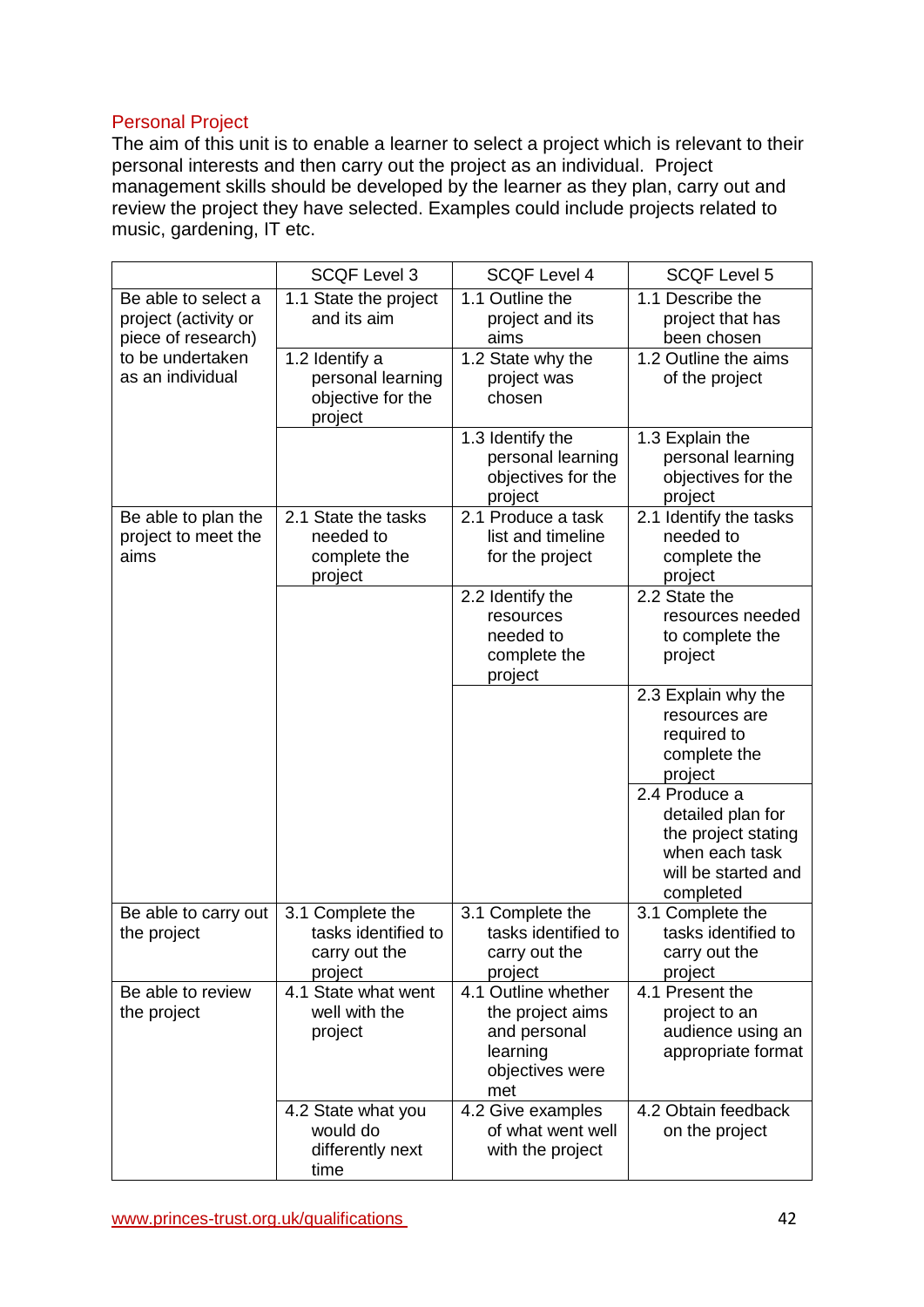| 4.3 Give examples<br>of what could<br>have been<br>improved and<br>how         | 4.3 Review whether<br>the project met<br>the aims                 |
|--------------------------------------------------------------------------------|-------------------------------------------------------------------|
| 4.4 State what skills<br>you have<br>developed by<br>completing the<br>project | 4.4 Evaluate own<br>learning and<br>performance on<br>the project |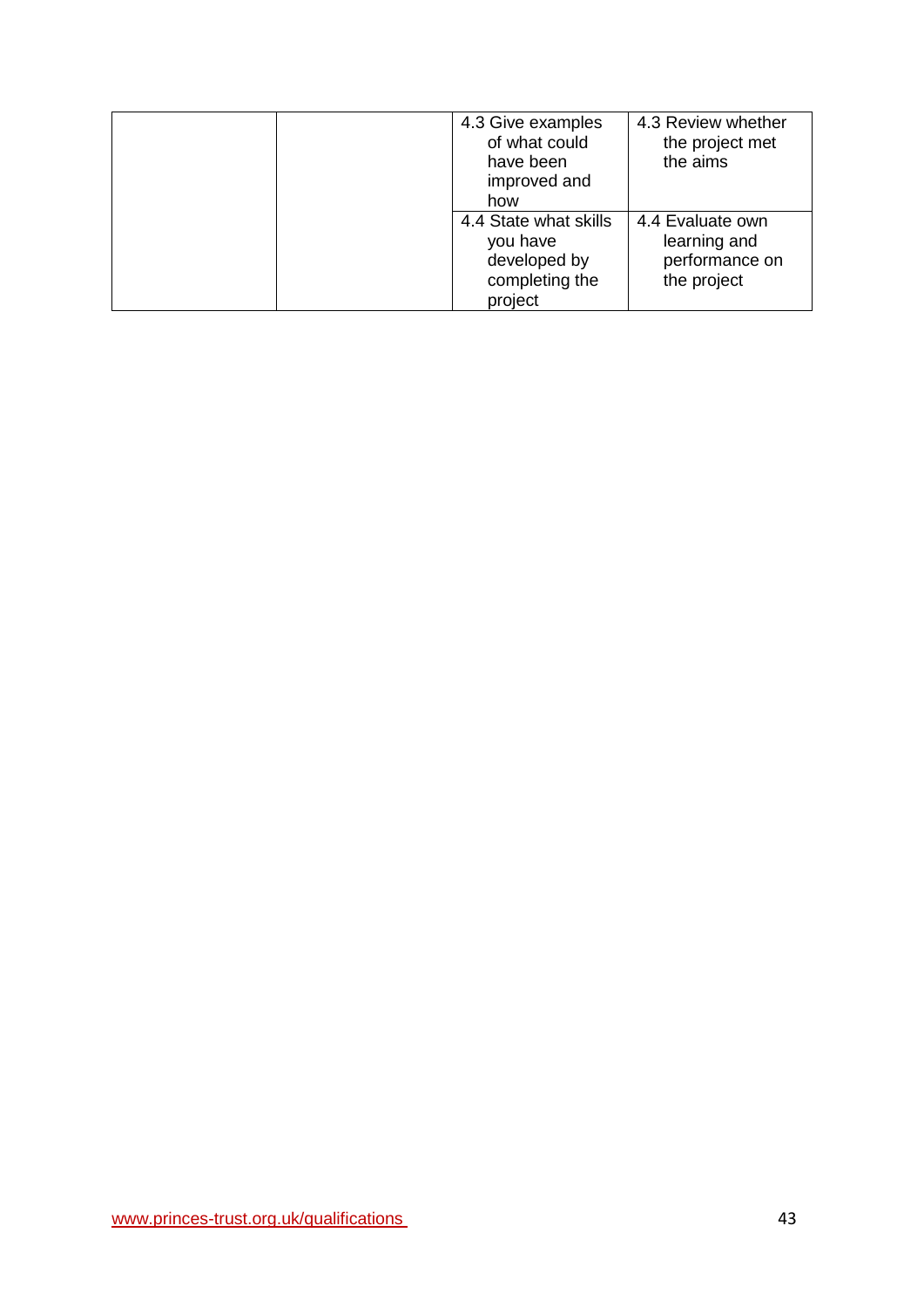### Planning for Personal Development

The aim of this unit is for learners to develop an understanding of how to assess their strengths and weaknesses to set manageable, achievable goals for work and/or personal life. In this unit, the learner will consider their own strengths and weaknesses and how they might address areas of weakness. The learner will find out how to set both long-term and short-term goals, make and review their plans for achieving them

|                     | <b>SCQF Level 3</b>    | <b>SCQF Level 4</b>       | <b>SCQF Level 5</b>      |
|---------------------|------------------------|---------------------------|--------------------------|
| Be able to identify | 1.1 Identify something | 1.1 Give examples         | 1.1 Describe personal    |
| own personal        | you are good at        | of own personal           | strengths                |
| development         |                        | strengths                 |                          |
| needs               | 1.2 Identify something | 1.2 Give examples         | 1.2 Describe areas for   |
|                     | you want to improve    | of own areas              | personal                 |
|                     |                        | for personal              | development              |
|                     |                        | development               |                          |
| Be able to plan     | 2.1 Identify a SMART   | 2.1 Identify SMART        | 2.1 Identify SMART       |
| own personal        | target for personal    | targets for               | targets for personal     |
| development         | development            | personal                  | development              |
| improvement         |                        | development               |                          |
|                     | 2.2 Identify actions   | 2.2 Produce an            | 2.2 Produce an action    |
|                     | required to achieve    | action plan with          | plan with dates for      |
|                     | target                 | dates for                 | reviewing personal       |
|                     |                        | reviewing                 | development targets      |
|                     |                        | personal                  |                          |
|                     |                        | development<br>targets    |                          |
|                     |                        |                           | 2.3 Explain factors that |
|                     |                        |                           | could help or hinder     |
|                     |                        |                           | progress towards         |
|                     |                        |                           | meeting personal         |
|                     |                        |                           | development targets      |
| Be able to review   | 3.1 Review progress    | 3.1. Review               | 3.1 Review progress      |
| personal            | towards target with    | progress and              | and achievements         |
| development plans   | a suitable person      | achievements              | regularly against        |
|                     |                        | regularly                 | plan                     |
|                     |                        | against plan              |                          |
|                     |                        | with a suitable           |                          |
|                     |                        | person                    |                          |
|                     |                        | 3.2 Give an               | 3.2 Obtain feedback      |
|                     |                        | example of a              | from others on your      |
|                     |                        | successful                | performance              |
|                     |                        | outcome from              |                          |
|                     |                        | following the<br>personal |                          |
|                     |                        | development               |                          |
|                     |                        | plan                      |                          |
|                     |                        | 3.3 Give examples         | 3.3 Give examples of     |
|                     |                        | of future                 | successful               |
|                     |                        | <b>SMART</b> targets      | outcomes from            |
|                     |                        | for personal              | following the            |
|                     |                        | development               | personal                 |
|                     |                        |                           | development plan         |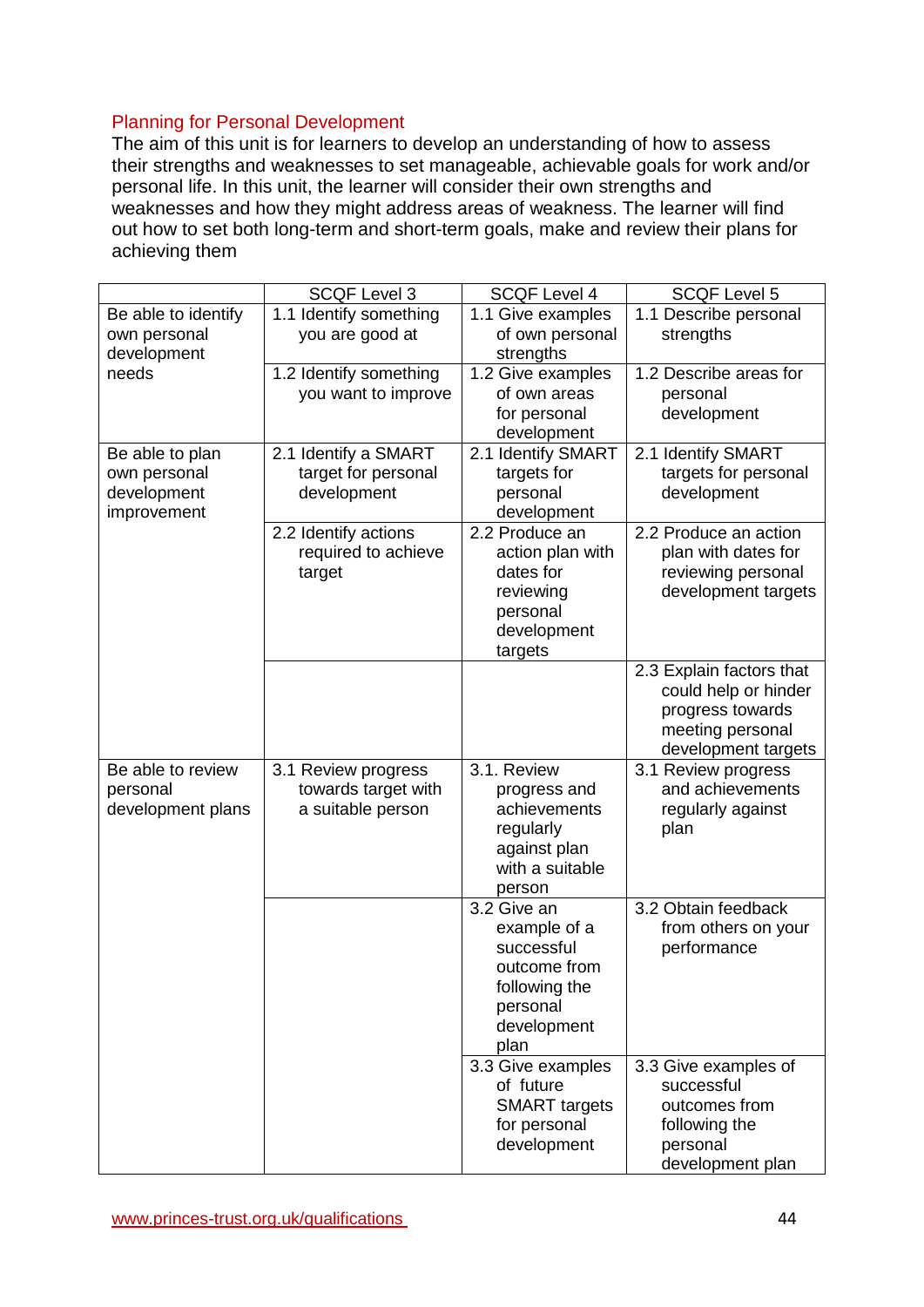|  | 3.4 Revise personal      |
|--|--------------------------|
|  | development plan to      |
|  | reflect future           |
|  | <b>SMART</b> targets for |
|  | development              |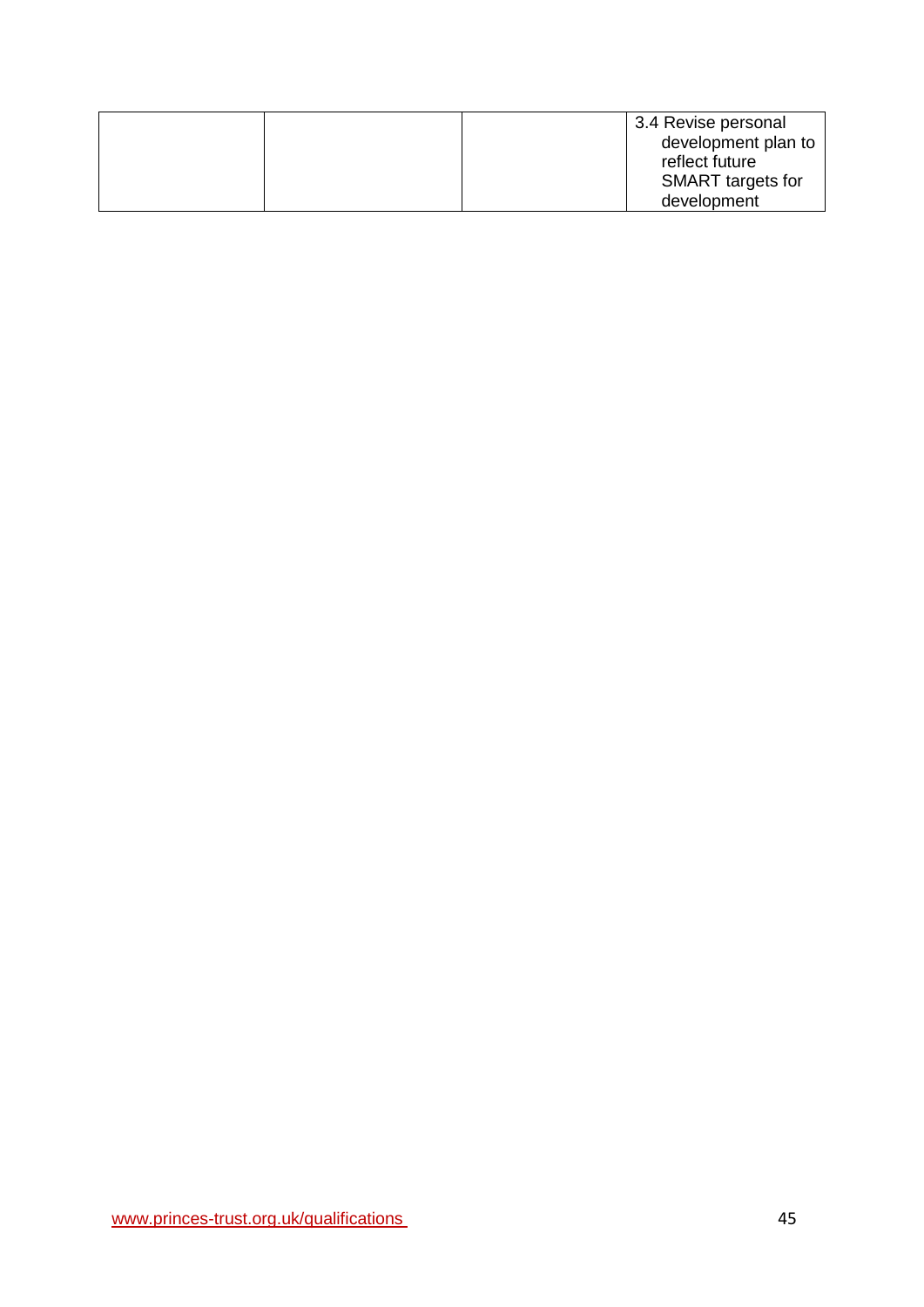# Practising Leadership Skills

The aim of this unit is to provide an opportunity for learners to demonstrate and then review their leadership skills in an appropriate group situation. This unit is designed for learners who demonstrate leadership potential to individually develop their skills. Please note that as this unit requires the practical demonstration of good leadership skills it is only available at Level 4 and Level 5.

|                                                    | <b>SCQF Level 4</b>                                                                          | <b>SCQF Level 5</b>                                                                       |
|----------------------------------------------------|----------------------------------------------------------------------------------------------|-------------------------------------------------------------------------------------------|
| Understand the<br>skills and qualities             | 1.1 Identify effective leaders                                                               | 1.1 Give examples of effective<br>leaders                                                 |
| needed for<br>leadership                           | 1.2 Give examples of situations<br>that require leadership                                   | 1.2 Describe situations that require<br>leadership                                        |
|                                                    | 1.3 Give examples of the skills<br>and qualities needed for<br>leadership                    | 1.3 Explain why certain skills and<br>qualities are needed for<br>leadership              |
|                                                    | 1.4 Describe own skills and<br>qualities relevant for<br>leadership                          | 1.4 Explain how own skills and<br>qualities are relevant for<br>leadership                |
| Be able to prepare<br>for a leadership<br>activity | 2.1 Select a suitable activity to<br>demonstrate own leadership<br>skills                    | 2.1 Select a suitable activity to<br>demonstrate own leadership<br>skills                 |
|                                                    | 2.2 Describe the skills needed to<br>lead the activity                                       | 2.2 Explain the skills needed to<br>lead the activity                                     |
|                                                    |                                                                                              | 2.3 Undertake a risk assessment<br>of the activity                                        |
| Be able to lead a<br>group activity                | 3.1 Communicate the objectives<br>of the activity to the group                               | 3.1 Communicate the objectives of<br>the activity to the group                            |
|                                                    | 3.2 Lead a group activity                                                                    | 3.2 Allocate tasks or roles to<br>individual group members                                |
|                                                    | 3.3 Give constructive feedback<br>to group members during the<br>activity                    | 3.3 Lead a group activity                                                                 |
|                                                    |                                                                                              | 3.4 Give constructive feedback to<br>group members during the<br>activity                 |
| Be able to review<br>own leadership<br>skills      | 4.1 Obtain constructive<br>feedback on your leadership<br>performance during the<br>activity | 4.1 Obtain constructive feedback<br>on your leadership<br>performance during the activity |
|                                                    | 4.2 Give examples of how you<br>could improve your<br>leadership skills                      | 4.2 Evaluate your leadership<br>performance                                               |
|                                                    |                                                                                              | 4.3 Explain how you could improve<br>your leadership skills                               |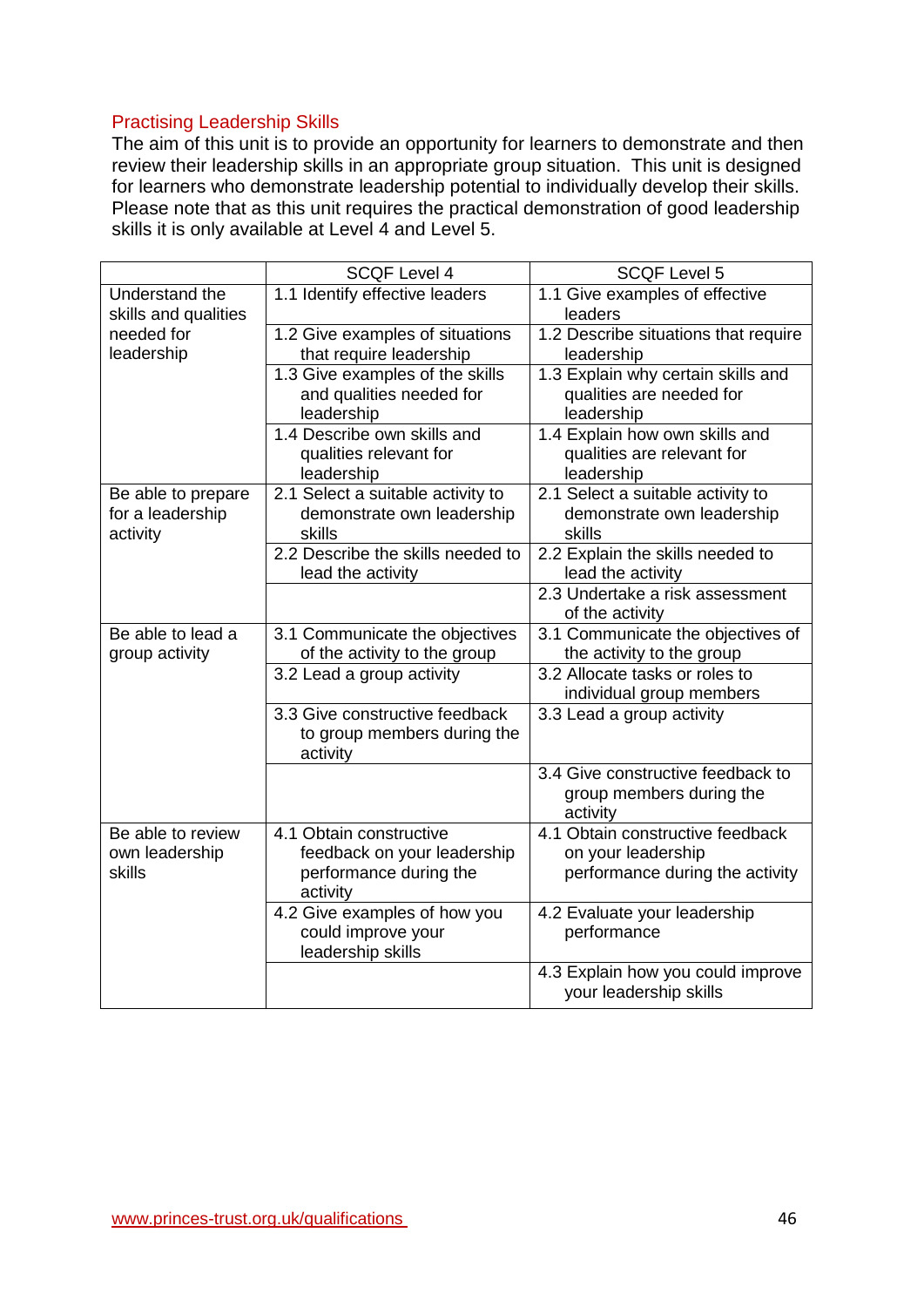### Preparing for a Healthy Lifestyle

The aim of this unit is to introduce learners to ways in which they can contribute to a healthy lifestyle and to encourage them to plan activities which will improve their own lifestyle such as a balanced diet e.g. food groups, risks of over/under eating; sufficient sleep; taking regular exercise; alcohol and drug awareness.

A key part to this unit at Levels 4 and 5 is the cooking of a healthy meal. The act of cooking supports the other aspects of the unit, and encourages learners to develop independent living skills. To be classed as cooking heat must be applied to food in some way; learners must therefore apply heat to at least one ingredient within the meal for it to be a suitable assessment activity.

|                                                                        | <b>SCQF Level 3</b>                                                  | <b>SCQF Level 4</b>                                                                                                                                                            | <b>SCQF Level 5</b>                                                                                                                                                                           |
|------------------------------------------------------------------------|----------------------------------------------------------------------|--------------------------------------------------------------------------------------------------------------------------------------------------------------------------------|-----------------------------------------------------------------------------------------------------------------------------------------------------------------------------------------------|
| Understand the<br>factors that<br>contribute to a<br>healthy lifestyle | 1.1 Give examples of<br>things to include for<br>a healthy lifestyle | 1.1 Give examples<br>of things to<br>include for a<br>healthy lifestyle                                                                                                        | 1.1 Describe the<br>factors that<br>contribute to a<br>healthy lifestyle                                                                                                                      |
|                                                                        | 1.2 Give examples of<br>things to avoid for a<br>healthy lifestyle   | 1.2 Give examples<br>of things to<br>avoid for a<br>healthy lifestyle                                                                                                          | 1.2 Give examples of<br>factors that<br>contribute to an<br>unhealthy<br>lifestyle                                                                                                            |
|                                                                        |                                                                      | 1.3 Give examples<br>of the impacts<br>on health of:<br>a) drinking<br>alcohol<br>smoking<br>b)<br>tobacco<br>c) taking illegal<br>drugs and<br>substances<br>d) lack of sleep | 1.3 Describe the<br>health and social<br>effects of:<br>a) drinking<br>alcohol<br>b) smoking<br>tobacco<br>c) taking<br>different<br>illegal drugs<br>or<br>substances<br>lack of sleep<br>d) |
| Be able to plan a<br>healthy meal                                      | 2.1 Select a healthy<br>meal                                         | 2.1 Select a healthy<br>meal to cook                                                                                                                                           | 2.1 Describe how<br>different food<br>groups contribute<br>to a healthy diet                                                                                                                  |
|                                                                        | 2.2 Identify the<br>ingredients for this<br>meal                     | 2.2 Identify the<br>ingredients, and<br>required<br>amounts, for this<br>meal                                                                                                  | 2.2 Compare the<br>nutritional<br>information<br>shown on<br>different food<br>labels                                                                                                         |
|                                                                        | 2.3 Identify the steps<br>involved in<br>preparing this meal         | 2.3 Identify the<br>steps, timings<br>and equipment<br>needed to cook<br>the meal                                                                                              | 2.3 Select a healthy<br>two course meal<br>to cook                                                                                                                                            |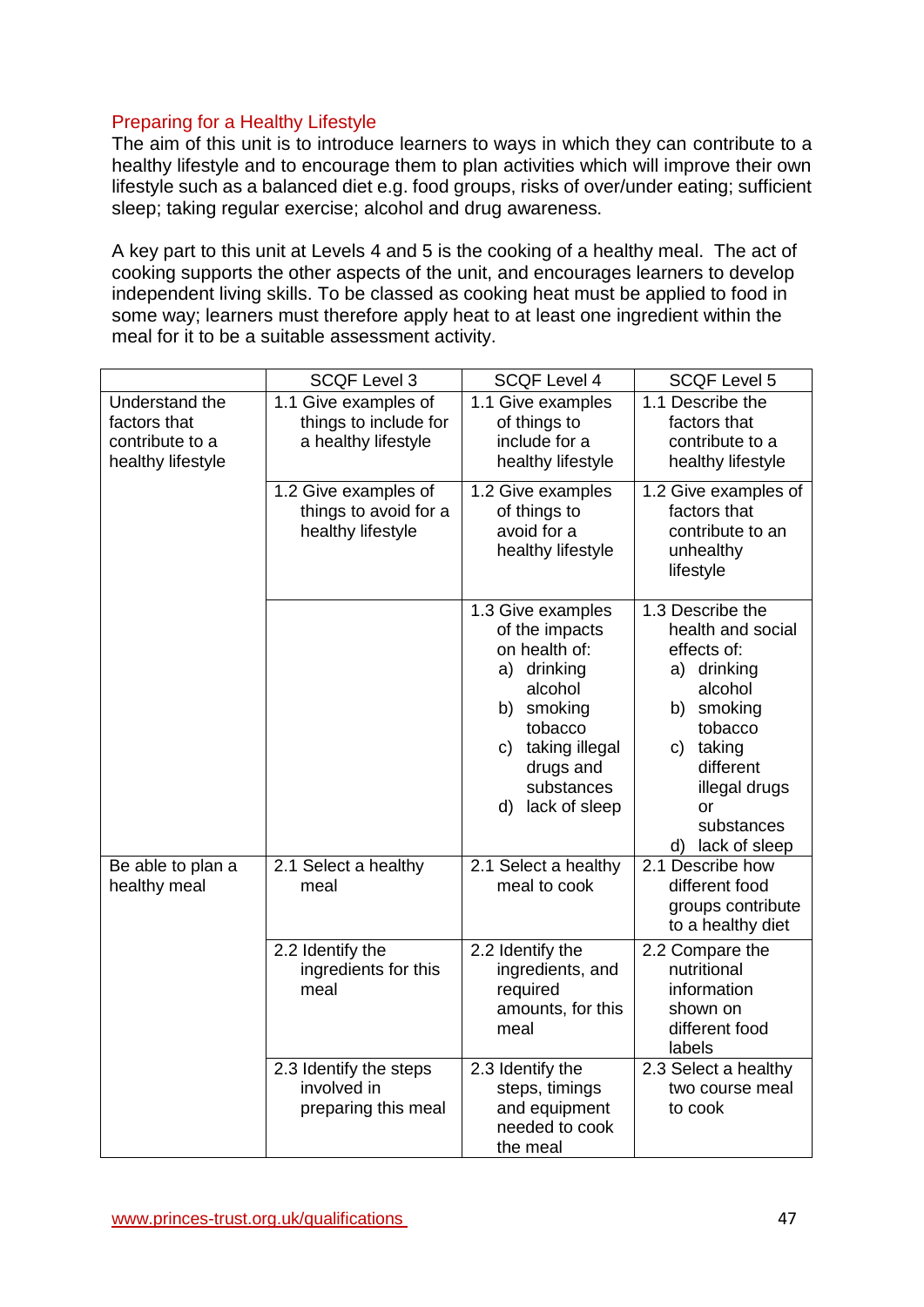|                    |                      | 2.4 Calculate the             | 2.4 Produce a                    |
|--------------------|----------------------|-------------------------------|----------------------------------|
|                    |                      | cost of the                   | detailed plan for                |
|                    |                      | ingredients                   | cooking the two                  |
|                    |                      |                               | courses                          |
|                    |                      |                               | including:                       |
|                    |                      |                               | a) ingredient                    |
|                    |                      |                               | amounts                          |
|                    |                      |                               | b) equipment                     |
|                    |                      |                               | required                         |
|                    |                      |                               | timings<br>C)                    |
|                    |                      |                               | 2.5 Calculate the                |
|                    |                      |                               | total cost of the                |
|                    |                      |                               | meal                             |
| Be able to make a  | 3.1 Make the meal    | 3.1 Cook the meal             | 3.1 Cook the two                 |
| healthy meal (L3)  |                      |                               | course meal                      |
|                    | 3.2 Clean work areas | 3.2 State the                 | 3.2 State the cooking            |
| Be able to cook a  | and equipment        | cooking                       | methods used                     |
| healthy meal (L4 & | used in making the   | methods used                  |                                  |
| 5)                 | meal                 |                               |                                  |
|                    |                      | 3.3 Clean work                | 3.3 Clean work                   |
|                    |                      | areas and                     | areas and                        |
|                    |                      | equipment after               | equipment after                  |
|                    |                      | cooking                       | cooking                          |
| Be able to work    | 4.1 Give examples of | 4.1 Give examples             | 4.1 Produce an                   |
| towards a healthy  | how to make own      | of how to make                | action plan to                   |
| lifestyle          | lifestyle more       | own lifestyle                 | make own                         |
|                    | healthy              | more healthy                  | lifestyle more                   |
|                    |                      |                               | healthy                          |
|                    |                      | 4.2 Give examples             | 4.2 Obtain                       |
|                    |                      | of places and                 | information from                 |
|                    |                      | organisations                 | places and                       |
|                    |                      | that offer help<br>and advice | organisations<br>that offer help |
|                    |                      | about achieving               | and advice about                 |
|                    |                      |                               |                                  |
|                    |                      | a healthy<br>lifestyle        | achieving a<br>healthy lifestyle |
|                    |                      |                               |                                  |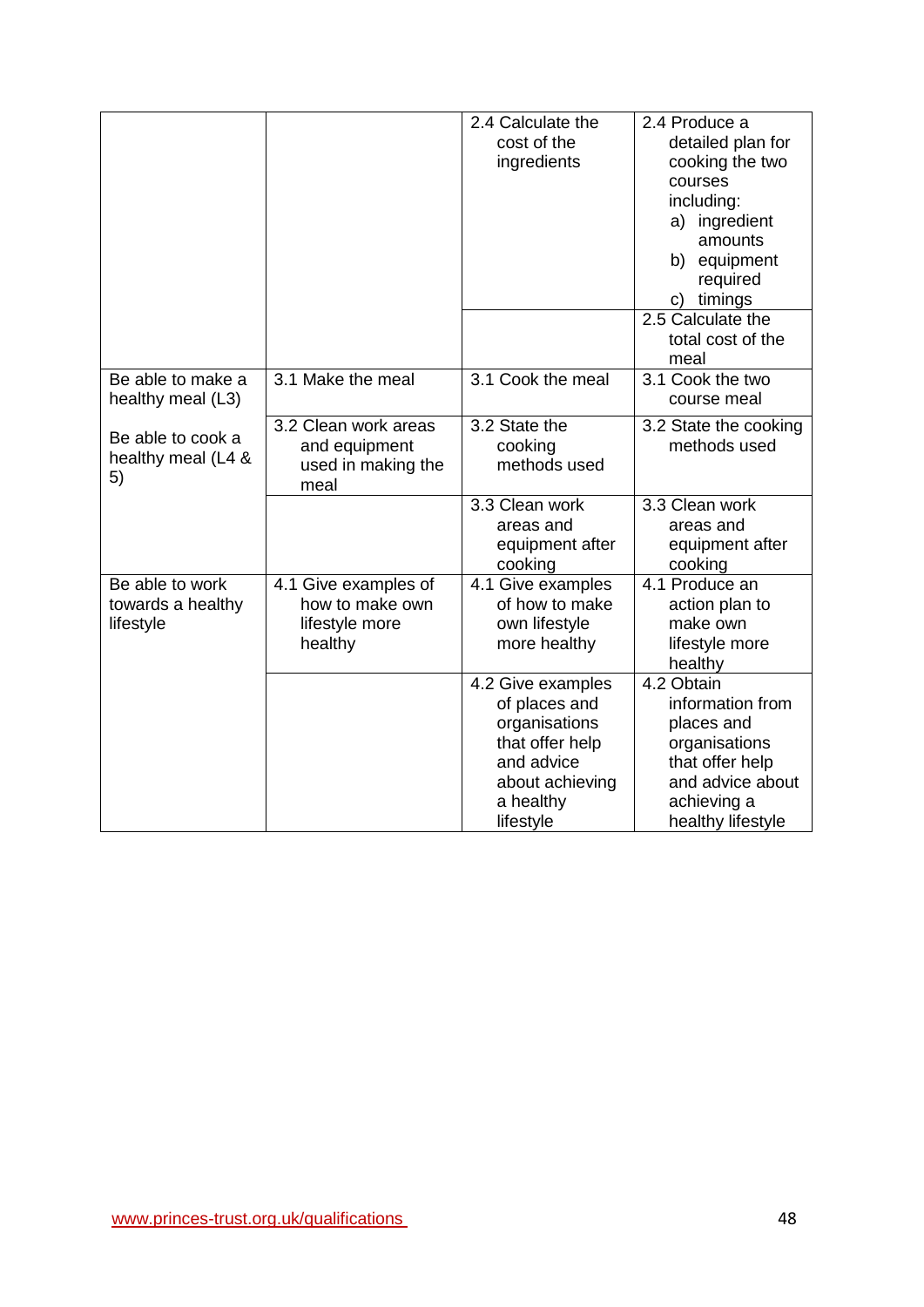### Presentation Skills

The aim of this unit is to support the learner to develop their understanding of the benefits and different purposes presentations have, as well as develop the skills needed to give a presentation. The unit requires the learner to prepare, deliver and review their own presentation.

| <b>SCQF Level 3</b><br><b>SCQF Level 4</b><br><b>SCQF Level 5</b>                             |  |
|-----------------------------------------------------------------------------------------------|--|
| 1.1 Describe different<br>Understand<br>1.1 Give examples<br>1.1 Give an example              |  |
| of different<br>situations when<br>of when a<br>purpose of                                    |  |
| situations when<br>presentations<br>presentation<br>presentations                             |  |
| might be used<br>might be used<br>presentations                                               |  |
| might be used                                                                                 |  |
| 1.2 Identify the<br>1.2 Identify the<br>1.2 Explain the                                       |  |
| features of an<br>features of a<br>reasons for using                                          |  |
| effective<br>presentations<br>good                                                            |  |
| presentation<br>presentation                                                                  |  |
| 1.3 Describe the<br>1.3 Give examples                                                         |  |
| of things to avoid<br>features of an                                                          |  |
| when making<br>effective                                                                      |  |
| presentations<br>presentation                                                                 |  |
| 1.4 State things to                                                                           |  |
| avoid when                                                                                    |  |
| making                                                                                        |  |
| presentations                                                                                 |  |
| 2.1 Select a topic to<br>2.1 Select a topic to<br>2.1 Select a topic to<br>Be able to prepare |  |
| for a presentation<br>present to an<br>present to an<br>present to an                         |  |
| audience<br>audience<br>audience                                                              |  |
| 2.2 List points to be<br>2.2 Identify<br>2.2 Explain the choice                               |  |
| made in the<br>of presentation<br>resources                                                   |  |
| needed for the<br>presentation<br>topic                                                       |  |
| presentation                                                                                  |  |
| 2.3 Describe the main<br>2.3 Prepare notes to                                                 |  |
| accompany the<br>points to be made                                                            |  |
| delivery of the                                                                               |  |
| presentation                                                                                  |  |
| 2.4 Identify resources<br>needed for the                                                      |  |
| presentation                                                                                  |  |
|                                                                                               |  |
| 2.5 Prepare a visual<br>resource that will                                                    |  |
| enhance the                                                                                   |  |
| audience's                                                                                    |  |
| understanding of                                                                              |  |
| the presentation                                                                              |  |
| Be able to deliver a<br>3.1 Give a<br>3.1 Give a<br>3.1 Give a                                |  |
| presentation<br>presentation<br>presentation<br>presentation                                  |  |
| 3.2 Respond to                                                                                |  |
|                                                                                               |  |
| questions from the                                                                            |  |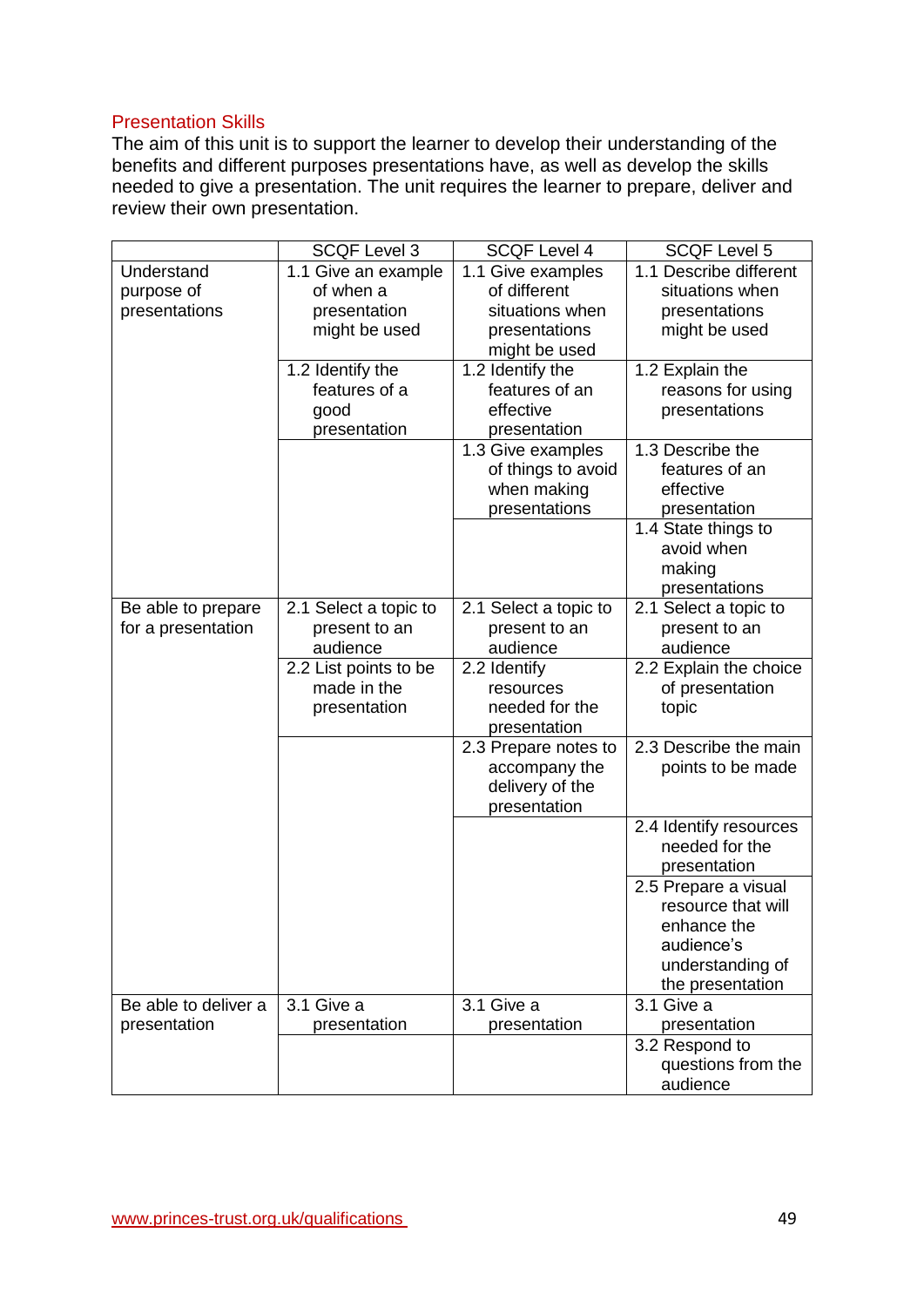| Be able to review<br>own presentation<br>skills | 4.1 Identify what<br>went well                     | 4.1 Identify what<br>aspects of your<br>presentation went<br>well                | 4.1 Evaluate the<br>presentation taking<br>into account what<br>went well and making<br>suggestions for what<br>could have been<br>improved |
|-------------------------------------------------|----------------------------------------------------|----------------------------------------------------------------------------------|---------------------------------------------------------------------------------------------------------------------------------------------|
|                                                 | 4.2 Identify what you<br>would change next<br>time | 4.2 Identify what<br>aspects of your<br>presentation could<br>have been improved | 4.2 Explain what skills<br>you have developed<br>by giving a<br>presentation                                                                |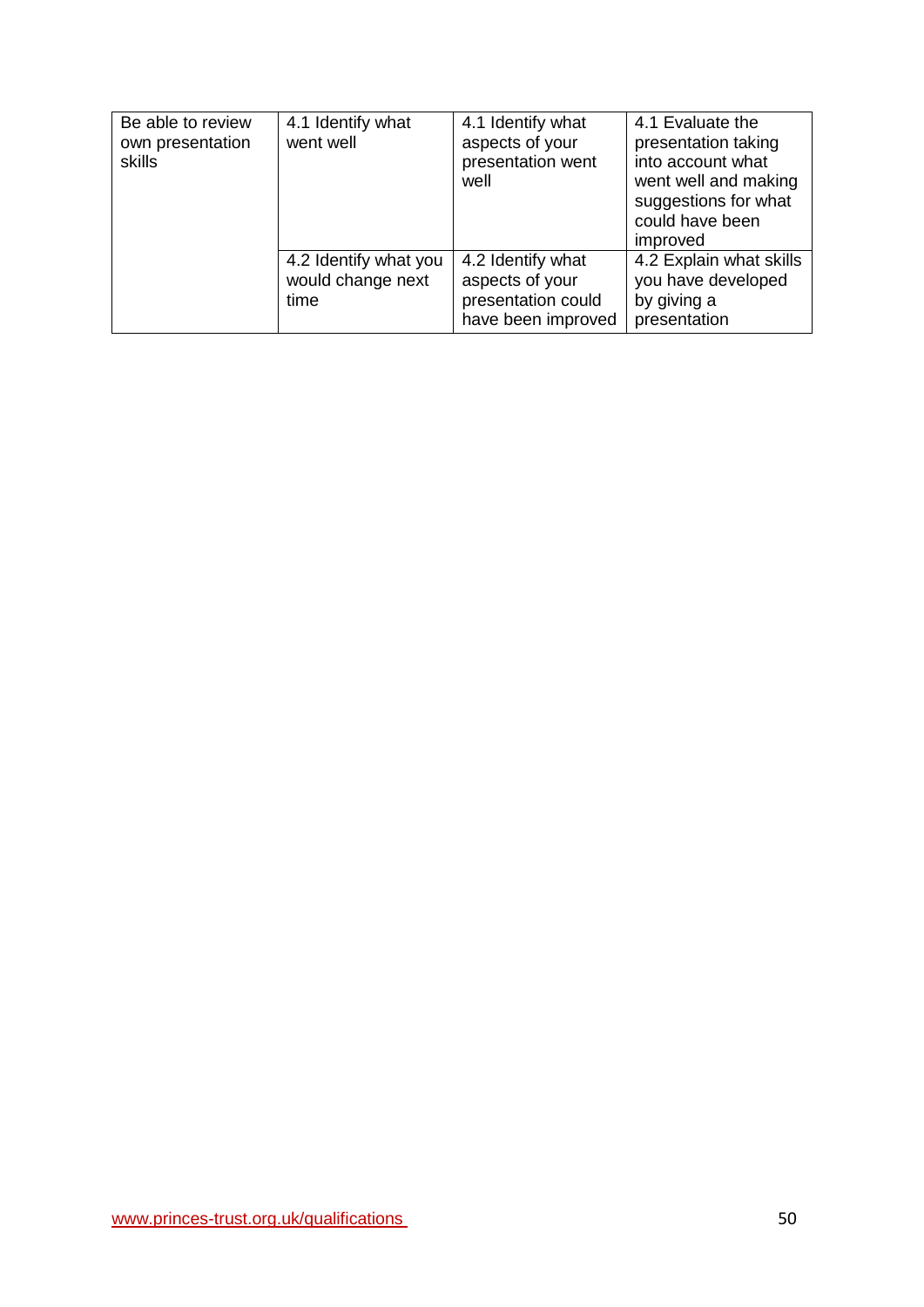# Teamwork Skills

The aim of this unit is to help the learner develop team working skills, by understanding the values, roles and procedures of teams and being able to work with others towards achieving shared objectives.

The team activity should be collaborative and purposeful and give each learner the opportunity to meet all the criteria. This unit lends itself particularly well to being integrated with other aspects of the learner's wider programme.

|                   | <b>SCQF Level 3</b>    | <b>SCQF Level 4</b>                  | <b>SCQF Level 5</b>            |
|-------------------|------------------------|--------------------------------------|--------------------------------|
|                   | 1.1 Identify an        | 1.1 Identify the                     | 1.1 Describe the               |
| Understand the    | advantage of           | advantages of                        | advantages of                  |
| importance of     | working in a team      | working as a                         | working as a                   |
| teamwork          |                        | team                                 | team                           |
|                   | 1.2 Identify a problem | 1.2 Give examples                    | 1.2 Describe the               |
|                   | that could occur       | of the problems                      | problems that                  |
|                   | when working in a      | that could occur                     | could occur when               |
|                   | team                   | when working as                      | working as a                   |
|                   |                        | a team                               | team                           |
|                   |                        | 1.3 Identify two<br>situations where | 1.3 Explain why<br>teamwork is |
|                   |                        | teamwork is                          | essential in two               |
|                   |                        | essential                            | situations                     |
| Understand roles  | 2.1 Identify different | 2.1 Identify different               | 2.1 Outline                    |
| and relationships | roles for team         | roles for team                       | characteristics of             |
| within a team     | members whilst         | members whilst                       | an effective team              |
|                   | completing an          | completing an                        |                                |
|                   | activity               | activity                             |                                |
|                   |                        | 2.2 Describe the                     | 2.2 Describe                   |
|                   |                        | need for different                   | different roles for            |
|                   |                        | roles within a                       | team members                   |
|                   |                        | team                                 | whilst completing              |
|                   |                        |                                      | an activity                    |
|                   |                        | 2.3 Identify different               | 2.3 Explain the need           |
|                   |                        | ways of making                       | for different roles            |
|                   |                        | decisions in a<br>team               | within a team                  |
|                   |                        | 2.4 Give examples                    | 2.4 Describe                   |
|                   |                        | of ways to                           | different ways of              |
|                   |                        | resolve conflict                     | making decisions               |
|                   |                        | within a team                        | in a team                      |
|                   |                        |                                      | 2.5 Describe                   |
|                   |                        |                                      | different ways to              |
|                   |                        |                                      | resolve conflict               |
|                   |                        |                                      | within a team                  |
| Be able to take   | 3.1 Identify an        | 3.1 Identify                         | 3.1 Outline the                |
| part in team      | objective of a         | objectives for a                     | objectives of                  |
| activities        | team activity          | team activity                        | different team                 |
|                   |                        |                                      | activities                     |
|                   | 3.2 Participate in     | 3.2 Participate in                   | 3.2 Participate in             |
|                   | team activities        | team activities                      | team activities                |
|                   |                        | 3.3 Identify your role               | 3.3 Explain your role          |
|                   |                        | within the team                      | within the team                |
|                   |                        | activities                           | activities                     |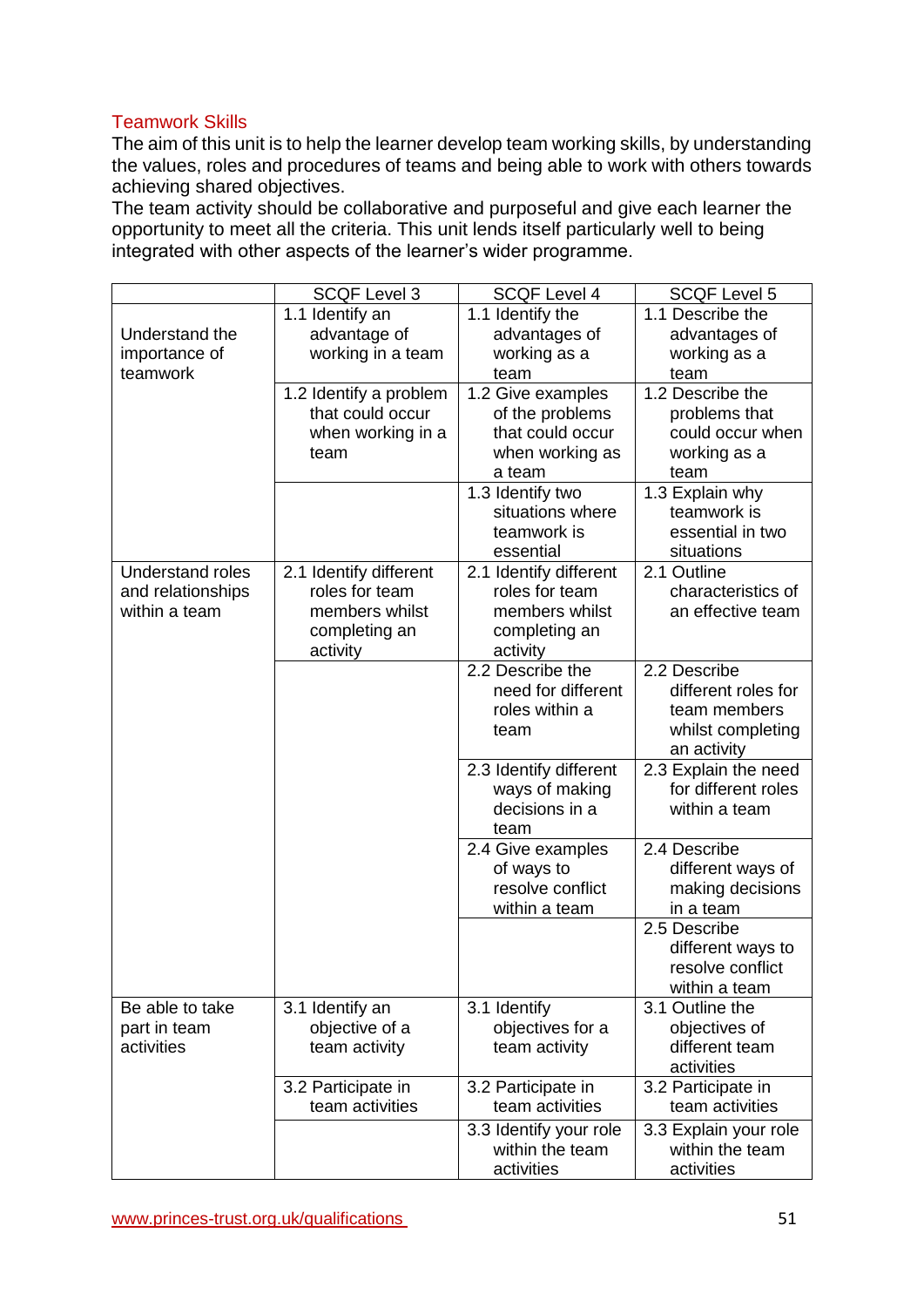|                                           |                                                                  | 3.4 Give constructive<br>feedback to a<br>team member                              | 3.4 Give constructive<br>feedback to<br>different team<br>members          |
|-------------------------------------------|------------------------------------------------------------------|------------------------------------------------------------------------------------|----------------------------------------------------------------------------|
|                                           |                                                                  | 3.5 Obtain<br>constructive<br>feedback from a<br>team member                       | 3.5 Obtain<br>constructive<br>feedback from<br>different team<br>members   |
| Be able to<br>evaluate own<br>performance | 4.1 Identify what went<br>well when working<br>as part of a team | 4.1 Give examples<br>of how the team<br>worked well                                | 4.1 Explain how the<br>team worked well                                    |
|                                           | 4.2 Identify a task<br>that could have<br>been improved          | 4.2 Give examples<br>of skills you have<br>developed while<br>working as a<br>team | 4.2 Describe skills<br>you have<br>developed while<br>working as a<br>team |
|                                           |                                                                  | 4.3 State ways to<br>improve own<br>team working<br>skills                         | 4.3 Describe ways to<br>improve own<br>team working<br>skills              |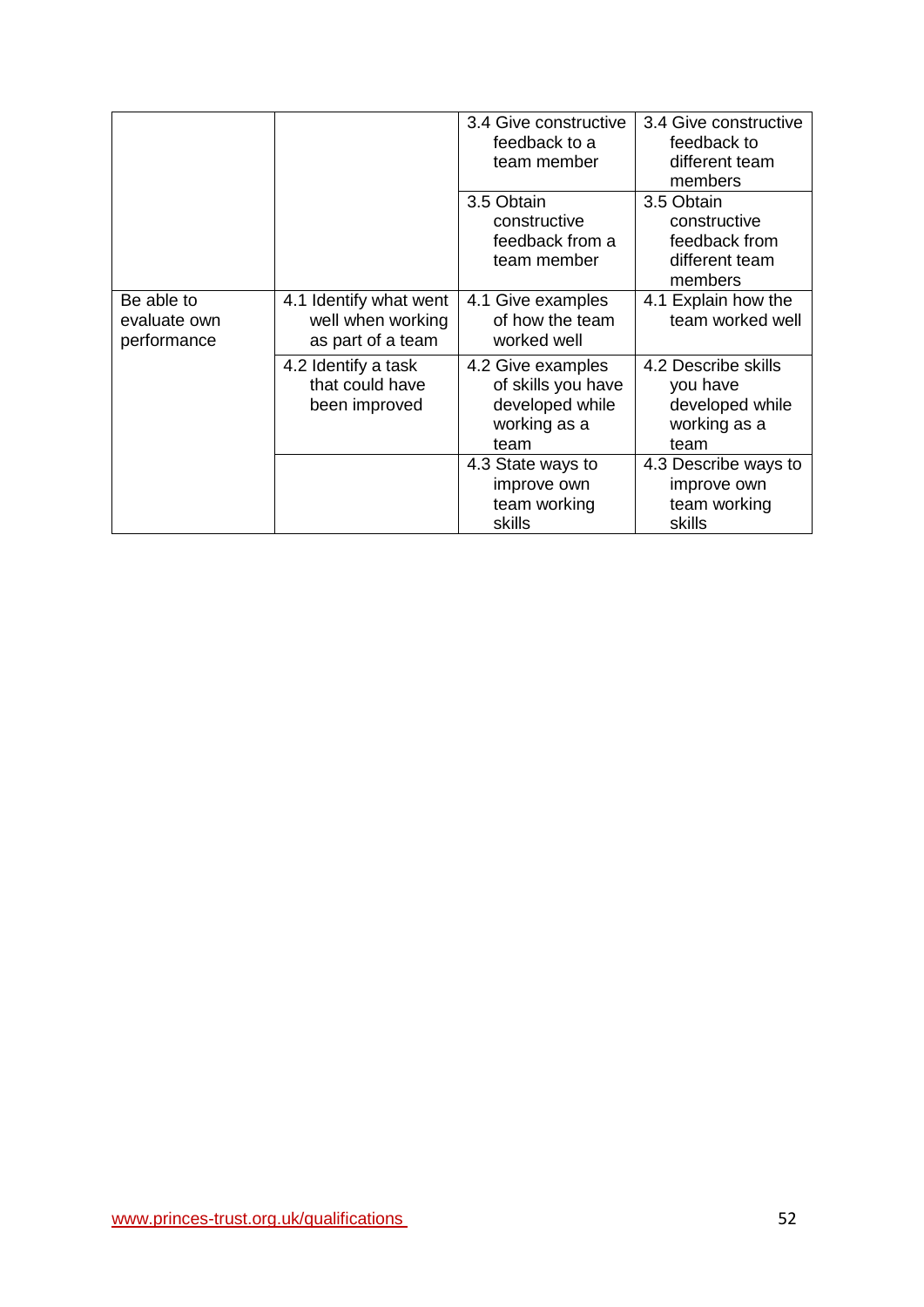### Undertaking an Enterprise Project

The aim of this unit is to help the learner develop their enterprise skills by planning, costing, producing, promoting and selling a product or service. An *enterprise activity*  might include a group activity (e.g. baking cakes, washing cars) or an individual activity (e.g. making cards) which often raises money. Budgeting and cash flow are aspects of the enterprise project that are required at the higher level of the unit.

|                    | <b>SCQF Level 3</b>                | <b>SCQF Level 4</b>                | <b>SCQF Level 5</b>                    |
|--------------------|------------------------------------|------------------------------------|----------------------------------------|
| Understand         | 1.1 Identify a                     | 1.1 Identify                       | 1.1 Identify                           |
| aspects of a       | successful                         | successful                         | successful                             |
| successful         | enterprise                         | enterprises                        | enterprises and                        |
| enterprise         |                                    |                                    | what they sell or                      |
|                    |                                    |                                    | provide                                |
|                    | 1.2 Identify examples              | 1.2 Give examples                  | 1.2 Describe                           |
|                    | of good customer                   | of good customer                   | examples of                            |
|                    | service                            | service                            | good customer                          |
|                    |                                    |                                    | service                                |
|                    | 1.3 Give an example                | 1.3 State reasons                  | 1.3 Explain why                        |
|                    | of a type of                       | why good                           | good customer                          |
|                    | market research                    | customer service                   | service is                             |
|                    |                                    | is important                       | important                              |
|                    | 1.4 Give an example                | 1.4 Give examples                  | 1.4 Describe types                     |
|                    | of a way to market                 | of types of                        | of market                              |
|                    | a product or                       | market research                    | research                               |
|                    | service                            |                                    |                                        |
|                    | 1.5 State what is                  | 1.5 Give examples                  | 1.5 Describe ways to                   |
|                    | meant by the term                  | of ways to                         | market a product                       |
|                    | "profit"                           | market a product                   | or service                             |
|                    |                                    | or service                         |                                        |
|                    |                                    | 1.6 State what is                  | 1.6 Explain what is                    |
|                    |                                    | meant by "profit"                  | meant by "profit"                      |
|                    |                                    | and "loss"                         | and "loss"                             |
|                    |                                    |                                    | 1.7 Explain the term                   |
|                    |                                    |                                    | "break-even"                           |
|                    |                                    |                                    |                                        |
| Be able to plan an | 2.1 Identify an idea               | 2.1 Give ideas for an              | 2.1 Describe ideas                     |
| enterprise project | for an enterprise                  | enterprise project                 | for an enterprise                      |
|                    | project                            |                                    | project                                |
|                    | 2.2 Identify potential             | 2.2 Identify the                   | 2.2 Explain the                        |
|                    | customers                          | advantages and                     | advantages and                         |
|                    |                                    | disadvantages of                   | disadvantages of<br>at least two ideas |
|                    |                                    | at least two ideas                 |                                        |
|                    | 2.3 Identify the                   | 2.3 Select an                      | 2.3 Select an                          |
|                    | resources<br>required to           | enterprise project<br>to undertake | enterprise project<br>to undertake     |
|                    |                                    |                                    |                                        |
|                    | complete the<br>enterprise project |                                    |                                        |
|                    | 2.4 Identify the costs             | 2.4 Identify potential             | 2.4 Identify potential                 |
|                    | of the enterprise                  | customers                          | customers                              |
|                    | project                            |                                    |                                        |
|                    |                                    |                                    |                                        |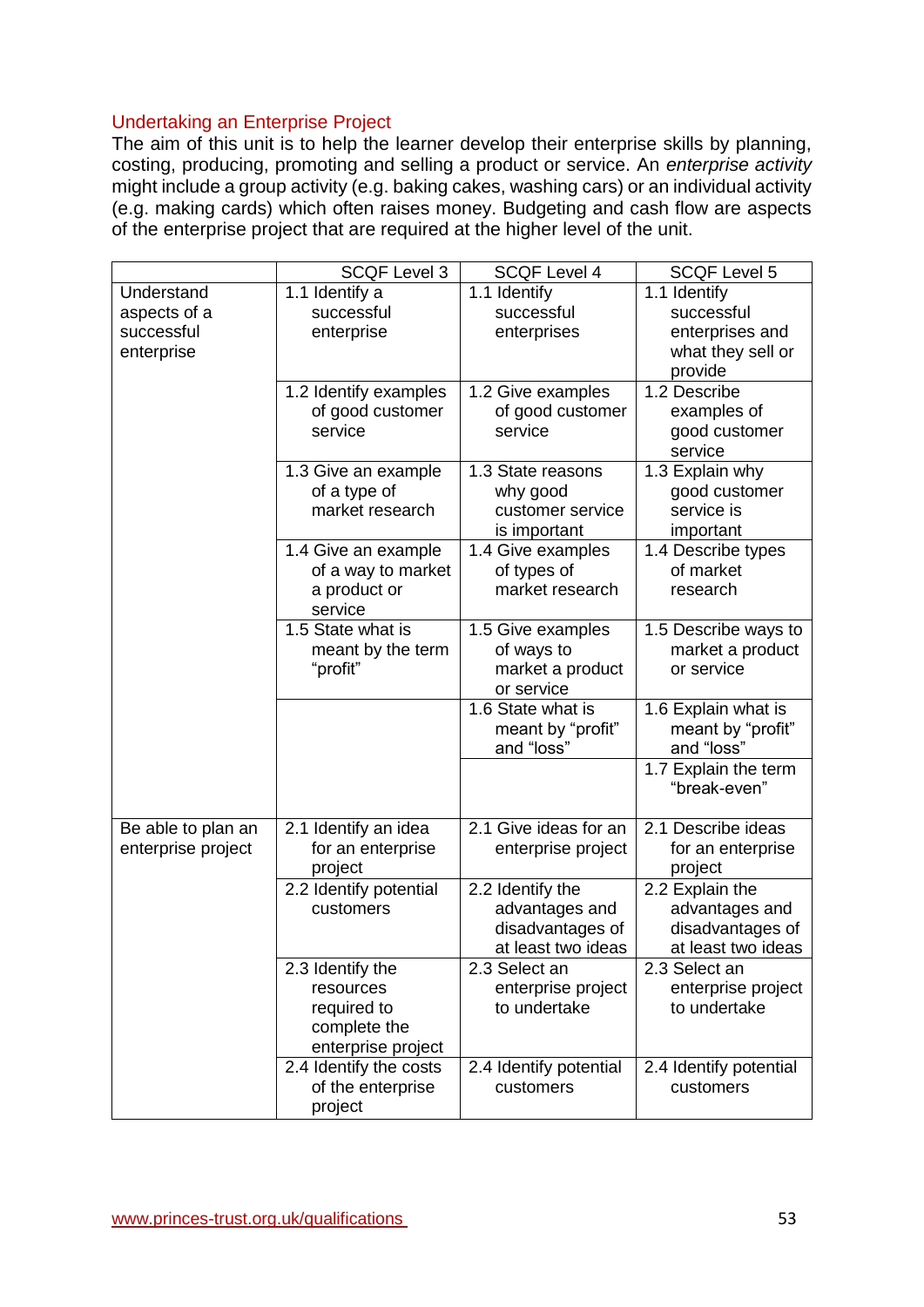|                                                                          | 2.5 State how much<br>you will charge for<br>the products or<br>services  | 2.5 List all the<br>resources<br>required to<br>complete the<br>enterprise project            | 2.5 List all the<br>resources<br>required to<br>complete the<br>enterprise project                               |
|--------------------------------------------------------------------------|---------------------------------------------------------------------------|-----------------------------------------------------------------------------------------------|------------------------------------------------------------------------------------------------------------------|
|                                                                          | 2.6 List the tasks<br>involved in the<br>enterprise project               | 2.6 Calculate the<br>costs of the<br>enterprise project                                       | 2.6 Calculate the<br>costs of the<br>enterprise project                                                          |
|                                                                          | 2.7 Identify what<br>tasks you will<br>contribute to                      | 2.7 State how much<br>you will charge<br>for the products<br>or services                      | 2.7 Explain the<br>pricing structure<br>of the product or<br>service                                             |
|                                                                          |                                                                           | 2.8 List the tasks<br>involved in the<br>enterprise project                                   | 2.8 Calculate your<br>break-even point                                                                           |
|                                                                          |                                                                           | 2.9 Identify who will<br>do what and by<br>when                                               | 2.9 Create an action<br>plan for the<br>enterprise<br>project,<br>identifying who<br>will do what and<br>by when |
|                                                                          |                                                                           |                                                                                               | 2.10 Contribute to a<br><b>SWOT analysis</b><br>of the enterprise<br>project                                     |
| Be able to carry out<br>an enterprise<br>project                         | 3.1 Take part in the<br>enterprise project                                | 3.1 Contribute to the<br>creation of a<br>marketing<br>resource for the<br>enterprise project | 3.1 Create a<br>marketing<br>resource for the<br>enterprise project                                              |
|                                                                          |                                                                           | 3.2 Take part in the<br>enterprise project                                                    | 3.2 Take part in the<br>enterprise project                                                                       |
| Be able to review<br>the enterprise<br>project                           | 4.1 Identify what went<br>well with the<br>enterprise project             | 4.1 Give examples<br>of what went well<br>with the<br>enterprise project                      | 4.1 Describe what<br>went well with<br>the enterprise<br>project                                                 |
|                                                                          | 4.2 Identify how the<br>enterprise project<br>could have been<br>improved | 4.2 Give examples<br>of how the<br>enterprise project<br>could have been<br>improved          | 4.2 Explain how the<br>enterprise project<br>could have been<br>improved                                         |
|                                                                          | 4.3 State how much<br>money the<br>enterprise project<br>made             | 4.3 Calculate how<br>much profit or<br>loss the<br>enterprise project<br>made                 | 4.3 Calculate how<br>much profit or<br>loss the<br>enterprise project<br>made                                    |
| Be able to review<br>own performance<br>during the<br>enterprise project | 5.1 Identify a skill<br>developed during<br>the enterprise                | 5.1 Identify own<br>skills developed<br>during the                                            | 5.1 Explain how own<br>skills were<br>developed during                                                           |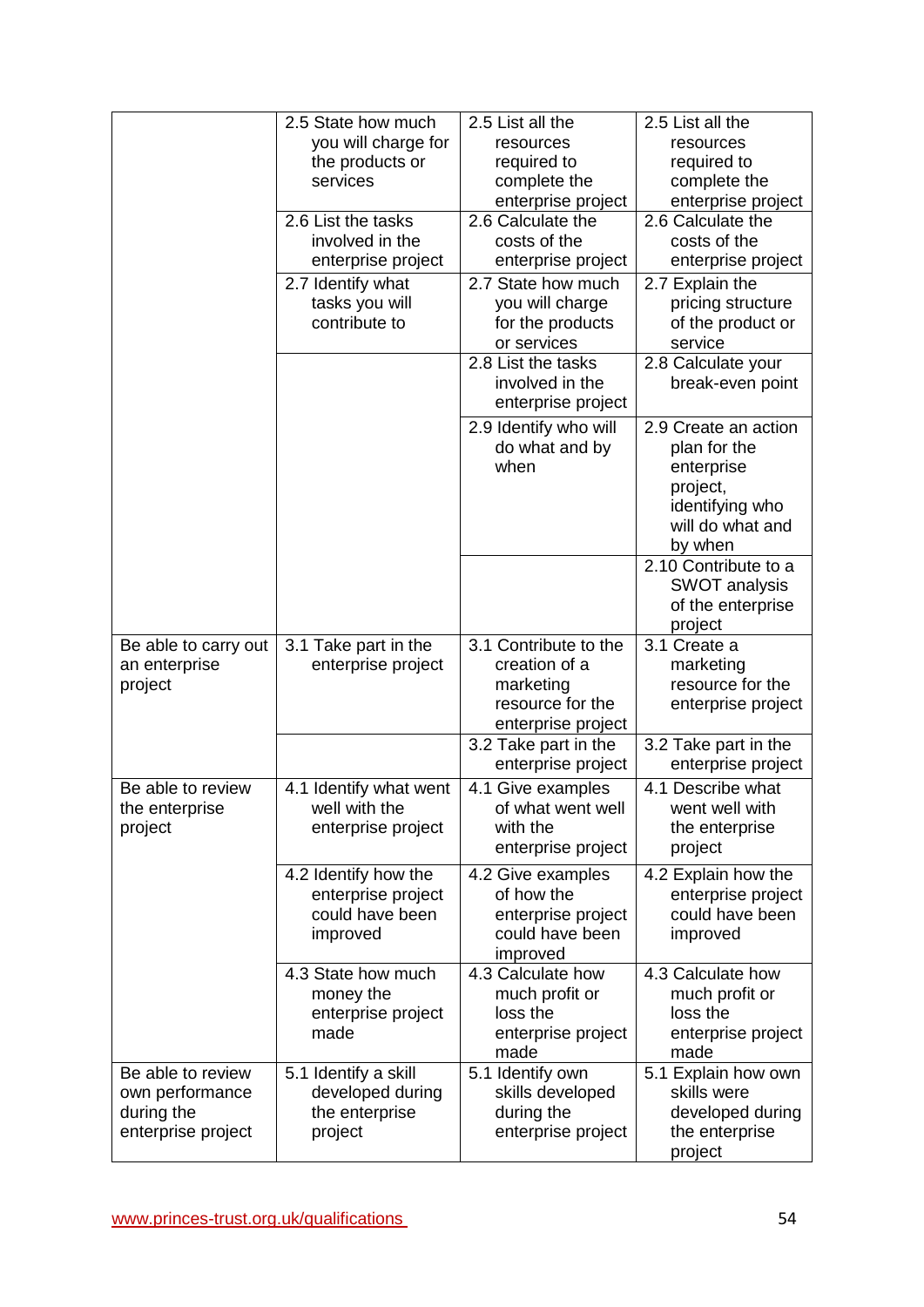|  | 5.2 Explain how own |
|--|---------------------|
|  | performance         |
|  | could have been     |
|  | improved during     |
|  | the enterprise      |
|  | project             |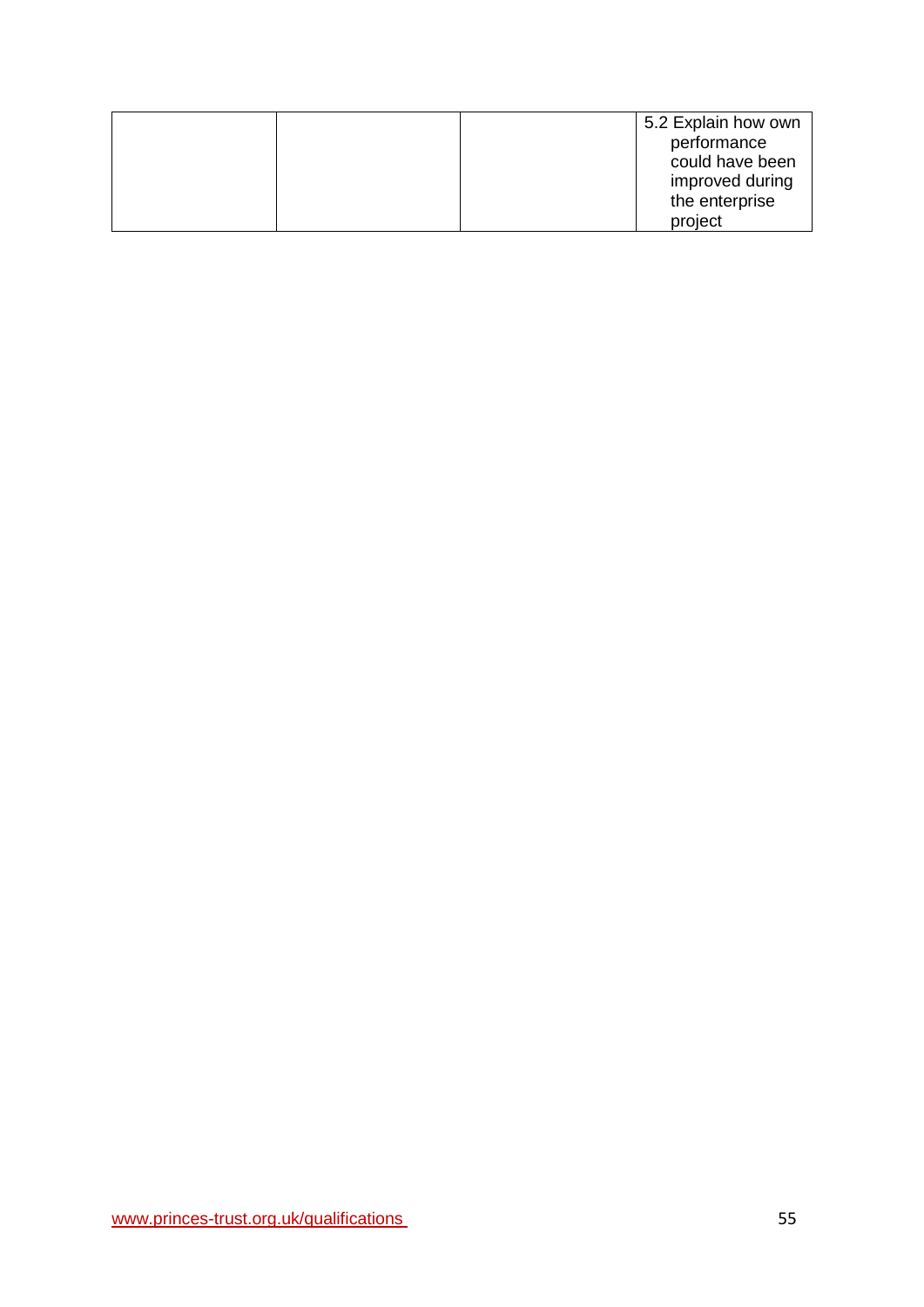### Work Experience

they gained by completing it.

The aim of the unit is for the learner to develop their skills in, and understanding of, the workplace by preparing for, attending and reviewing a work experience placement. It is also an opportunity for learners to obtain a work reference which they may find useful in the future. Increasingly there is more and more research demonstrating how important work experience is in helping learners move into paid employment. While completing this unit learners think about what they will gain by undertaking a work experience placement, how they can best prepare for that experience, and what

|                     | <b>SCQF Level 3</b>     | <b>SCQF Level 4</b>   | <b>SCQF Level 5</b>                                                               |
|---------------------|-------------------------|-----------------------|-----------------------------------------------------------------------------------|
| Understand the      | 1.1 Identify the        | 1.1 Outline the       | 1.1 Describe the                                                                  |
| value of work       | benefits of             | benefits of           | benefits of                                                                       |
| experience          | attending a             | attending a           | attending a                                                                       |
|                     | placement               | placement             | placement                                                                         |
|                     |                         |                       | 1.2 Compare<br>advantages and<br>disadvantages of<br>different work<br>experience |
|                     |                         |                       | options                                                                           |
| Be able to plan for | 2.1 State where you     | 2.1 State where you   | 2.1 Apply for work                                                                |
| a safe work         | will be going on        | will be going on      | experience                                                                        |
| experience          | work experience         | work experience       |                                                                                   |
|                     | 2.2 Identify skills you | 2.2 State skills you  | 2.2 Describe skills                                                               |
|                     | hope to gain on         | hope to gain on       | that you hope to                                                                  |
|                     | your work               | your work             | gain on your                                                                      |
|                     | experience              | experience            | work experience                                                                   |
|                     | 2.3 Plan how to get to  | 2.3 Plan own journey  | 2.3 Plan own                                                                      |
|                     | your work               | to ensure you         | journey to ensure                                                                 |
|                     | experience              | arrive on time at     | you arrive on                                                                     |
|                     |                         | your work             | time at your work                                                                 |
|                     |                         | experience            | experience                                                                        |
|                     | 2.4 Identify who to     | 2.4 Identify who to   | 2.4 Identify who to                                                               |
|                     | report to when on       | report to when on     | report to when                                                                    |
|                     | work experience         | work experience       | on work                                                                           |
|                     |                         |                       | experience                                                                        |
| Be able to          | 3.1 Identify where      | 3.1 Identify where    | 3.1 Identify where                                                                |
| complete a safe     | health and safety       | health and safety     | health and safety                                                                 |
| work experience     | information can         | information can       | information can                                                                   |
| placement           | be found at your        | be found at your      | be found at your                                                                  |
|                     | work experience         | work experience       | work experience                                                                   |
|                     | 3.2 Arrive at work on   | 3.2 Arrive at work on | 3.2 Arrive at work on                                                             |
|                     | time                    | time                  | time                                                                              |
|                     |                         |                       |                                                                                   |
|                     | 3.3 Give examples of    | 3.3 Outline the tasks | 3.3 Describe the                                                                  |
|                     | what you did            | you were              | tasks you were                                                                    |
|                     | during your work        | involved in during    | responsible for                                                                   |
|                     | experience              | your work             | during your work                                                                  |
|                     |                         | experience            | experience                                                                        |
|                     |                         |                       | placement                                                                         |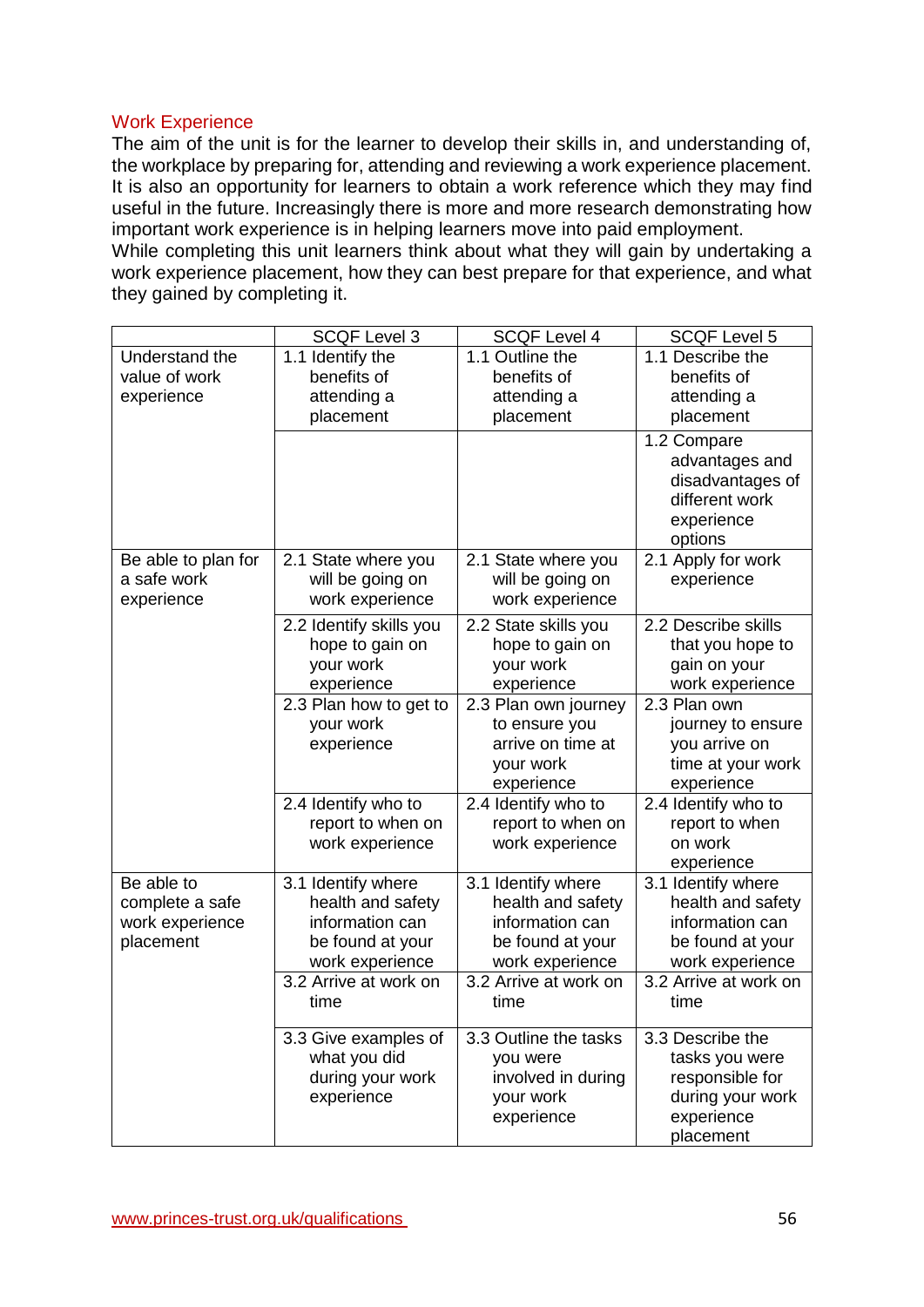|                                                           | 3.4 Follow<br>instructions to<br>complete tasks<br>safely in the<br>workplace              | 3.4 Give examples of<br>tasks that you<br>were unable to<br>undertake         | 3.4 Explain which<br>tasks you were<br>unable to<br>undertake                 |
|-----------------------------------------------------------|--------------------------------------------------------------------------------------------|-------------------------------------------------------------------------------|-------------------------------------------------------------------------------|
|                                                           | 3.5 Communicate<br>appropriately with<br>others in the<br>workplace                        | 3.5 Follow<br>instructions to<br>complete tasks<br>safely in the<br>workplace | 3.5 Follow<br>instructions to<br>complete tasks<br>safely in the<br>workplace |
|                                                           |                                                                                            | 3.6 Communicate<br>appropriately with<br>others in the<br>workplace           | 3.6 Communicate<br>appropriately<br>with others in the<br>workplace           |
| Be able to review<br>your work<br>experience<br>placement | 4.1 Identify what you<br>enjoyed about<br>your work<br>experience                          | 4.1 Give examples of<br>what you enjoyed<br>about your work<br>experience     | 4.1 Describe what<br>you enjoyed<br>about your work<br>experience             |
|                                                           | 4.2 Give an example<br>of something that<br>could have<br>improved your<br>work experience | 4.2 Identify ways the<br>work experience<br>could have been<br>improved       | 4.2 Explain ways the<br>work experience<br>could have been<br>improved        |
|                                                           |                                                                                            | 4.3 Identify skills you<br>developed during<br>the work<br>experience         | 4.3 Describe skills<br>you developed<br>during the work<br>experience         |
|                                                           |                                                                                            |                                                                               | 4.4 Explain how this<br>experience will<br>help you in the<br>future          |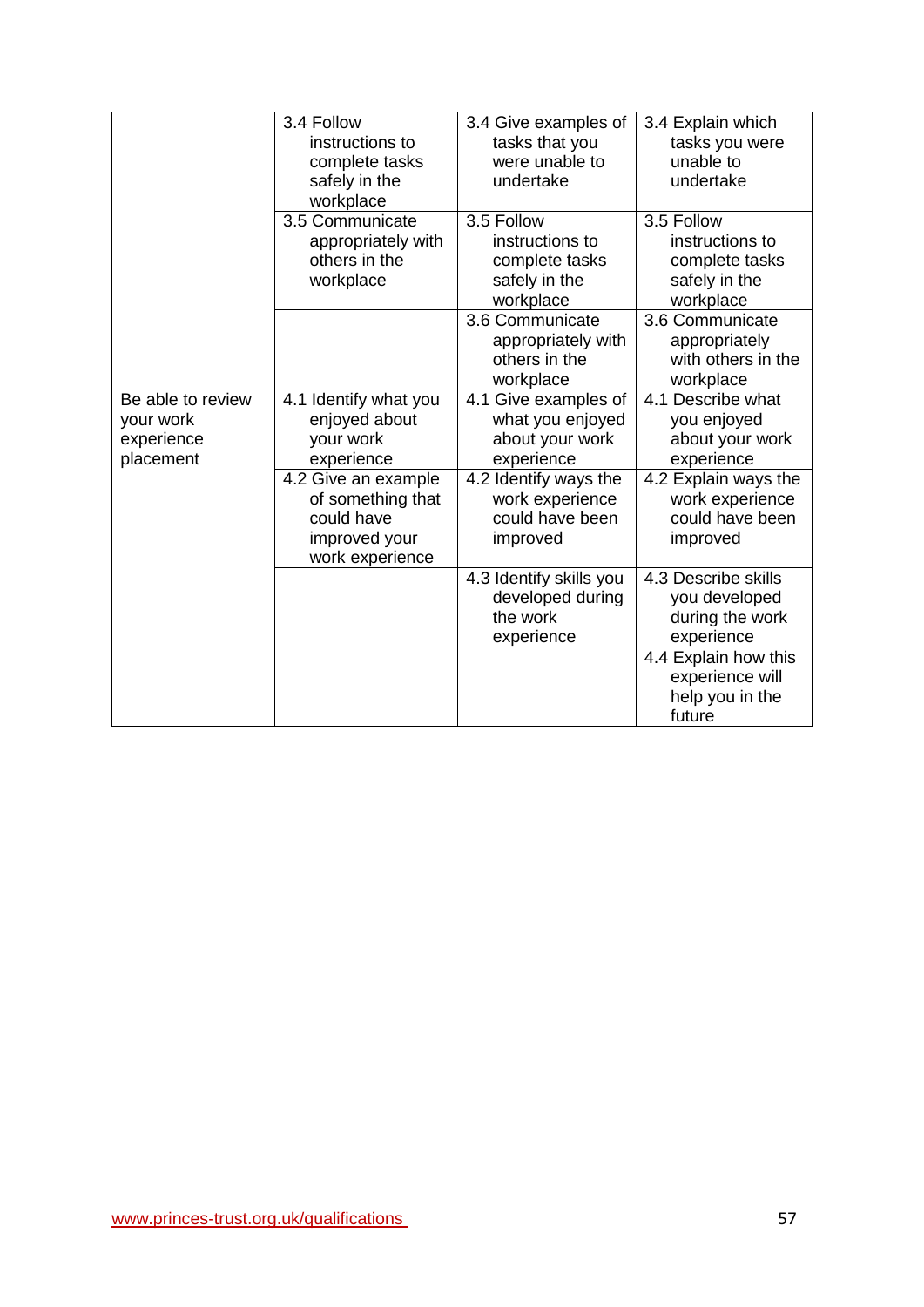# <span id="page-57-0"></span>Appendix 2 Level Descriptors

The Scottish Credit and Qualifications Framework has 12 levels. The different levels indicate the level of difficulty of a particular qualification. The Level Descriptors outline the general outcomes of learning at SCQF levels under five broad headings:

- knowledge and understanding (mainly subject based);
- practice (applied knowledge and understanding);
- generic cognitive skills (e.g. evaluation, critical analysis);
- communication, numeracy and IT skills; and
- autonomy, accountability and working with others.

The Descriptors allow broad comparisons to be made between qualifications and learning and allow learners, employers and the public in general to understand the range of skills and learning that should be achieved at each level.

The following descriptions are for the three levels which the Personal Development and Employability Skills qualifications are offered at and are for guidance only – SCQF do not expect that every point will necessarily be covered in each unit.

| LGVGI J                                     |                                             |
|---------------------------------------------|---------------------------------------------|
| <b>Characteristic 1: Knowledge And</b>      | • Demonstrate and/or work with:             |
| <b>Understanding</b>                        | • Basic knowledge.                          |
|                                             | • Simple facts and ideas in, and            |
|                                             | associated with, a                          |
|                                             | subject/discipline/sector.                  |
| <b>Characteristic 2: Practice: Applied</b>  | • Relate knowledge to personal and/or       |
| Knowledge, Skills And Understanding         | everyday contexts with some prompting.      |
|                                             | • Use a few basic, routine skills to        |
|                                             | undertake familiar and routine tasks.       |
|                                             | • Complete pre-planned tasks.               |
|                                             | • Use, with guidance, basic tools and       |
|                                             | materials safely and effectively.           |
| <b>Characteristic 3: Generic Cognitive</b>  | • Identify with some prompting a process to |
| <b>Skills</b>                               | deal with a situation or issue.             |
|                                             | • Operate in familiar contexts using given  |
|                                             | criteria.                                   |
|                                             | • Take account of some identified           |
|                                             | consequences of action.                     |
| <b>Characteristic 4: Communication, ICT</b> | • Use simple skills, for example:           |
| <b>And Numeracy Skills</b>                  | • Produce and respond to simple written     |
|                                             | and oral communication in familiar/routine  |
|                                             | contexts.                                   |
|                                             | • Carry out simple tasks to process and     |
|                                             | access information.                         |
|                                             | • Use simple numerical and graphical data   |
|                                             | in everyday contexts                        |

#### **Level 3**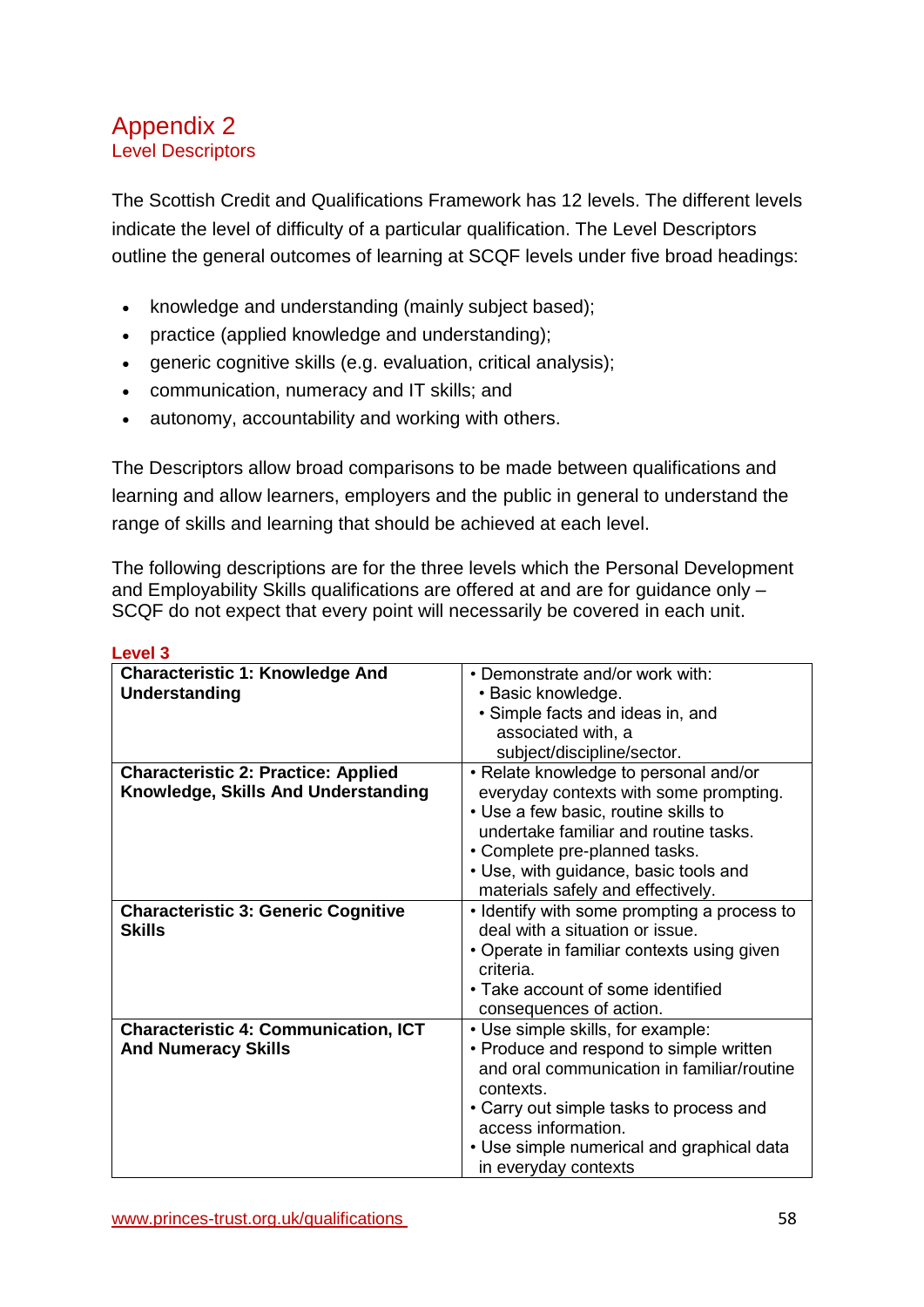| <b>Characteristic 5: Autonomy,</b><br><b>Accountability And Working With Others</b> | • Work alone or with others on simple tasks<br>under frequent directive supervision.<br>• Participate in the setting of goals,<br>timelines, etc.<br>• Participate in the review of completed<br>work and the identification of ways of<br>improving practices and processes.<br>· Identify, given simple criteria, own<br>strengths and weaknesses relative to the<br>work. |
|-------------------------------------------------------------------------------------|------------------------------------------------------------------------------------------------------------------------------------------------------------------------------------------------------------------------------------------------------------------------------------------------------------------------------------------------------------------------------|
|                                                                                     |                                                                                                                                                                                                                                                                                                                                                                              |

**Source: SCQF Level Descriptors August 2012**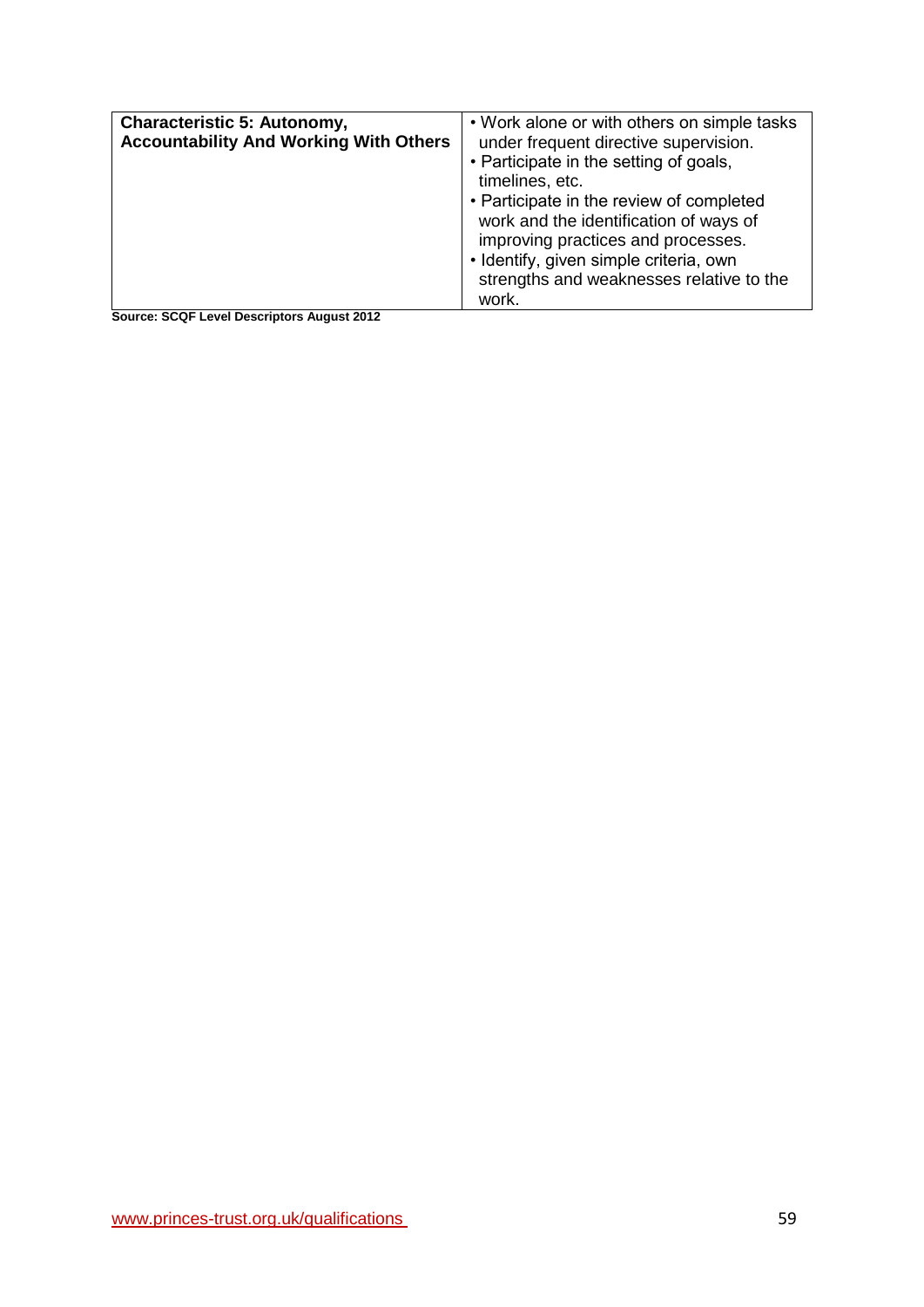| <b>Level 4</b>                                                                    |                                                                                                                                                                                                                                                                                                                                               |
|-----------------------------------------------------------------------------------|-----------------------------------------------------------------------------------------------------------------------------------------------------------------------------------------------------------------------------------------------------------------------------------------------------------------------------------------------|
| <b>Characteristic 1: Knowledge And</b><br><b>Understanding</b>                    | • Demonstrate and/or work with:<br>· Basic knowledge.<br>• Some simple facts and ideas in, about,<br>and associated with, a<br>subject/discipline/sector.<br>• Knowledge of basic processes, materials<br>and terminology.                                                                                                                    |
| <b>Characteristic 2: Practice: Applied</b><br>Knowledge, Skills And Understanding | • Relate knowledge to personal and/or<br>practical contexts.<br>• Use a few skills to complete<br>straightforward tasks with some non-<br>routine elements.<br>• Prepare for familiar and routine tasks.<br>• Select and use, with guidance,<br>appropriate tools and materials safely and<br>effectively.                                    |
| <b>Characteristic 3: Generic Cognitive</b><br><b>Skills</b>                       | • Use, with guidance, given stages of a<br>process to deal with a problem, situation<br>or issue.<br>• Operate in straightforward contexts.<br>• Identify and/or take account of some of<br>the consequences of action/inaction.                                                                                                              |
| <b>Characteristic 4: Communication, ICT</b><br><b>And Numeracy Skills</b>         | • Use some routine skills, for example:<br>• Produce and respond to simple but<br>detailed written and oral communication in<br>familiar contexts.<br>• Use the basic features of familiar ICT<br>applications to process and obtain<br>information.<br>• Use basic numerical and graphical data in<br>straightforward and familiar contexts. |
| Characteristic 5: Autonomy,<br><b>Accountability And Working With Others</b>      | • Work alone or with others on tasks with<br>regular, directive supervision.<br>• Contribute to the setting of goals,<br>timelines, etc.<br>• Contribute to the review of completed<br>work and offer suggestions for improving<br>practices and processes.<br>• Identify own strengths and weaknesses<br>relative to the work.               |

**Source: SCQF Level Descriptors August 2012**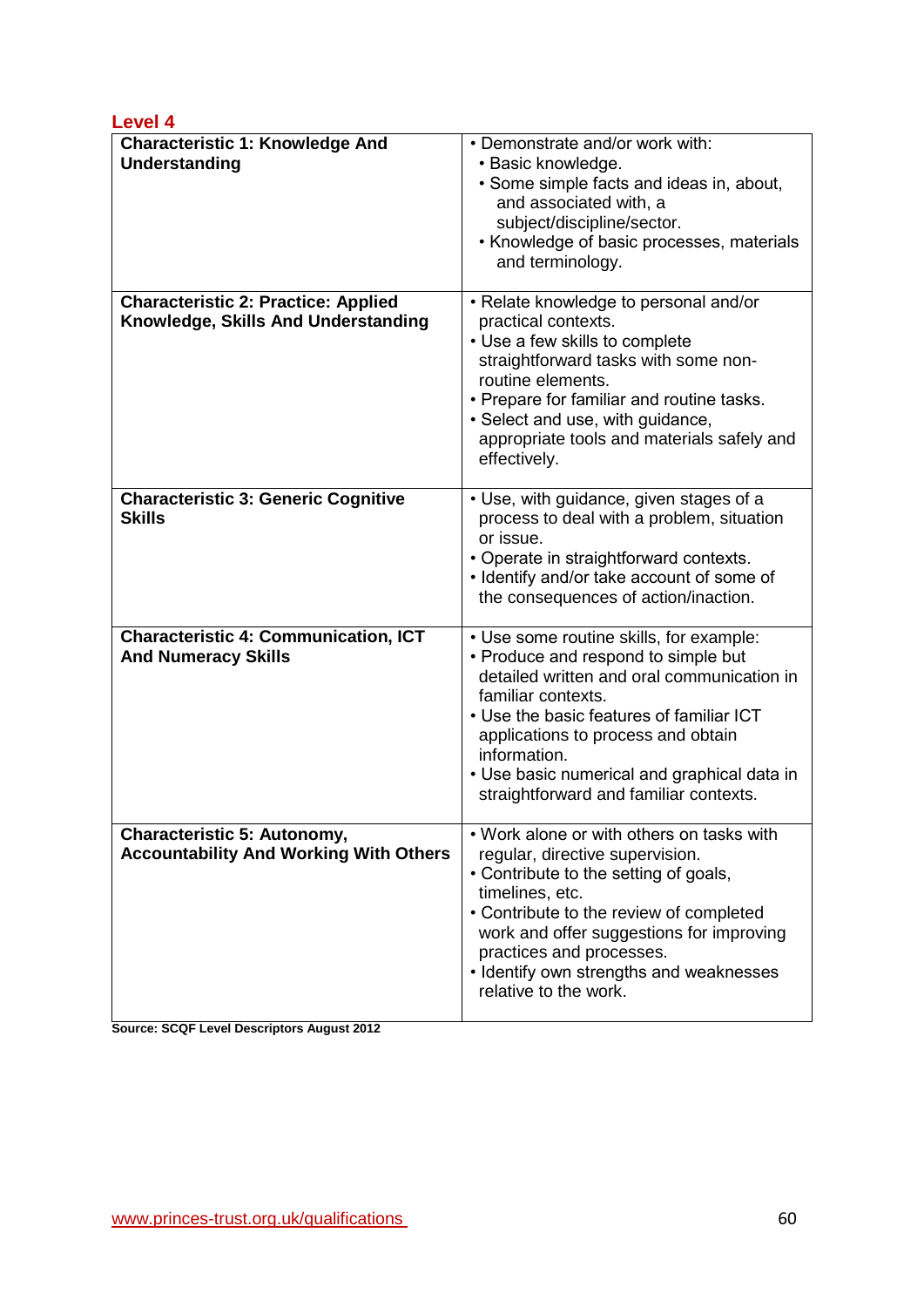| <b>Level 5</b>                                                                    |                                                                                                                                                                                                                                                                                                                                                                                                                        |
|-----------------------------------------------------------------------------------|------------------------------------------------------------------------------------------------------------------------------------------------------------------------------------------------------------------------------------------------------------------------------------------------------------------------------------------------------------------------------------------------------------------------|
| <b>Characteristic 1: Knowledge And</b><br>Understanding                           | • Demonstrate and/or work with:<br>• Basic knowledge.<br>• A range of simple facts, ideas and<br>theories in, about, and associated with,<br>a subject/discipline/sector.<br>• Knowledge and understanding of basic<br>processes, materials and terminology.                                                                                                                                                           |
| <b>Characteristic 2: Practice: Applied</b><br>Knowledge, Skills And Understanding | • Relate knowledge and ideas to personal<br>and/or practical contexts.<br>• Use a range of skills associated with the<br>subject/discipline/sector to complete some<br>routine and non-routine tasks.<br>• Plan and organise both familiar and<br>unfamiliar tasks.<br>• Select appropriate tools and materials and<br>use them safely and effectively.<br>• Adjust tools where necessary following<br>safe practices. |
| <b>Characteristic 3: Generic Cognitive</b><br><b>Skills</b>                       | • Use a process to deal with a problem,<br>situation or issue that is straightforward.<br>• Operate in a familiar context, but where<br>there is a need to take account of or use<br>additional information of different kinds,<br>some of which will be theoretical or<br>hypothetical.                                                                                                                               |
| <b>Characteristic 4: Communication, ICT</b><br><b>And Numeracy Skills</b>         | • Use a range of routine skills, for example:<br>• Produce and respond to detailed written<br>and oral communication in familiar<br>contexts.<br>• Use standard ICT applications to process,<br>obtain and combine information.<br>• Use a range of numerical and graphical<br>data in routine contexts that may have<br>some non-routine elements.                                                                    |
| Characteristic 5: Autonomy,<br><b>Accountability And Working With Others</b>      | . Work alone or with others on tasks with<br>minimum directive supervision.<br>• Agree goals and responsibilities for self<br>and/or work team.<br>• Take lead responsibility for some tasks.<br>. Show an awareness of own and/or others'<br>roles, responsibilities and requirements in<br>carrying out work and contribute to the<br>evaluation and improvement of practices<br>and processes.                      |

**Source: SCQF Level Descriptors August 2012**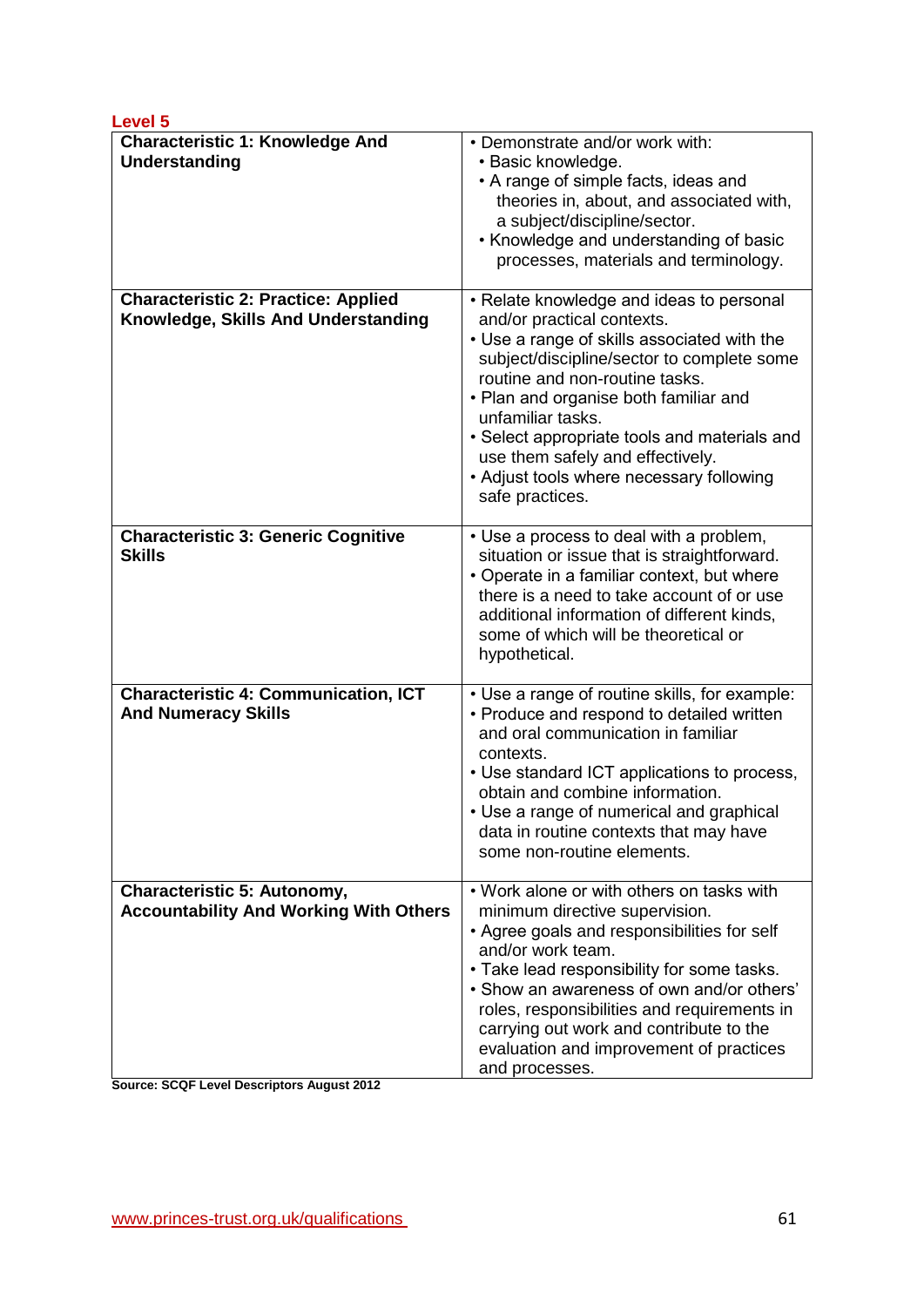# <span id="page-61-0"></span>Appendix 3

# Qualification Structure Examples

*A qualification will be awarded at the level at which the majority of credits have been achieved.*

The examples below detail situations where a learner has passed different units and highlights the qualification (size and level) that they can then claim for.

#### Example 1

A learner achieves the following:

| Total credits achieved               | 6                                                                                                                                                      |
|--------------------------------------|--------------------------------------------------------------------------------------------------------------------------------------------------------|
| Number of credits at L4              | 6                                                                                                                                                      |
| Number of units                      |                                                                                                                                                        |
| Qualification that can be<br>claimed | <b>None</b>                                                                                                                                            |
| Explanation                          | A minimum of 2 units must be achieved for the<br>Award; if a 6 credit unit is achieved, a further unit<br>must be achieved in order to gain the Award. |

#### Example 2

A learner achieves the following:

| Total credits achieved    | 6                                                     |
|---------------------------|-------------------------------------------------------|
| Number of credits at L4   | 3                                                     |
| Number of credits at L5   | 3                                                     |
| Qualification that can be | <b>None</b>                                           |
| claimed                   |                                                       |
| Explanation               | The learner has not achieved a majority of credits at |
|                           | any given level. All 6 credits must be at the same    |
|                           | level to gain an Award.                               |

### Example 3

A learner achieves the following:

| Total credits achieved    | 9                                                    |
|---------------------------|------------------------------------------------------|
| Number of credits at L4   | 6                                                    |
| Number of credits at L5   | 3                                                    |
| Qualification that can be | <b>SCQF Level 4 Award</b>                            |
| claimed                   |                                                      |
| Explanation               | The learner has achieved over 51% of credits at      |
|                           | SCQF Level 4; the qualification is therefore awarded |
|                           | at this level.                                       |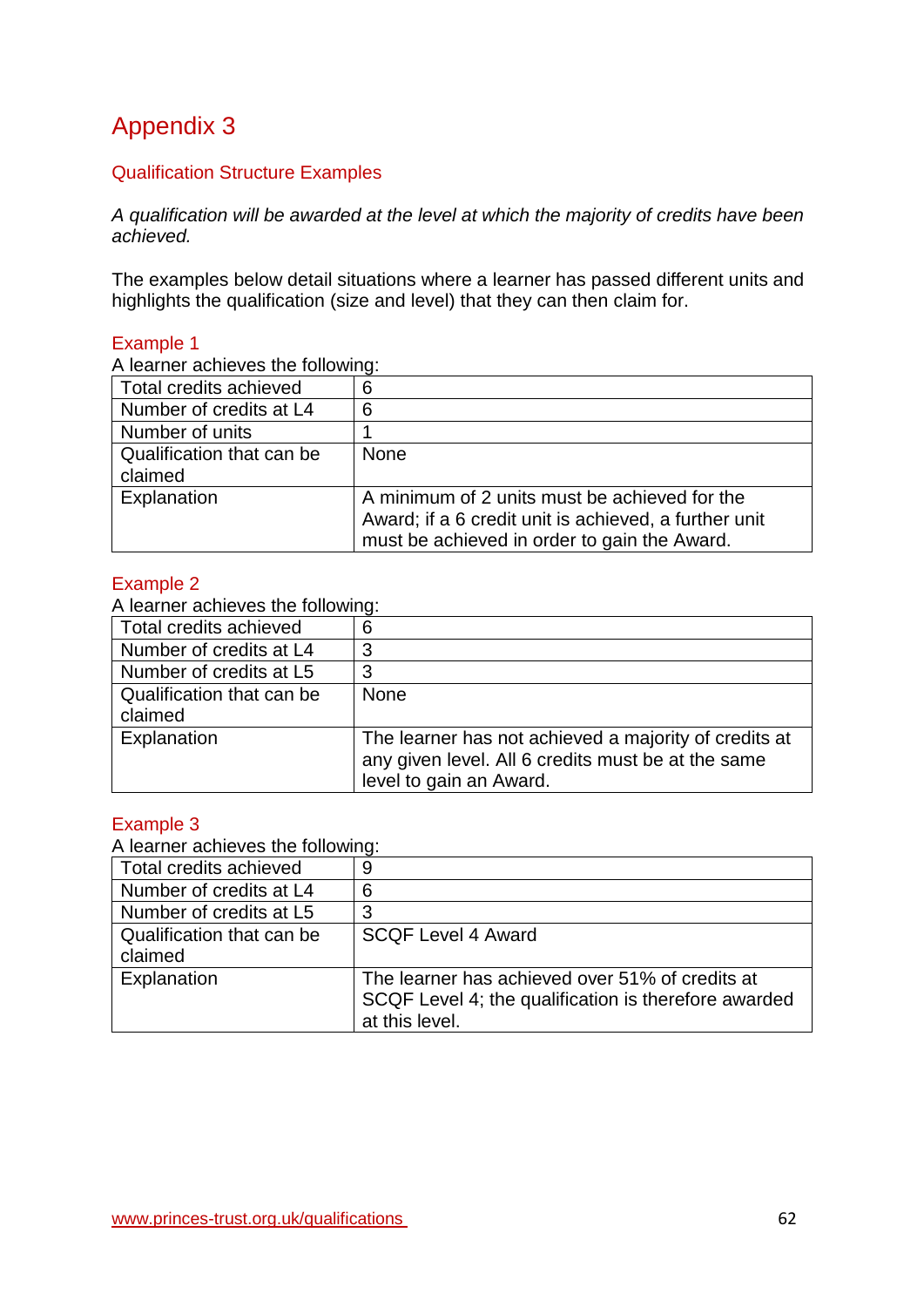### Example 4

A learner achieves the following:

| $\overline{1}$ . Toal Hot ability roo this following. |                                                                                                                           |
|-------------------------------------------------------|---------------------------------------------------------------------------------------------------------------------------|
| Total credits achieved                                | 24                                                                                                                        |
| Number of credits at L3                               | 15                                                                                                                        |
| Number of credits at L4                               | 9                                                                                                                         |
| Qualification that can be                             | <b>SCQF Level 3 Certificate</b>                                                                                           |
| claimed                                               |                                                                                                                           |
| Explanation                                           | The learner has achieved over 51% of credits at<br>SCQF Level 3; the qualification is therefore awarded<br>at this level. |

# Example 5

A learner achieves the following:

| Total credits achieved    | 36                                                      |
|---------------------------|---------------------------------------------------------|
| Number of credits at L3   | 3                                                       |
| Number of credits at L4   | 15                                                      |
| Number of credits at L5   | 18                                                      |
| Qualification that can be | <b>SCQF Level 5 Certificate</b>                         |
| claimed                   |                                                         |
| Explanation               | The Level 3 credits will not count towards the          |
|                           | Certificate as they are two levels below the            |
|                           | qualification; however a Level 5 Certificate with 33    |
|                           | credits is awarded.                                     |
|                           |                                                         |
|                           | The learner has achieved over 51% of credits at         |
|                           | Level 5; the qualification is therefore awarded at this |
|                           | level. A single unit certificate can be awarded for the |
|                           | Level 3 unit so that the learner's achievement is still |
|                           | formally recognised and recorded.                       |